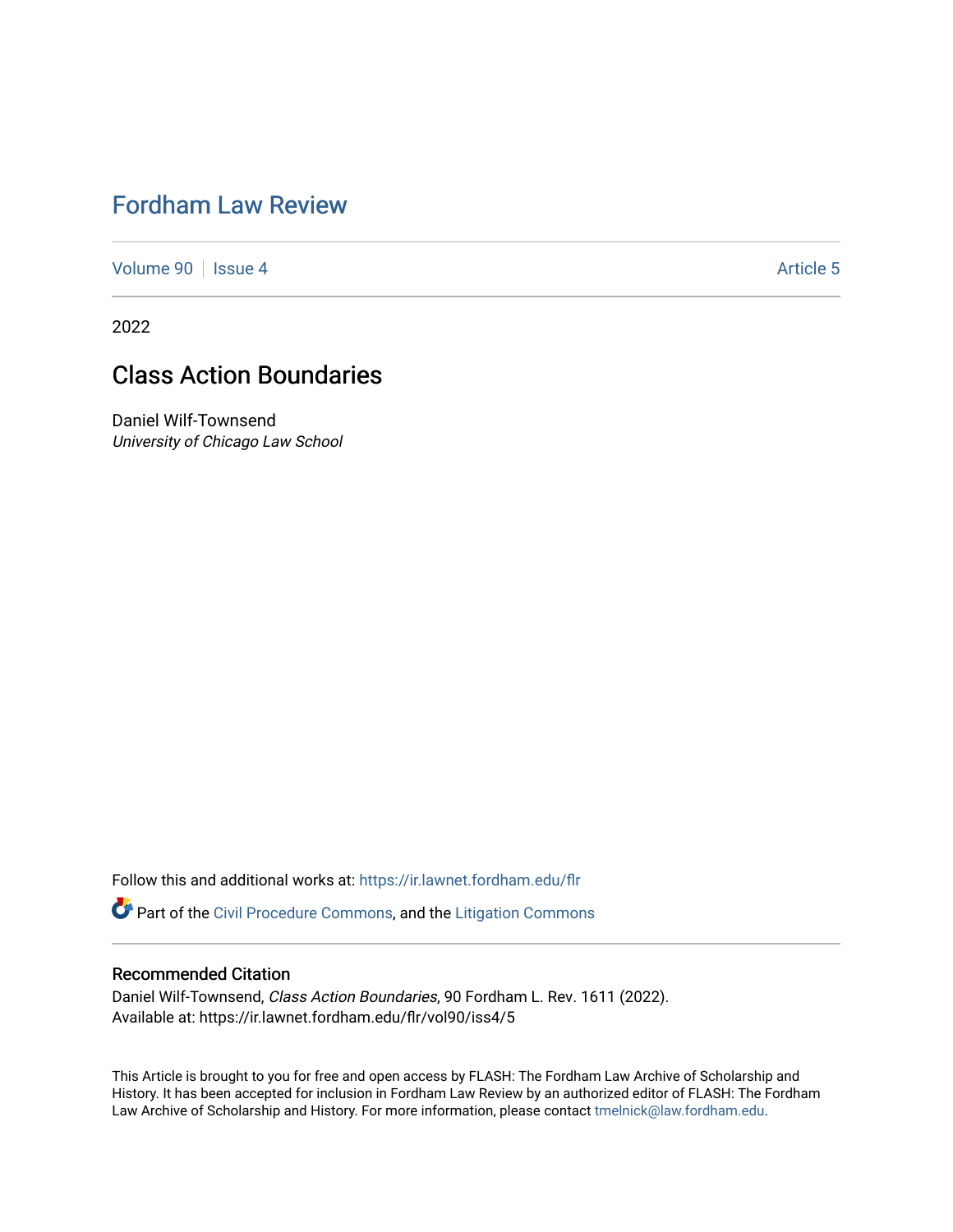## **CLASS ACTION BOUNDARIES**

## *Daniel Wilf-Townsend\**

*In recent years, some judges have begun doubting—and at times denying their jurisdiction in class actions whose membership crosses state lines. This doubt has followed from the U.S. Supreme Court's significant tightening of personal jurisdiction doctrine, which has led many to argue that courts no longer have jurisdiction over the claims of unnamed class members unless those claims have some independent relationship with the forum state. Such an argument raises foundational questions about due process and federalism, and has significant implications for the size, location, and feasibility of many class actions.*

*This Article argues that what it terms the "state-border argument" should be rejected. Proponents of the argument have cast it as a natural implication of defendants' due process rights, ignoring the underlying question about what scope those rights have to begin with. Due process rights are often understood to have different contours in the context of representative litigation, such as class actions. And representative litigation has historically been a tool for resolving disputes even when doing so requires expansive understandings of courts' territorial authority. Meanwhile, the underlying concerns of personal jurisdiction doctrine either do not clearly support the state-border argument or actively militate against it. As a result, defendants' due process rights do not require courts to apply the same personal jurisdiction tests to unnamed, out-of-state class members as those that are applied to named plaintiffs, and class actions should be permitted to proceed as they have for decades.*

| L. THE STATE-BORDER ARGUMENT IN MULTISTATE CLASS             |  |
|--------------------------------------------------------------|--|
|                                                              |  |
| A. The Narrowing of Personal Jurisdiction 1618               |  |
| B. Bristol-Myers Squibb v. Superior Court of California 1621 |  |

<sup>\*</sup> Harry A. Bigelow Teaching Fellow and Lecturer in Law, University of Chicago Law School. I would like to thank Christine Pedigo Bartholomew, Andrew Bradt, Maureen Carroll, Tony Casey, Deepak Gupta, Myriam Gilles, Noah Kazis, Alison LaCroix, Amanda Parsons, Frank Pasquale, D. Theodore Rave, Jon Taylor, Matt Wessler, Rachel Wilf-Townsend, Patrick Woolley, and the participants of the Annual Civil Procedure Workshop for helpful conversations about and suggestions on this Article. Thanks also to the editors of the *Fordham Law Review* for their many valuable edits and suggestions.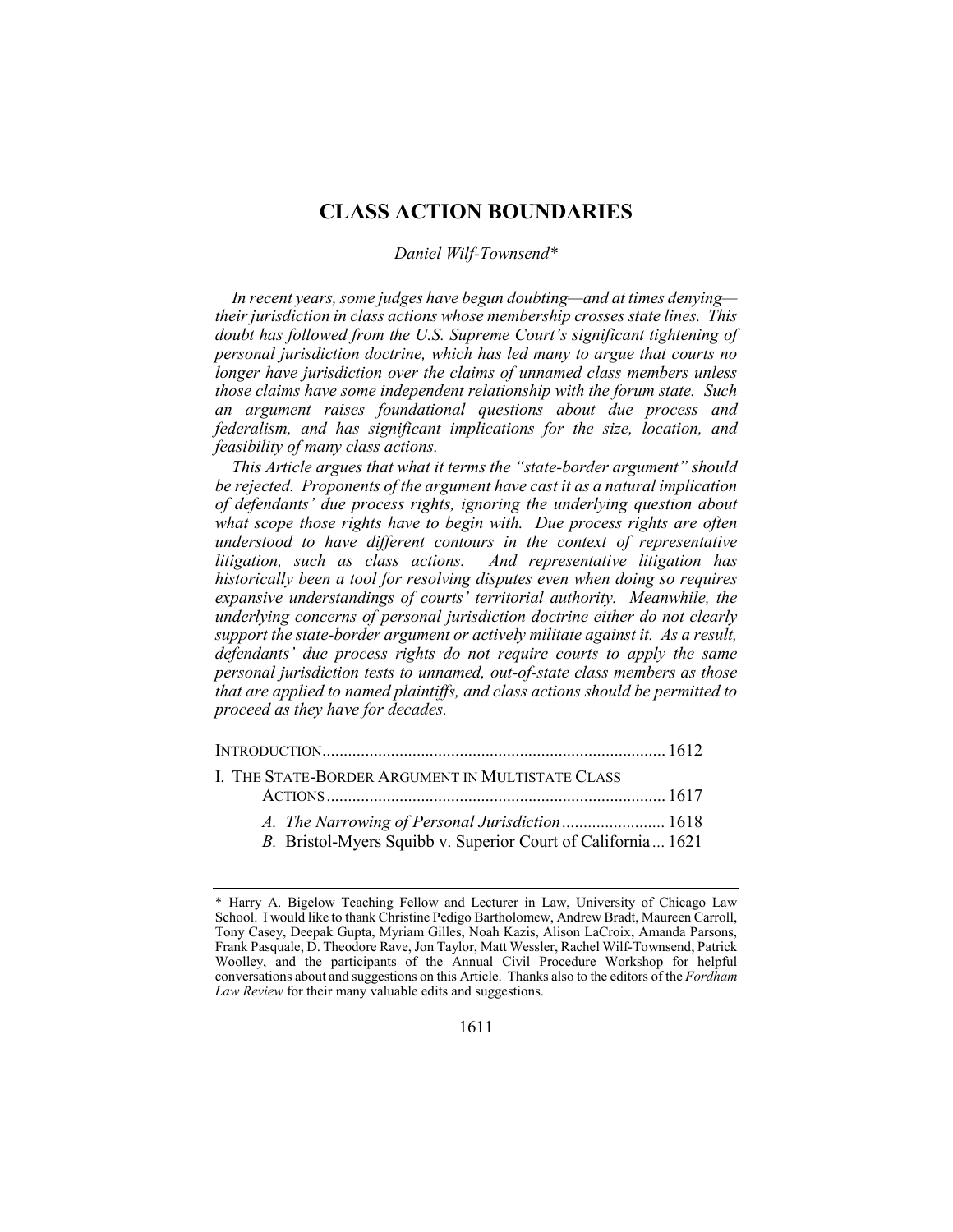| 1612 | <b>FORDHAM LAW REVIEW</b> | [Vol. 90] |
|------|---------------------------|-----------|
|      |                           |           |

| C. The State-Border Argument Emerges 1622                |  |
|----------------------------------------------------------|--|
|                                                          |  |
| A. Constitutional Requirements and Subconstitutional     |  |
| B. Distinguishing Between Defendants and Plaintiffs 1630 |  |
| III. REPRESENTATION AND TERRITORIAL POWER 1631           |  |
|                                                          |  |
| A. Class Actions as Representative Litigation  1633      |  |
| B. The Treatment of Absent Class Members in Other        |  |
| C. The Geographic Exceptionalism of Group Representative |  |
|                                                          |  |
| 1. The Early Precursors to Class Actions 1639            |  |
| 2. The Transition to the Modern Class Action 1642        |  |
|                                                          |  |
| IV. THE STATE-BORDER ARGUMENT AND DEFENDANTS' DUE        |  |
|                                                          |  |
|                                                          |  |
|                                                          |  |
| 2. No Significant Foreseeability Concern  1650           |  |
| The "Overall Reasonableness" Option for Declining<br>3.  |  |
|                                                          |  |
| 4. Traditional Notions of Fairness 1652                  |  |
|                                                          |  |
| 1. The Horizontal Federalism Concern Raised by the       |  |
|                                                          |  |
| The Horizontal Federalism Benefits of Exercising         |  |
|                                                          |  |
| a. Avoiding Inconsistent Outcomes 1658                   |  |
| b. The Efficient Resolution of Mass Disputes  1661       |  |
| c. Avoiding Unresolved Claims 1662                       |  |
| d. Decreasing Opportunities for Collusive                |  |
|                                                          |  |
|                                                          |  |
|                                                          |  |

## **INTRODUCTION**

Consider the following scenario: Money Corp., a bank incorporated in Delaware and headquartered in New York, systematically defrauds hundreds of thousands of its customers by creating fake accounts in their names to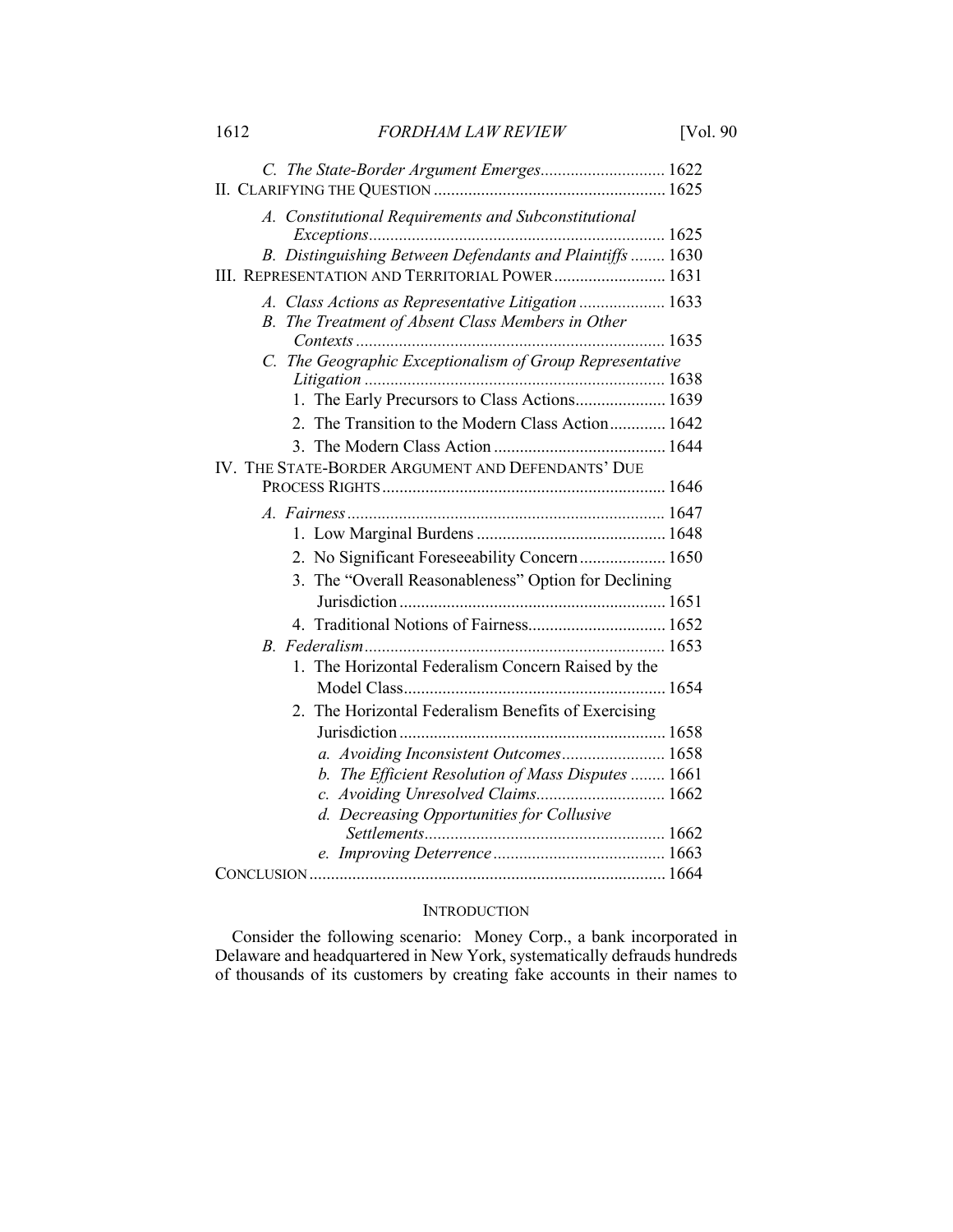boost the bank's performance statistics.1 A group of those customers who live in Illinois are injured by fines and fees that were charged to them as a result of this fraud, and they file suit in the federal district court in Chicago alleging violations of state and federal law. The customers also seek to represent a nationwide class of Money Corp. customers who were similarly injured. Can such a nationwide class action be heard in Illinois?

For most of the lifespan of the modern class action, there would have been little argument that the geography of such a lawsuit—a nationwide class arising out of one of the states where the alleged harm occurred—would cause a jurisdictional problem. Plaintiffs have been able to challenge a defendant's multistate or nationwide course of conduct with a similarly broad multistate or nationwide class action in courts around the country, with few geographic restrictions.

But in recent years, a new argument has emerged that such class actions should be constrained by states' borders.2 This argument, which has arisen in more than sixty class action cases across the country and which has been accepted by numerous judges and commentators, has been fueled by two related developments.3 The first is new restrictions on the doctrine of general jurisdiction, which used to allow many class actions to proceed without any inquiry as to their relationship with the forum state. With general jurisdiction no longer widely available, questions of courts' territorial power are now more often governed by specific jurisdiction, a doctrine that focuses on the relationship between plaintiffs' claims and the forum in which the claims are brought.4 The second development, in turn, is a set of cases in which the U.S. Supreme Court has tightened the tests governing specific jurisdiction. The most notable of these for purposes of class actions is the Supreme Court's decision in *Bristol-Myers Squibb Co. v. Superior Court*5 (*BMS*), which rejected the notion that plaintiffs in a mass (not class) action could establish specific jurisdiction in a given forum based only on their claims' similarity to other claims that have a more direct connection to the forum.<sup>6</sup> There is a seemingly straightforward argument that *BMS*'s holding should be extended to class actions because class actions are based on the similarity of claims between the named class representatives and the unnamed absent class members.7

Adopting this argument, which this Article terms the "state-border argument," would result in a sea change in the law.8 The state-border

<sup>1</sup>*. Cf.* Emily Glazer, *Wells Fargo's Sales-Scandal Tally Grows to Around 3.5 Million Accounts*, WALL ST. J. (Aug. 31, 2017, 6:59 PM), https://www.wsj.com/articles/wells-fargossales-scandal-tally-grows-to-around-3-5-million-accounts-1504184598 [https://perma.cc/ C94R-CJQT].

<sup>2</sup>*. See infra* Part I.C.

<sup>3</sup>*. See infra* Part I.

<sup>4</sup>*. See infra* Part I.

<sup>5.</sup> 137 S. Ct. 1773 (2017).

<sup>6</sup>*. See id.* at 1777, 1781–82; *see also infra* Part I.B.

<sup>7</sup>*. See infra* Part I.C.

<sup>8</sup>*. See, e.g.*, Mussat v. IQVIA, Inc., 953 F.3d 441, 448 (7th Cir. 2020) (Wood, J.) (noting that adopting the state-border argument would be "a major change in the law of personal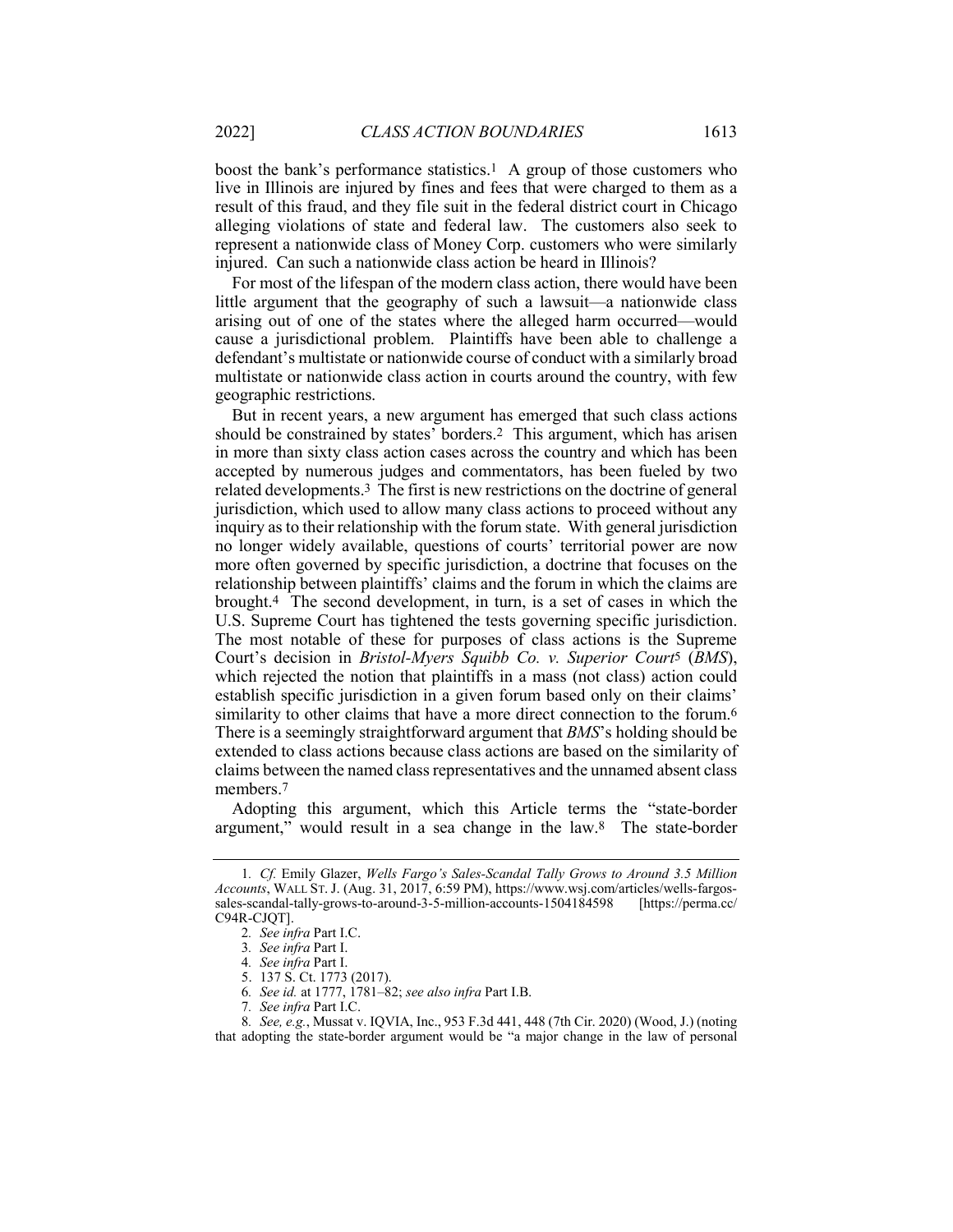argument holds that the claims of absent, out-of-state class members should have to meet the same jurisdictional test—the minimum contacts test—that the claims of the named class representatives in a class action must satisfy.9 As a result, the argument goes, courts should not be able to exercise jurisdiction over defendants with respect to absent class members' claims unless those claims have some independent connection to the forum at issue, even if jurisdiction is appropriate with respect to the claims of the named class representatives.10

It is unsurprising, then, that the state-border argument has become one of the most important and contentious issues in aggregate litigation.11 In many cases, because large numbers of unnamed class members have little or no connection to the state in which the class action gets filed, this legal change would prohibit jurisdiction over multistate class actions that used to be completely ordinary. At best, such a change would result in the inefficient proliferation of small, one-state-at-a-time class actions, or force claimants in multistate class actions to litigate in the one or two (potentially distant) states where the defendant is subject to general jurisdiction.<sup>12</sup> And worse, such a change could prevent litigants in smaller states from having their claims heard, thwart multistate class actions when multiple defendants are located in different states, generate conflicting judicial outcomes, and allow defendants to "reverse forum shop" by consenting to nationwide jurisdiction in states where they are able to litigate or settle on more favorable terms.13

12*. See infra* Part IV.

jurisdiction and class actions"). This Article also refers at times to the "state-border question," i.e., the question whether the state-border argument is correct.

<sup>9</sup>*. See infra* Part I.C.

<sup>10</sup>*. See infra* Part I.C.

<sup>11</sup>*. See infra* notes 14–15, 26 (identifying academic articles discussing the state-border argument); *see also* Gregory J. Casas, Alan W. Hersh & Blakeley S. Oranburg, *The Perpetuation of Class-Action Forum Shopping?: Federal Circuits Address Whether Courts Need Personal Jurisdiction to Hear Nationwide Class Actions*, NAT'L L.REV. (June 25, 2020), https://www.natlawreview.com/article/perpetuation-class-action-forum-shopping-federalcircuits-address-whether-courts [https://perma.cc/3LSR-5UKQ]; KEARA M. GORDON, ISABELLE ORD, CHRISTOPHER M. YOUNG, COLLEEN CAREY GULLIVER & DAVID PRIEBE, DLA PIPER, MAJOR DEVELOPMENTS IN CLASS ACTION LITIGATION: WHAT TO WATCH FOR THROUGHOUT 2019, at 6-7 (2019), https://www.dlapiper.com/en/us/insights/ https://www.dlapiper.com/en/us/insights/

publications/2019/06/major-developments-in-class-action-litigation/ [https://perma.cc/ ERU6-GNKE]; JULIANNA THOMAS MCCABE, CARLTON FIELDS, THE LONG REACH OF CLASS ACTIONS: TRENDS IN CLASS ACTION LITIGATION 35 (2018), https://nysba.org/NYSBA/ Meetings%20Department/2019%20Annual%20Meeting/Coursebooks/TICL%20and%20Tria l%20Lawyers%20Sections/CarltonFields2018-class-action-survey-C1.pdf

<sup>[</sup>https://perma.cc/4LG8-T68L] (listing *BMS* as the second-most-mentioned Supreme Court case identified by corporate counsel as impacting their approach to class action management, behind *Spokeo v. Robins*).

<sup>13</sup>*. See infra* Part IV; *see also* Andrew D. Bradt & D. Theodore Rave, *Aggregation on Defendants' Terms:* Bristol-Myers Squibb *and the Federalization of Mass-Tort Litigation*, 59 B.C. L. REV. 1251, 1289 (2018) (discussing the reverse-forum-shopping problem of "reverse auctions"); Bristol-Myers Squibb Co. v. Superior Ct. Cal., 137 S. Ct. 1773, 1789 (2017) (Sotomayor, J., dissenting) (discussing some analogous problems in the context of mass actions).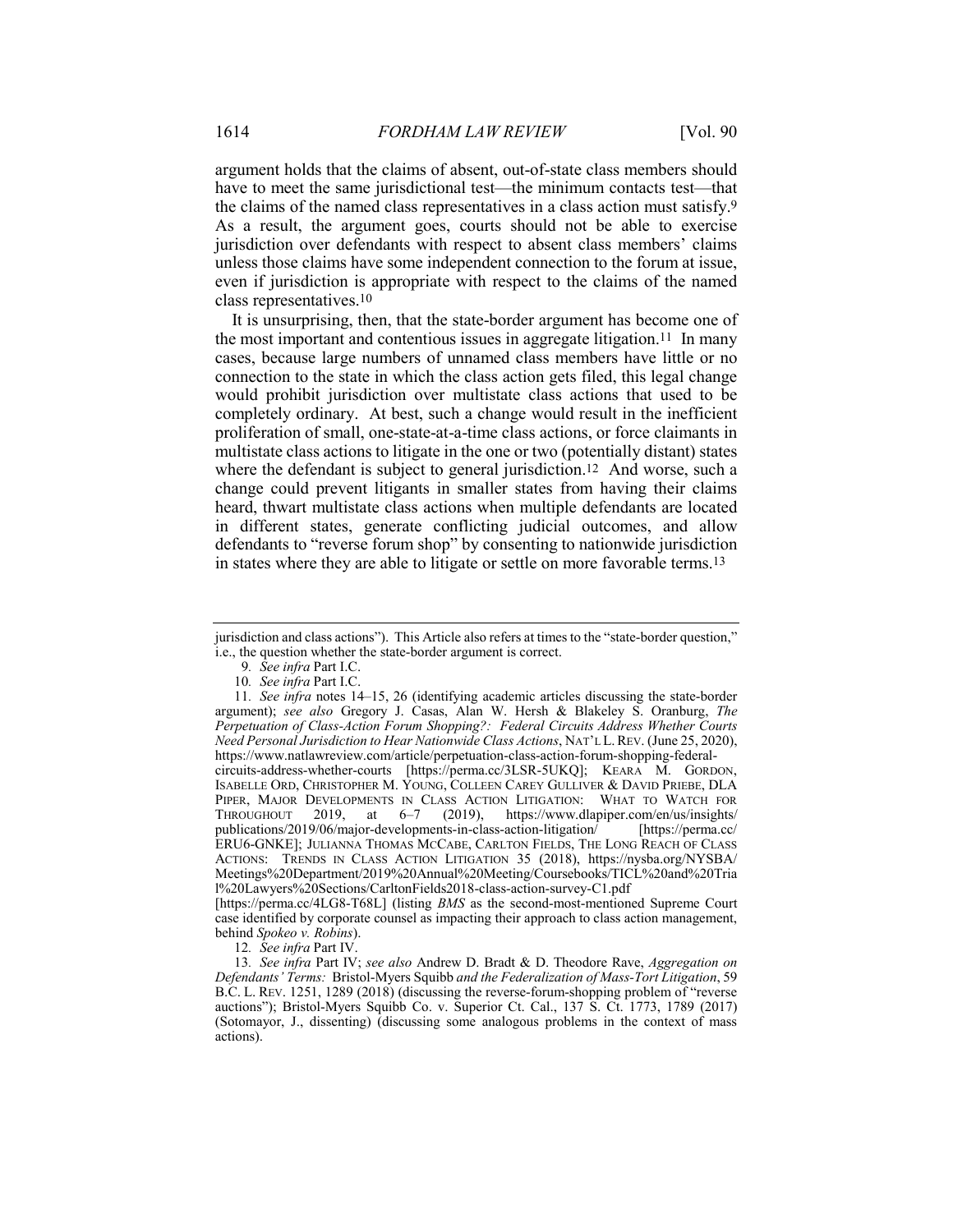The state-border argument has garnered significant attention, but most scholarship to date has taken one of two paths: (1) concluding that the argument is correct<sup>14</sup> or  $(2)$  assuming that courts will adopt the argument and therefore focusing on the ramifications of such a significant change.15 Such approaches are understandable, given that the trend of the Supreme Court's case law has generally been restrictive when it comes to both class actions and personal jurisdiction.16 But focusing on the effects of courts' adoption of the state-border argument may also be premature: in a recent survey of more than sixty rulings on the issue in the last few years, a significant supermajority of judges who considered the argument rejected it.<sup>17</sup>

Although this judicial trend is notable, it does not indicate that the merits of the state-border question have been fully addressed. To the contrary, many judges have interpreted the argument essentially as a question of the correct application of the Supreme Court's decision in *BMS* and have rested their rulings in large part on the fact that *BMS* did not explicitly extend itself to class actions—often without much more reasoning than that.18 As a result, despite the frequency with which the issue has arisen in recent years, courts have yet to develop a systematic account of why one answer is better than

16*. See, e.g.*, Bradt & Rave, *supra* note 13, at 1285–86 ("The door remains open for the Court to look only to the named plaintiffs' claims when assessing the connection between the litigation and the forum state . . . . But, given recent trends in personal jurisdiction, subject matter jurisdiction, and class action law, we would not bet on it, at least in the mass-tort context.").

18*. See id.*; *see also infra* Part I.C.

<sup>14.</sup> Two articles address the state-border argument in detail and conclude that the minimum contacts test should be applied to unnamed class members. *See* Louis J. Capozzi III, *Relationship Problems: Pendent Personal Jurisdiction After* Bristol-Myers Squibb, 11 DREXEL L. REV. 215, 278–80 (2018); A. Benjamin Spencer, *Out of the Quandary: Personal Jurisdiction over Absent Class Member Claims Explained*, 39 REV. LITIG. 31, 51–52 (2019). Another reaches the same conclusion with little discussion. *See* Philip S. Goldberg, Christopher E. Appel & Victor E. Schwartz, *The U.S. Supreme Court's Personal Jurisdiction Paradigm Shift to End Litigation Tourism*, 14 DUKE J. CONST. L. & PUB. POL'Y 51, 77–78 (2019); *see also infra* notes 15, 26 (discussing other existing scholarship that addresses the state-border argument).

<sup>15.</sup> The primary approach in the scholarship to date has been to examine the implications that this argument will have for class actions, proceeding from the assumption that courts will likely conclude that the minimum contacts test should apply to the claims of absent class members, rather than spending significant time analyzing the merits of that argument. *See* Bradt & Rave, *supra* note 13, at 1281–91; Scott Dodson, *Personal Jurisdiction and Aggregation*, 113 NW. U. L. REV. 1, 28–32 (2018); Samuel P. Jordan, *Hybrid Removal*, 104 IOWA L. REV. 793, 799–805 (2019); Adam N. Steinman, *Access to Justice, Rationality, and Personal Jurisdiction*, 71 VAND. L. REV. 1401, 1429–33 (2018). *See generally* Annie McClellan, Bristol-Myers Squibb Co. v. Superior Court of California, San Francisco County, et al*: A Death Knell for Nationwide Class Actions?*, 87 U. CIN. L. REV. 829 (2019). Other articles discuss the debate in the context of other arguments regarding personal jurisdiction doctrine, also without spending significant time analyzing which side of the debate is correct. *See* Robin J. Effron, *The Lost Story of Notice and Personal Jurisdiction*, 74 N.Y.U. ANN. SURV. AM. L. 23, 96–98 (2018); Alan B. Morrison, *Safe at Home: The Supreme Court's Personal Jurisdiction Gift to Business*, 68 DEPAUL L. REV. 517, 551–55 (2019).

<sup>17</sup>*. See generally* Daniel Wilf-Townsend, *Did* Bristol-Myers Squibb *Kill the Nationwide Class Action?*, 129 YALE L.J.F. 205 (2019) (surveying court rulings in the first two years after *BMS*).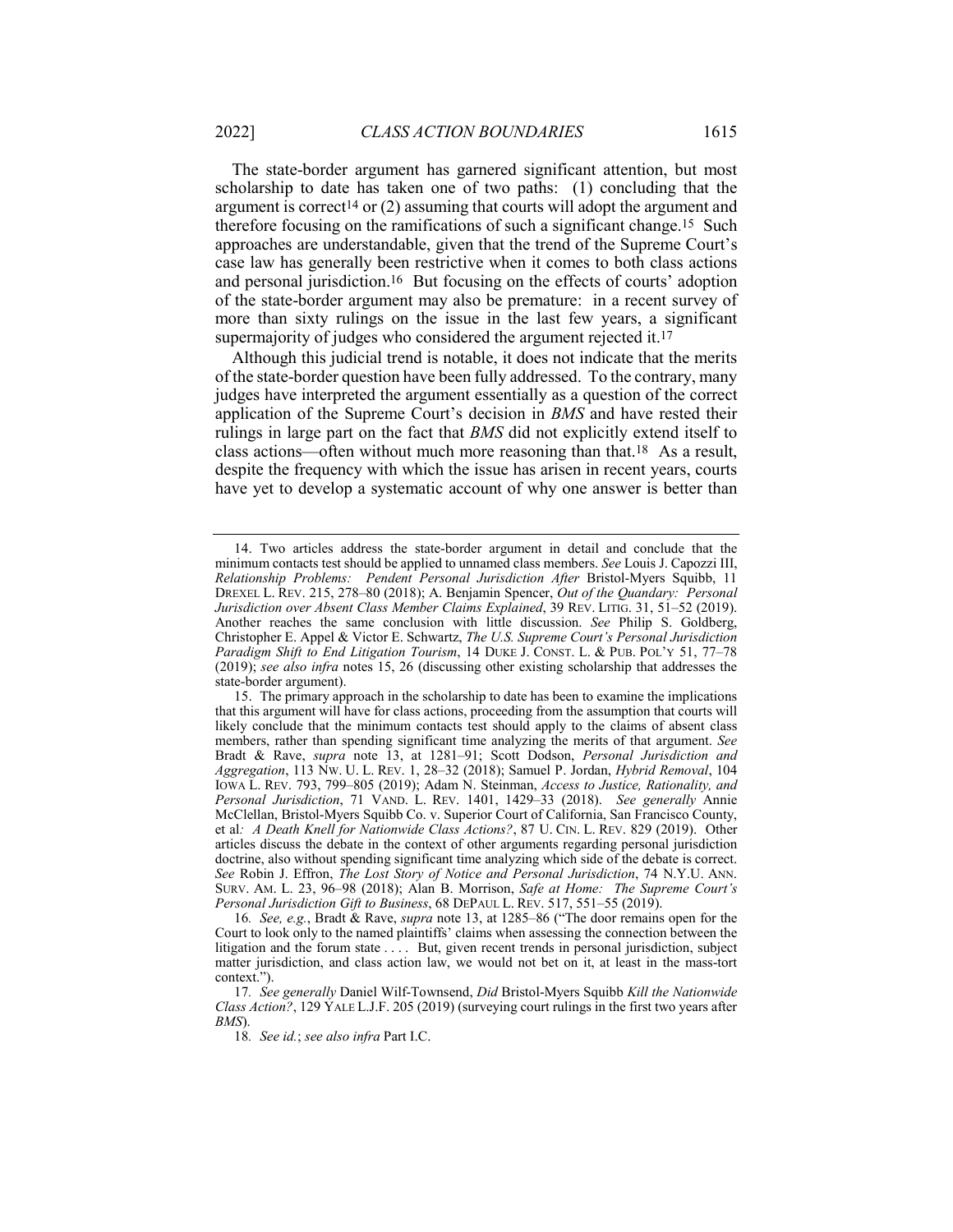another.19 And with only two federal circuit courts weighing in so far, it is far from clear where the law will ultimately end up.20

This Article builds such an account, defending the outcome in the majority of cases and responding to the concerns raised by the state-border argument. The Article explains that the state-border argument, by focusing myopically on jurisdictional tests developed and articulated outside of the context of representative litigation, falls short in two ways. First, it overlooks the historical and doctrinal support for treating representative litigation as meaningfully different from traditional litigation when it comes to questions of courts' power and litigants' rights. And second, it does not properly balance the relevant concerns protected by personal jurisdiction doctrine, namely fairness to defendants and the protection of states' interests in a system of horizontal federalism. The state-border argument thus departs from the methodology of past Supreme Court cases in similar contexts.21 These cases suggest that when evaluating the requirements of due process in the context of representative litigation, rather than mechanically applying doctrinal due process tests from the nonrepresentative context, we should consider both the unique traditions and goals of representative litigation as well as the fundamental underlying concerns of due process.22

The Article therefore reexamines the state-border argument in light of these broader considerations: the rules, goals, and traditions of representative litigation and the basic concerns articulated in personal jurisdiction doctrine. It concludes that these considerations militate against the state-border argument. The treatment of absent class members in other contexts suggests that they should not be subject to the same jurisdictional rules as those that apply to class representatives.23 And representative litigation has, historically, been used as a tool for courts to expand their territorial power, with courts sometimes explicitly praising this function of the class device.<sup>24</sup> Meanwhile, the two primary concerns of personal jurisdiction doctrine—the fair treatment of defendants and the balance of state powers in a system of horizontal federalism—do not support the state-border argument. The structure of class actions, in which the claims of absent class members are

<sup>19</sup>*. See generally* Wilf-Townsend, *supra* note 17.

<sup>20</sup>*. See* Mussat v. IQVIA, Inc., 953 F.3d 441, 443 (7th Cir. 2020); Lyngaas v. Ag, 992 F.3d 412, 435 (6th Cir. 2021) (following *Mussat*). The state-border question has also arisen in other federal circuit cases that have declined to reach a ruling on the merits of the issue. *See, e.g.*, Moser v. Benefytt, Inc., 8 F.4th 872, 879 (9th Cir. 2021); Cruson v. Jackson Nat'l Life Ins. Co., 954 F.3d 240, 252 (5th Cir. 2020); Molock v. Whole Foods Mkt. Grp., Inc., 952 F.3d 293, 298 (D.C. Cir. 2020). A related but distinct issue—how *BMS* applies in collective actions brought in federal courts under the Fair Labor Standards Act—has arisen in several other federal appellate cases and has split the courts. *See* Waters v. Day & Zimmermann NPS, Inc., No. 20-1997, 2022 U.S. App. LEXIS 1061 (1st Cir. Jan. 13, 2022); Vallone v. CJS Sols. Grp., LLC, 9 F.4th 861 (8th Cir. 2021); Canaday v. Anthem Cos., Inc., 9 F.4th 392 (6th Cir. 2021).

<sup>21</sup>*. See infra* Part II (discussing Phillips Petroleum Co. v. Shutts, 472 U.S. 797 (1985), and Hansberry v. Lee, 311 U.S. 32 (1940)).

<sup>22</sup>*. Id.*

<sup>23</sup>*. See infra* Part III.B.

<sup>24</sup>*. See infra* Part III.C.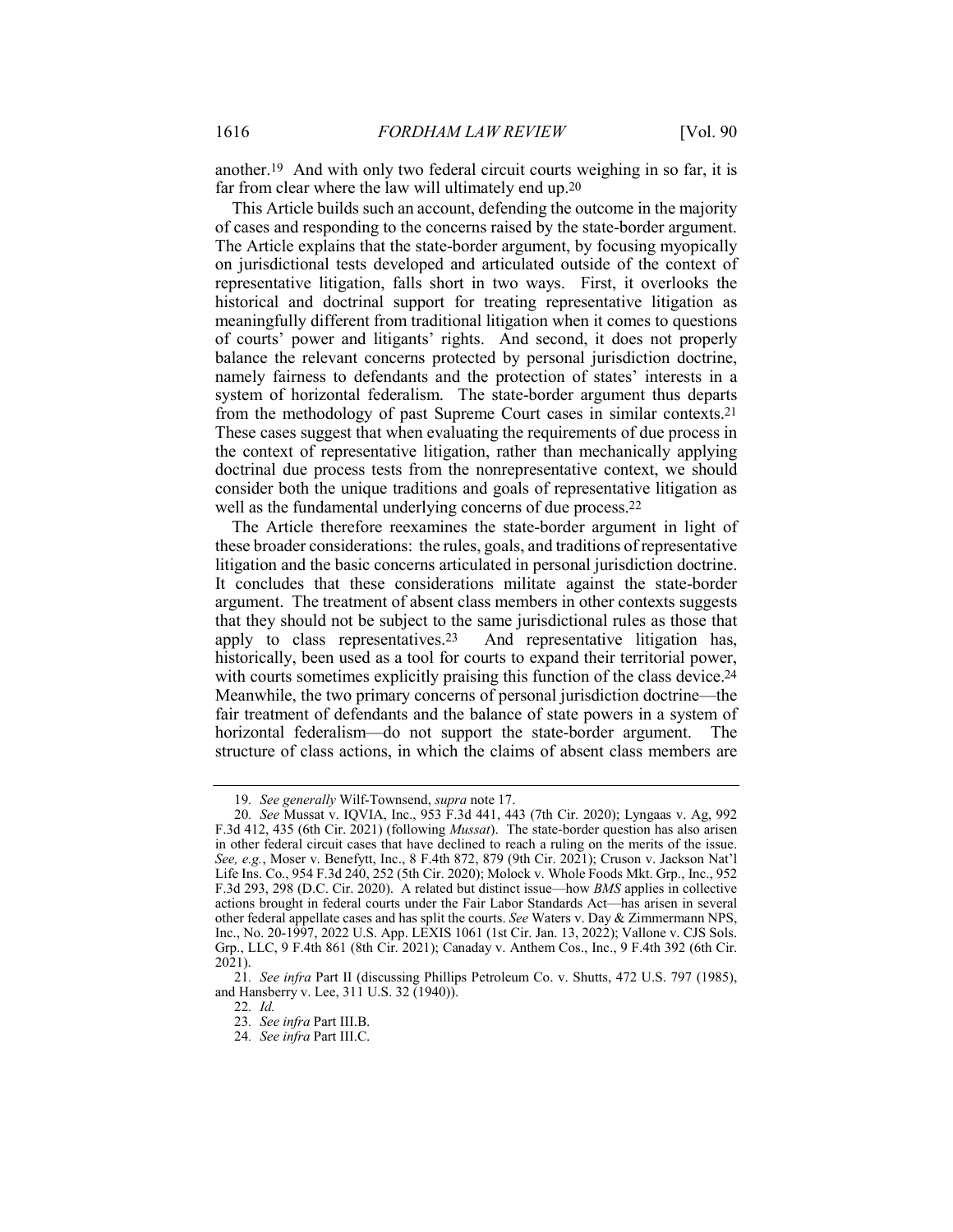variety of factors, and multistate class actions bring a range of benefits that sound in horizontal federalism as well.25 Multistate class actions allow for more efficient and effective resolutions of disputes, avoid the possibility of conflicting judgments, and protect the citizens of states that may not be populous enough to support as-robust private enforcement within their own borders. As a result, the horizontal federalism considerations supported by personal jurisdiction doctrine weigh against adopting the state-border argument.26

The Article proceeds as follows: First, Part I provides an overview of the state-border argument, detailing how and why it has arisen in recent years. Part II then discusses the proper framing of the questions raised by the state-border argument, critiquing two existing approaches to the argument. Next, Part III considers the state-border argument in light of the doctrines and history of representative litigation in particular. Part IV then evaluates the state-border argument from the perspectives of fairness and horizontal federalism, concluding that fairness concerns do not require adopting the state-border argument and that horizontal federalism concerns suggest that it should be rejected.

## I. THE STATE-BORDER ARGUMENT IN MULTISTATE CLASS ACTIONS

The doctrine of personal jurisdiction governs the geographic scope of courts' power, determining when and whether a state or nation's courts may hear a particular dispute and issue a binding judgment on the parties involved.27 For a court to assess the availability of personal jurisdiction, it must consider the relationship between the defendant, the forum in issue, and

<sup>25</sup>*. Id.*

<sup>26.</sup> This Article thus takes a different tack than existing work that argues against the extension of *BMS* to the claims of unnamed class members. *See* David Marcus & Will Ostrander, *Class Actions, Jurisdiction, and Principle in Doctrinal Design*, 2019 BYU L. REV.<br>1511; Megan Crowe, *Can You Relate?*: Bristol-Myers *Narrowed the Relatedness* 1511; Megan Crowe, *Can You Relate?*: *Requirement but Changed Little in the Specific Jurisdiction Analysis*, 63 ST. LOUIS U. L.J. 505, 515 (2019); David W. Ichel, *A New Guard at the Courthouse Door: Corporate Personal Jurisdiction in Complex Litigation After the Supreme Court's Decision Quartet*, 71 RUTGERS U. L. REV. 1, 37–48 (2018); Justin A. Stone, Note, *Totally Class-Less?: Examining*  Bristol-Myers*'s Applicability to Class Actions*, 87 FORDHAM L. REV. 807, 833 (2018). The most thorough discussion of *BMS*'s application in this context comes from David Marcus and Will Ostrander, who focus on the state-border argument as it arises in and informs the long-running debate over whether to understand class actions as a dispute-resolution device or a regulatory tool. *See* Marcus & Ostrander, *supra*, at 1520–33. Marcus and Ostrander do consider the state-border argument in light of the concerns articulated in personal jurisdiction doctrine, but it is not the focus of their article. *Compare id.* at 1547–49, *with infra* Part IV. In contrast, this Article focuses on the foundational concerns of personal jurisdiction doctrine, *see infra* Parts II, IV, and discusses traditional understandings of class litigation as they inform that doctrine, *see infra* Part III.

<sup>27</sup>*. See, e.g.*, Daimler AG v. Bauman, 571 U.S. 117, 125–32 (2014).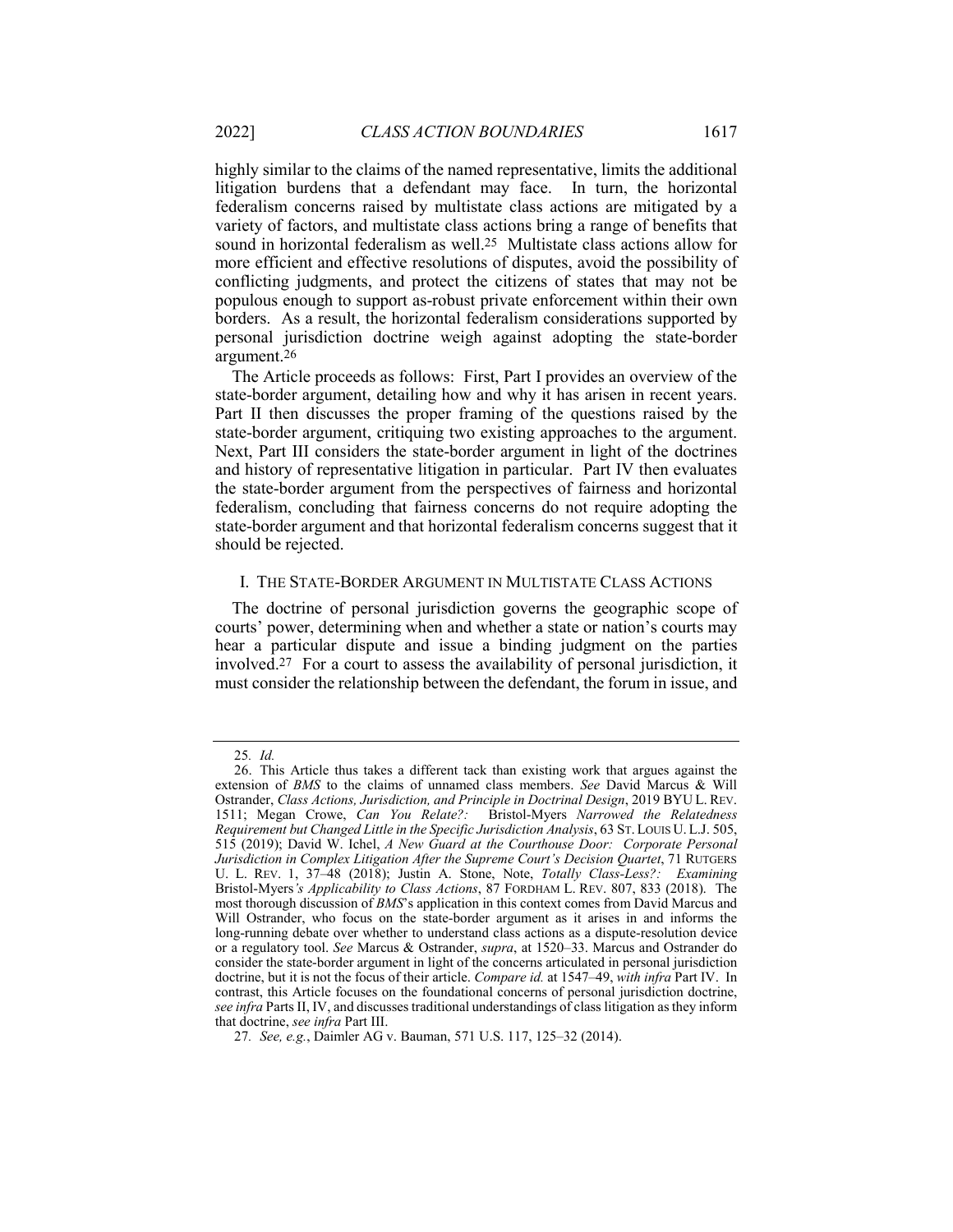the lawsuit.28 In a class action, questions can arise as to how absent class members should be treated for purposes of this inquiry: Are they just like the named plaintiffs in a class action? Does their location matter, and if so, how does it matter?

These questions are not new, but they have mostly lain dormant for decades. The Supreme Court has examined personal jurisdiction in the class action context only once, nearly forty years ago, when *Phillips Petroleum Co. v. Shutts*29 considered the due process rights of absent class-member plaintiffs.30 The question of what a *defendant's* rights require with respect to personal jurisdiction and the claims of absent class members, meanwhile, was largely unaddressed by anyone until the last few years.31

This part describes how and why that question has recently arisen to become one of the most important and contested issues in class litigation. As it describes, over the last decade, the Supreme Court has drastically narrowed the doctrine of general jurisdiction, decreasing plaintiffs' ability to bring cases with claims that are unconnected to a given forum state. With general jurisdiction unavailable in many states, plaintiffs now must rely on the more cabined doctrine of specific jurisdiction. The Court's decision in *BMS*, in turn, immediately raised questions about how the rules of specific jurisdiction apply in the class action context to the claims of absent class members. The result is that the last few years have seen scores of cases asking whether a defendant's due process rights require courts to apply the minimum contacts test to the claims of absent class members.

#### *A. The Narrowing of Personal Jurisdiction*

The narrative of the traditional canon of personal jurisdiction cases, ranging from *Pennoyer v. Neff*32 through *International Shoe Co. v. Washington*33 and into the twenty-first century, has become a familiar tale in law review articles and classrooms alike.34 The Supreme Court is in the midst of adding a new chapter to that narrative: After a relatively peaceful period in the 1990s and 2000s, the last decade has seen a steady march of

32. 95 U.S. 714 (1878).

33. 326 U.S. 310 (1945).

<sup>28</sup>*. Id.* at 126.

<sup>29.</sup> 472 U.S. 797 (1985).

<sup>30</sup>*. Id.* at 799.

<sup>31.</sup> The question of what a defendant's due process rights require regarding personal jurisdiction over absent class members' claims is addressed in depth in two law review articles separated by decades, both of which predate the Court's sweeping revision of the doctrine of general jurisdiction. *See* Carol Rice Andrews, *The Personal Jurisdiction Problem Overlooked in the National Debate About Class Action Fairness*, 58 S.M.U. L. REV. 1313 (2005); Diane P. Wood, *Adjudicatory Jurisdiction and Class Actions*, 62 IND. L.J. 597 (1987). Otherwise, the issue appears to have largely been ignored in both the academic literature and case law prior to *BMS*.

<sup>34</sup>*. See, e.g.*, Andrew D. Bradt, *The Long Arm of Multidistrict Litigation*, 59 WM. & MARY L. REV. 1165, 1178 (2018) (noting that "[t]he American personal jurisdiction story is familiar and oft told").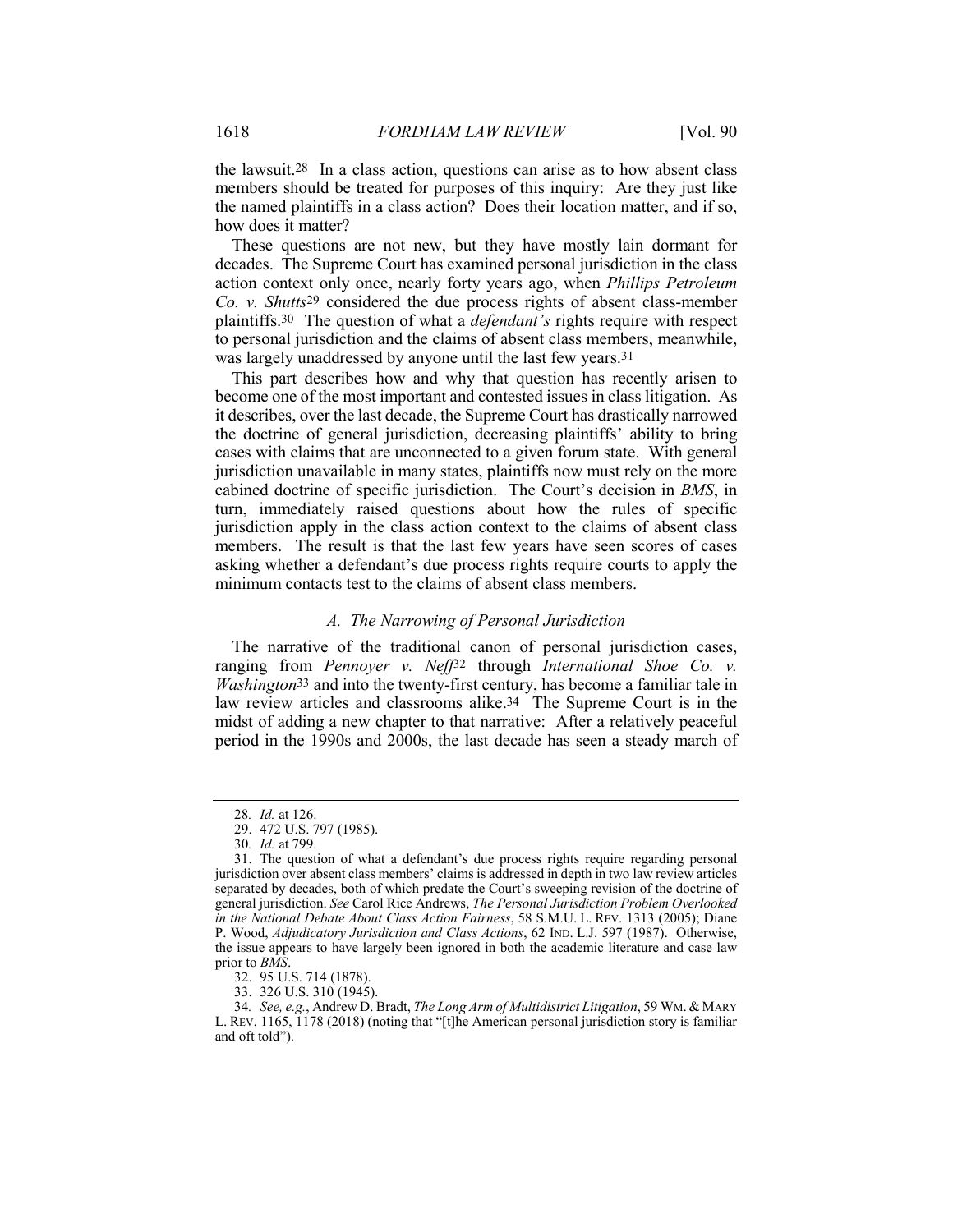new, significant cases.35 Individually and collectively, these cases have had the effect of restricting the ability of plaintiffs to bring defendants into state and federal court in a wide variety of scenarios.36

In the first half of the 2010s, the Court's decisions in *Goodyear Dunlop Tires Operations, S.A. v. Brown*37 and *Daimler AG v. Bauman*38 brought about the most significant change in personal jurisdiction doctrine since *International Shoe* itself. For the first sixty-plus years after *International Shoe*, courts throughout the country had interpreted that case's "continuous and systematic" standard for general jurisdiction to mean that such jurisdiction was available over a defendant in any state where it had substantial long-term operations.39 A national hotel chain, for instance, with numerous buildings and significant revenue in every state, would have been considered by many courts to be subject to general jurisdiction in every state.40 General jurisdiction, in turn, is a doctrine that provides for jurisdiction over a defendant in a particular forum without asking about the relationship between the claims at issue in the lawsuit and the forum itself. This meant that plaintiffs suing a large, established company often did not have to worry much about personal jurisdiction because general jurisdiction was available in many states.

But in *Goodyear* and *Daimler*, the Supreme Court restricted general jurisdiction's availability to only those places where a defendant could be considered "essentially at home."<sup>41</sup> As a result, with limited (and possibly nonexistent) exceptions, defendants are now subject to general jurisdiction only in the state where they are incorporated and/or the state in which they

38. 571 U.S. 117 (2014).

40*. See id.* (providing this example). It is important to note that even if this result may have been common, there was still widespread disagreement and inconsistency regarding many dimensions of the "continuous and systematic" test. *See* Charles W. "Rocky" Rhodes, *Clarifying General Jurisdiction*, 34 SETON HALL L. REV. 807, 856–86 (2004) (surveying cases in a variety of contexts). Nonetheless, "[p]rior to *Goodyear*, the common understanding was that companies doing substantial business in all fifty states . . . would have been subject to general jurisdiction in every state." Dodson, *supra* note 15, at 24.

41*. See* BNSF Ry. Co. v. Tyrrel, 137 S. Ct. 1549, 1558 (2017).

<sup>35</sup>*. See generally* Ford Motor Co. v. Montana Eighth Jud. Dist. Ct., 141 S. Ct. 1017 (2021); Bristol-Myers Squibb Co. v. Superior Court, 137 S. Ct. 1773 (2017); Daimler AG v. Bauman, 571 U.S. 117 (2014); Walden v. Fiore, 571 U.S. 277 (2014); Goodyear Dunlop Tires Operations, S.A. v. Brown, 564 U.S. 915 (2011).

<sup>36</sup>*. See* Dodson, *supra* note 15, at 15 (describing "how personal jurisdiction has changed from being relatively expansive . . . to being more constrictive"). In state court, personal jurisdiction over defendants is governed by state statute, state constitutions, and the limits of the U.S. Constitution—in particular, the Due Process Clause of the Fourteenth Amendment. *See, e.g.*, World-Wide Volkswagen Corp. v. Woodson, 444 U.S. 286, 291 (1980). In many cases, the limitations that the Fourteenth Amendment places on state jurisdiction effectively end up limiting federal courts, as well, under the federal rules governing service of process. *See* FED. R. CIV. P. 4(k)(1)(A).

<sup>37.</sup> 564 U.S. 915 (2011).

<sup>39</sup>*. See, e.g.*, Charles W. "Rocky" Rhodes & Cassandra Burke Robertson, *Toward a New Equilibrium in Personal Jurisdiction*, 48 U.C. DAVIS L. REV. 207, 214 (2014) ("Procedure casebooks taught students that national corporations with substantial operations in all fifty states (such as McDonalds or WalMart) would likely be subject to general personal jurisdiction in all fifty states.").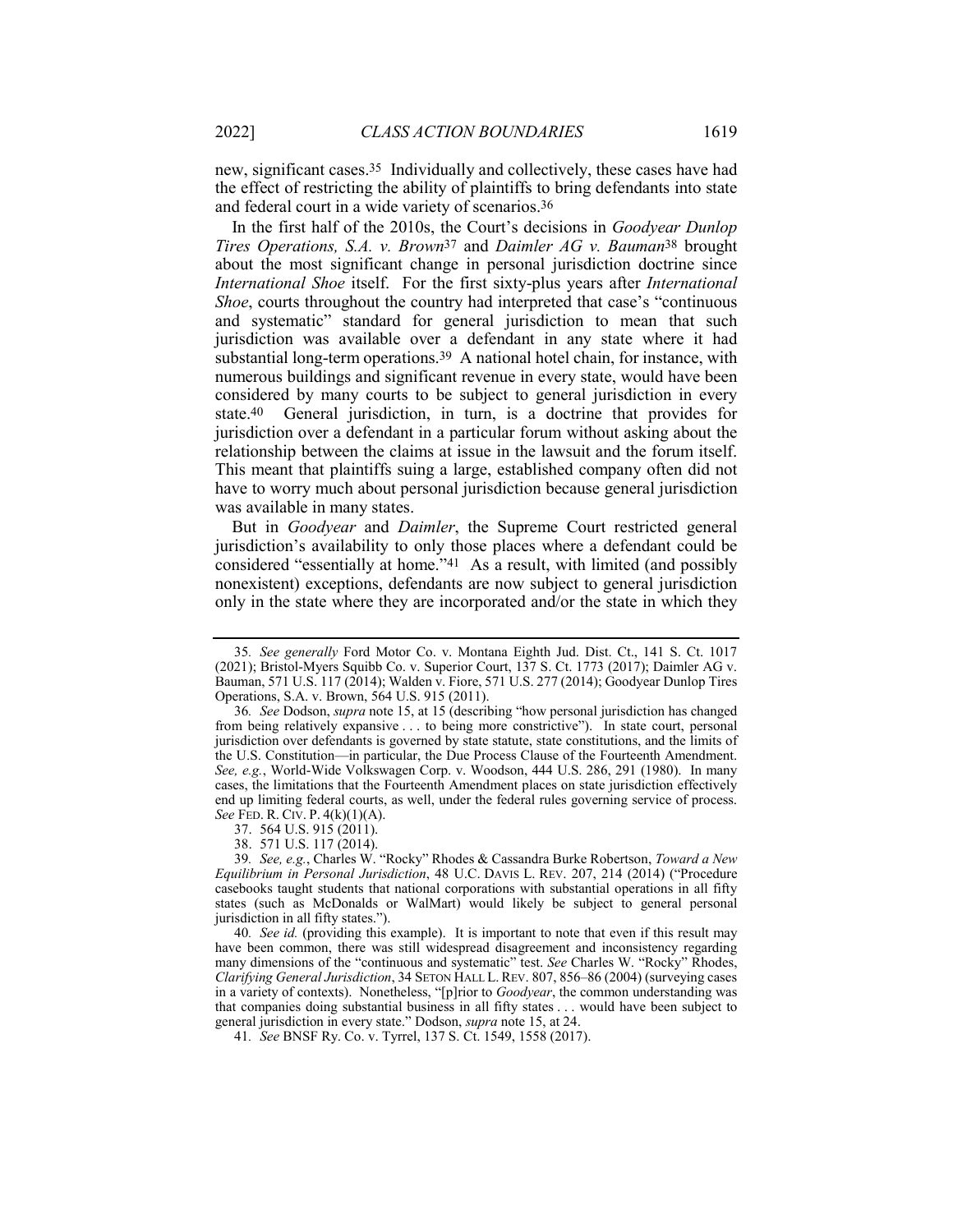have their principal place of business.42 So the same national hotel chain that once may have been subject to general jurisdiction in fifty states is now subject to general jurisdiction in only two states (or only one state, if it is headquartered in the same state in which it is incorporated).

This change, in turn, puts significantly more pressure on the doctrine of specific jurisdiction.<sup>43</sup> Specific jurisdiction, or "case-linked" jurisdiction, requires a plaintiff to prove that their chosen forum has some sort of relationship to the case at hand that justifies the court's exercise of jurisdiction.44 But the Court's case law has been vague about precisely what kind of relationship is satisfactory.45 The general formulation that courts have converged on is a three-part "minimum contacts" test, in which a plaintiff must show (1) that a defendant has purposefully availed itself of the forum state in some way; (2) that the "contacts" created by that purposeful availment are related to the lawsuit in some way; and (3) that the exercise of jurisdiction is reasonable, given all the circumstances of the suit.46 But even with this three-part test, much ambiguity remains about how exactly specific jurisdiction applies in any given situation.47

Now that general jurisdiction is less available, the ambiguities and unanswered questions of specific jurisdiction are increasingly relevant. Specific jurisdiction remains the only path for many lawsuits and litigation strategies. Plaintiffs often prefer to sue somewhere other than a company's state of incorporation or principal place of business—perhaps because the plaintiff lives in a different state or was injured there, or because the law, judges, or juries are perceived as more favorable there. Some plaintiffs may not have a choice—for instance, if two defendants are indispensable parties to a lawsuit and are not both subject to general jurisdiction in the same state, specific jurisdiction may be the only path forward for the suit to proceed.<sup>48</sup> But whatever the reason, plaintiffs who do not wish to file their suit in a

<sup>42</sup>*. Id.* The Court has acknowledged the possibility of an "exceptional case" where "a corporate defendant's operations in another forum 'may be so substantial and of such a nature as to render the corporation at home in that State," *id.*, but it is not clear what magnitude of activity would be necessary to trigger that exception, *see id.* at 1561 (Sotomayor, J., dissenting) (stating that the majority's opinion in *BNSF Ry. Co.* "is so narrow as to read the exception out of existence entirely").

<sup>43</sup>*. See, e.g.*, Daimler AG v. Bauman, 571 U.S. 117, 157 (2014) (Sotomayor, J., concurring) (noting that the holding regarding general jurisdiction "curtails the States' sovereign authority to adjudicate disputes," leaving only specific jurisdiction as an option).

<sup>44</sup>*. See, e.g.*, Rhodes & Robertson, *supra* note 39, at 230–31.

<sup>45</sup>*. Id.*

<sup>46</sup>*. See* Linda Sandstrom Simar, Cassandra Burke Robertson & Charles W. "Rocky" Rhodes, *Ford's Hidden Fairness Defect*, 106 CORNELL L. REV. ONLINE 45, 48 (2020) (noting that lower courts have "largely converged" around this test).

<sup>47</sup>*. See, e.g.*, Howard M. Erichson, John C.P. Goldberg & Benjamin C. Zipurksy, *Case-Linked Jurisdiction and Busybody States*, 105 MINN. L. REV. HEADNOTES 54, 73–74 (2020) (describing ambiguities in specific-jurisdiction doctrine).

<sup>48</sup>*. See, e.g.*, Bristol-Myers Squibb Co. v. Superior Ct., 137 S. Ct. 1773, 1789 (2017) (Sotomayor, J., dissenting) (noting the difficulties in bringing cases "against two or more defendants headquartered and incorporated in different States" or against a defendant "not headquartered or incorporated in the United States").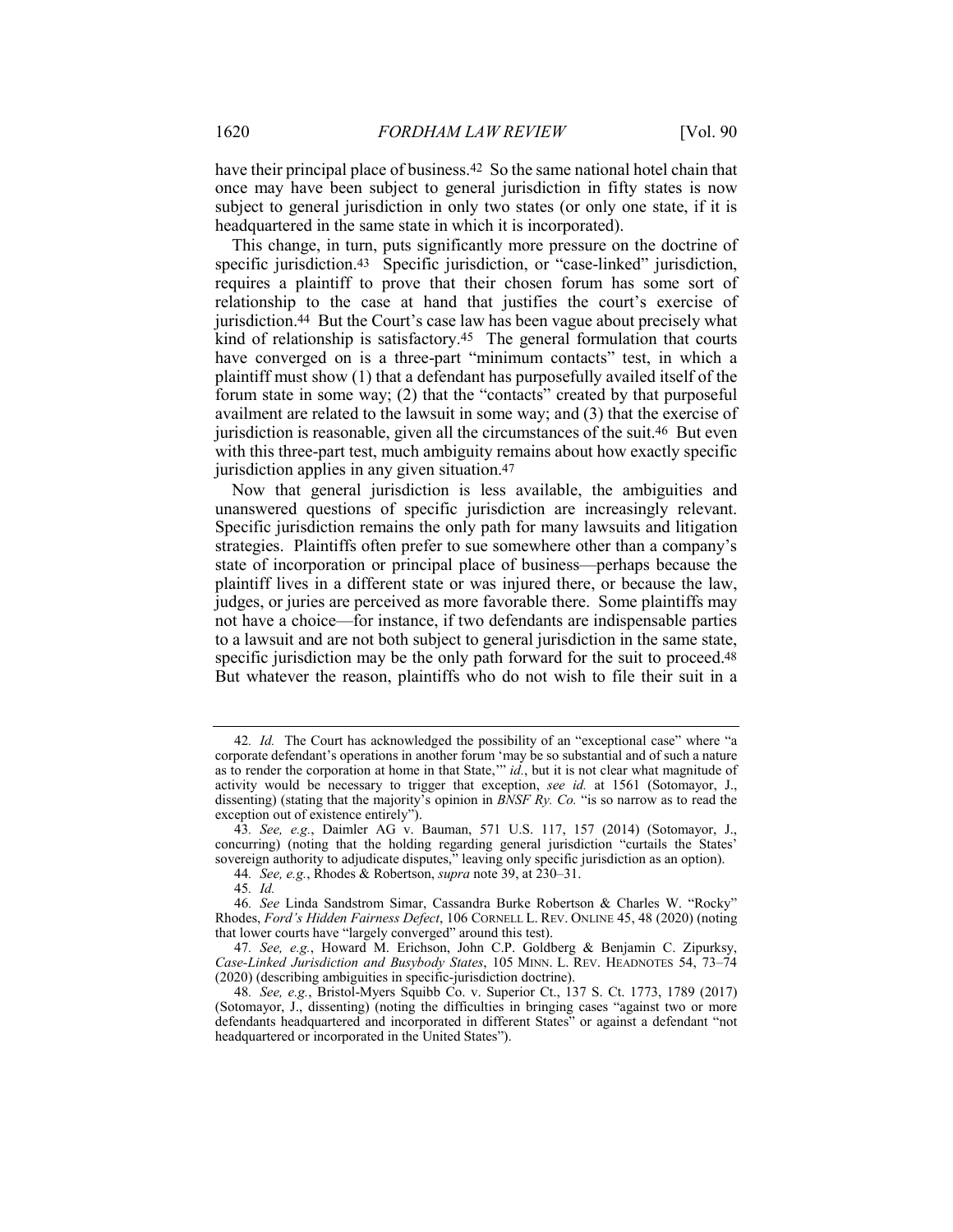defendant's home state or are unable to do so must now rely on the availability of specific jurisdiction to bring their claims.

#### *B.* Bristol-Myers Squibb v. Superior Court of California

Against this backdrop, the Supreme Court decided *Bristol-Myers Squibb* in June 2017.49 The facts giving rise to *BMS* parallel those of many large pharmaceutical tort suits.50 Bristol-Myers Squibb, a drug company incorporated in Delaware and headquartered in New York, developed a prescription blood thinner called Plavix that it sold nationwide.51 Its sales in California in particular were extensive, with more than \$900 million in sales revenue in the state over a six-year period generated by the sale of nearly 187 million Plavix pills.<sup>52</sup> A large group of plaintiffs sued the company in California state court, alleging that they had been injured and that the company had knowingly made false representations about the drug's safety and efficacy.53 The suit was structured as a mass tort suit rather than as a class action—all 678 plaintiffs were named parties, and no class certification was sought.54 Of those plaintiffs, eighty-six were residents of California and the rest were spread across thirty-three other states.55

Significantly, for purposes of personal jurisdiction, these out-of-state residents did not allege that their claims had any sort of connection to events that took place in California.56 They "did not allege that they obtained Plavix through California physicians or from any other California source; nor did they claim that they were injured by Plavix or were treated for their injuries in California."57 Although California's state courts upheld jurisdiction, the U.S. Supreme Court reversed, holding that no jurisdiction existed regarding the nonresident plaintiffs' claims.58

In its description of the legal standards governing the case, the Court placed particular emphasis on concerns about federalism, affirming the statement in *World-Wide Volkswagen Corp. v. Woodson*59 that "[t]he sovereignty of each State implies a limitation on the sovereignty of all its sister States," and noting that "this federalism interest may be decisive,"

57*. Id.*

<sup>49</sup>*. Id.* at 1773.

<sup>50</sup>*. See, e.g.*, Bradt & Rave, *supra* note 13, at 1274 ("On the substance, *Bristol-Myers* is something of a standard defective-drug case.").

<sup>51</sup>*. See Bristol-Myers Squibb*, 137 S. Ct. at 1777–78.

<sup>52</sup>*. Id.*

<sup>53</sup>*. See* Bristol-Myers Squibb Co. v. Superior Ct., 377 P.3d 874, 878 (Cal. 2016).

<sup>54</sup>*. Bristol-Myers Squibb*, 137 S. Ct. at 1778.

<sup>55</sup>*. Id.* One plausible explanation for why the lawsuit was structured this way is that it was devised both as an alternative to the existing Plavix multidistrict litigation in federal court and to avoid being removable under the Class Action Fairness Act of 2005 (CAFA). *See* Bradt & Rave, *supra* note 13, at 1274–75. The plaintiffs had added a state defendant (a California-based drug distributor), and the case was structured as a series of separate complaints that each had fewer than one hundred plaintiffs to thwart CAFA's removal provisions for "mass actions." *Id.*

<sup>56</sup>*. Bristol-Myers Squibb*, 137 S. Ct. at 1778.

<sup>58</sup>*. Id.* at 1784.

<sup>59</sup>*.* 444 U.S. 286 (1980).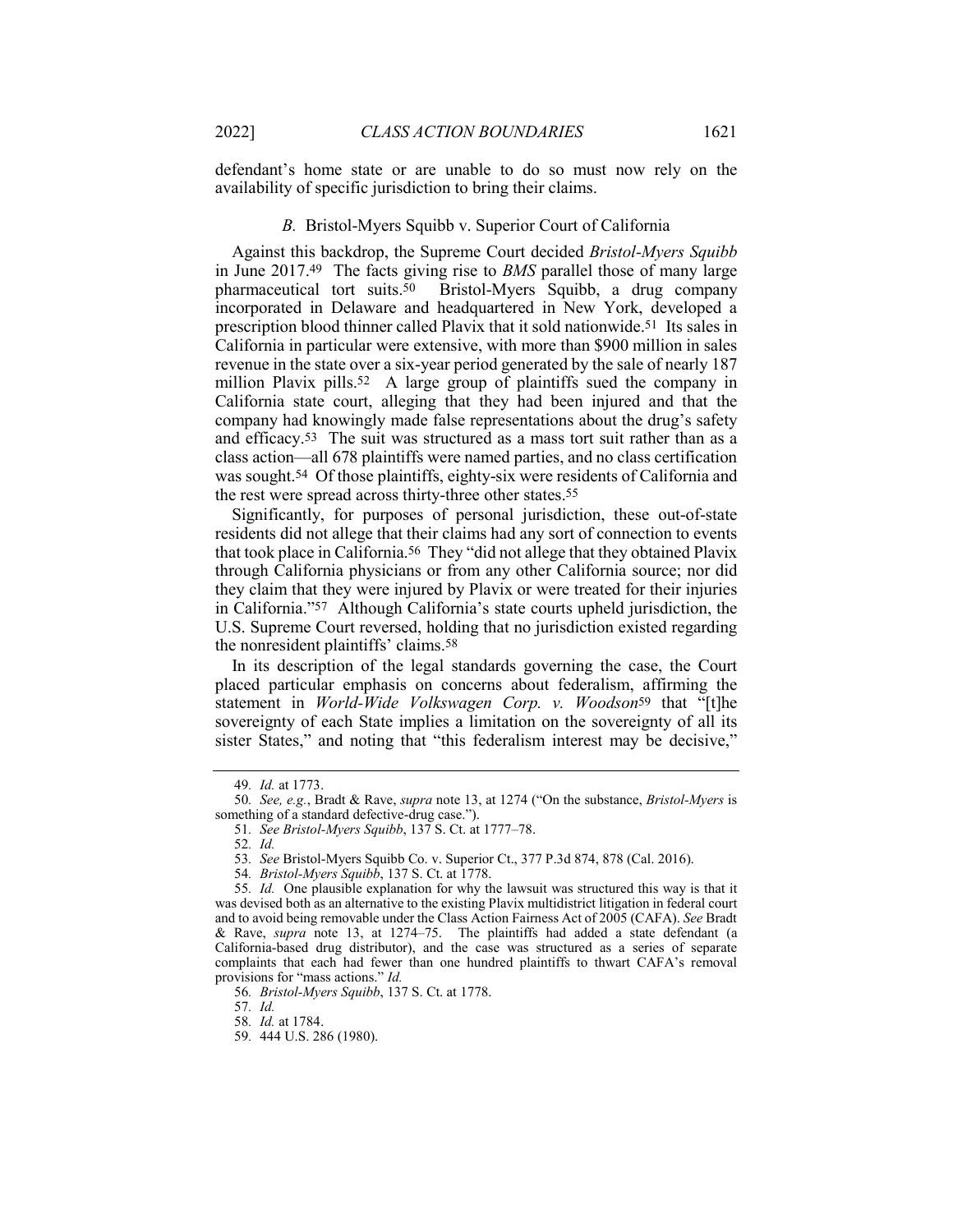conclusively militating against jurisdiction even where the other factors all favor jurisdiction.<sup>60</sup> The Court located this federalism interest in the traditional due process analysis regarding "the burden on the defendant" of litigating the case, saying that this consideration "encompasses the more abstract matter of submitting to the coercive power of a State that may have little legitimate interest in the claims in question."61

But when it came time to apply the law to the facts of the case, there was little analysis of the burden on the defendant or a weighing of the factors favoring jurisdiction.62 Instead, the Court relied primarily on its statement in *Walden v. Fiore*63 that "a defendant's relationship with a . . . third party, standing alone, is an insufficient basis for jurisdiction," and held that to mean that "[t]he mere fact that *other* plaintiffs were prescribed, obtained, and ingested Plavix in California—and allegedly sustained the same injuries as did the nonresidents—does not allow the State to assert specific jurisdiction over the nonresidents' claims."64 The Court stated that it was not breaking new doctrinal ground, announcing that its holding resulted from a "straightforward application . . . of settled principles of personal jurisdiction."65

## *C. The State-Border Argument Emerges*

Before the ink was dry on the Court's opinion in *BMS*, commenters began asking whether the decision contained implications for class action practice throughout the country.66 In dissent, Justice Sotomayor flagged the class

<sup>60</sup>*. Bristol-Myers Squibb*, 137 S. Ct. at 1780 (ellipses and bracket omitted) (citing *World-Wide Volkswagen*, 444 U.S. 286, 293–94 (1980)).

<sup>61</sup>*. Id.* The Court did not reference the footnote in *Ins. Corp. of Ir. v. Compagnie des Bauxites de Guinee*, 456 U.S. 694, 702–03 n.10 (1982), which some have seen as walking back *World-Wide Volkswagen*'s language by rejecting the notion that this "federalism concept" might "operate[] as an independent restriction on the sovereign power of the court." *See, e.g.*, Dodson, *supra* note 15, at 16 (describing *Bauxites* as "distanc[ing] personal jurisdiction's connection to both interstate federalism and state sovereignty, and instead link[ing] personal jurisdiction primarily (even solely) to individual rights"); Robert J. Condlin, *"Defendant Veto" or "Totality of the Circumstances"?: It's Time for the Supreme Court to Straighten Out the Personal Jurisdiction Standard Once Again*, 54 CATH. U. L. REV. 53, 80 n.170 (2004) (describing *Bauxites*'s "repudiation of the 'instrument of interstate federalism' conception of due process"); *see also* Allan Erbsen, *Impersonal Jurisdiction*, 60 EMORY L.J. 1, 65 n.261 (2010) (critiquing the rationales offered in *Bauxites* for retreating from the federalism emphasis in *World-Wide Volkswagen*). It is possible, though, to harmonize *Bauxites* and *World-Wide Volkswagen*, largely along the lines of reasoning deployed in *BMS*. *See, e.g.*, Allan R. Stein, *Styles of Argument and Interstate Federalism in the Law of Personal Jurisdiction*, 65 TEX. L. REV. 689, 711–12 (1987) (describing how the federalism concerns protected by due process, as well as the ability of a plaintiff to consent to jurisdiction, make sense together as an individual "right to resist unauthorized jurisdiction").

<sup>62</sup>*. See Bristol-Myers Squibb*, 137 S. Ct. at 1781–82.

<sup>63.</sup> 134 S. Ct. 1115 (2014).

<sup>64</sup>*. Bristol-Myers Squibb*, 137 S. Ct. at 1781 (quoting Walden v. Fiore, 134 S. Ct. 1115, 1123 (2014)).

<sup>65</sup>*. Id.* at 1783.

<sup>66</sup>*. See, e.g.*, Richard Levick, *The Game Changes: Is* Bristol-Myers Squibb *the End of an Era?*, FORBES (July 11, 2017, 2:21 PM), https://www.forbes.com/sites/richardlevick/2017/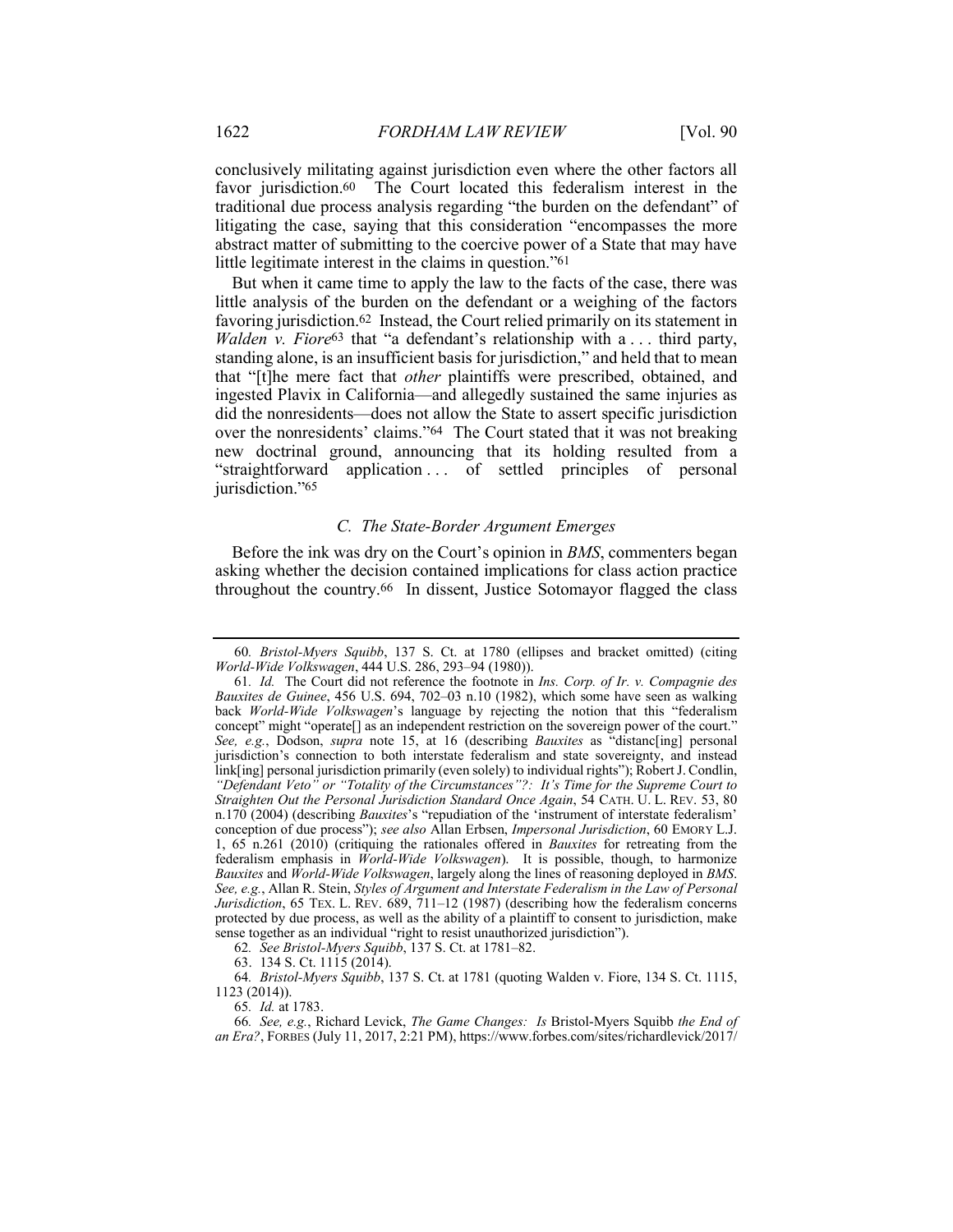action issue, noting that the majority opinion did not confront the question of how its decision would apply to multistate class actions.<sup>67</sup> But many began arguing nonetheless that *BMS* should be read as prohibiting a court's exercise of jurisdiction over a defendant with respect to the claims of out-of-state class members, unless the defendant is subject to general jurisdiction in the forum state or unless the out-of-state class members' claims have some connection to the forum.68

This "state-border argument" amounts to a stance that the claims of absent class members must satisfy the minimum contacts test for a court to have jurisdiction over a defendant with respect to the class. The basic argument is that a court cannot exercise jurisdiction over a defendant regarding the claims of absent class members if jurisdiction would have been lacking with respect to those claims standing on their own outside of the class action. In other words, the fact that there are named representatives over whose claims the court *does* have jurisdiction does not add anything that enables the court to have jurisdiction over *other* people's claims. And because the minimum contacts test is the critical test for specific personal jurisdiction—i.e., the test that is applied when general jurisdiction is not available—as a practical matter, the state-border argument can also be stated as the position that, where general jurisdiction over a defendant is unavailable, a court does not have jurisdiction over a defendant with respect to the claims of the absent, unnamed members of a class action unless those claims can satisfy the minimum contacts test.

This argument has some appeal. After all, *BMS* held that the out-of-state plaintiffs in that case could not justify the state courts' jurisdiction over the defendant simply because they "sustained the same injuries" as the in-state residents.69 At first glance, that logic could plausibly apply to class actions as well, given that the ability of a class action to proceed is generally predicated on the similarities between the claims of named representatives and the claims of the absent class members who they represent.

Perhaps due to this appeal—and its obvious utility for defendants who are facing multistate class actions and wish to limit their potential liability—the state-border argument has become widespread, raised in more than eighty class actions in the first two years after *BMS* alone.70 The majority of courts to weigh in on the state-border argument have rejected it, but a notable minority has accepted it, declining to exercise jurisdiction over class members outside of the forum state.<sup>71</sup> Most of the rulings to date have been in federal district courts; although the issue has made it to the federal circuit

<sup>07/11/</sup>the-game-changes-is-bristol-myers-squibb-the-end-of-an-era/?sh=2778f212e831 [https://perma.cc/JSV2-5RAK].

<sup>67</sup>*. Bristol-Myers Squibb*, 137 S. Ct. at 1789 n.4 (Sotomayor, J., dissenting).

<sup>68</sup>*. See* Wilf-Townsend, *supra* note 17, at 206–07 (collecting examples of commenters making this argument).

<sup>69</sup>*. Bristol-Myers Squibb*, 137 S. Ct. at 1781.

<sup>70</sup>*. See* Wilf-Townsend, *supra* note 17, at 206–07 (collecting and surveying cases applying *BMS* in the class-action context). 71*. Id.*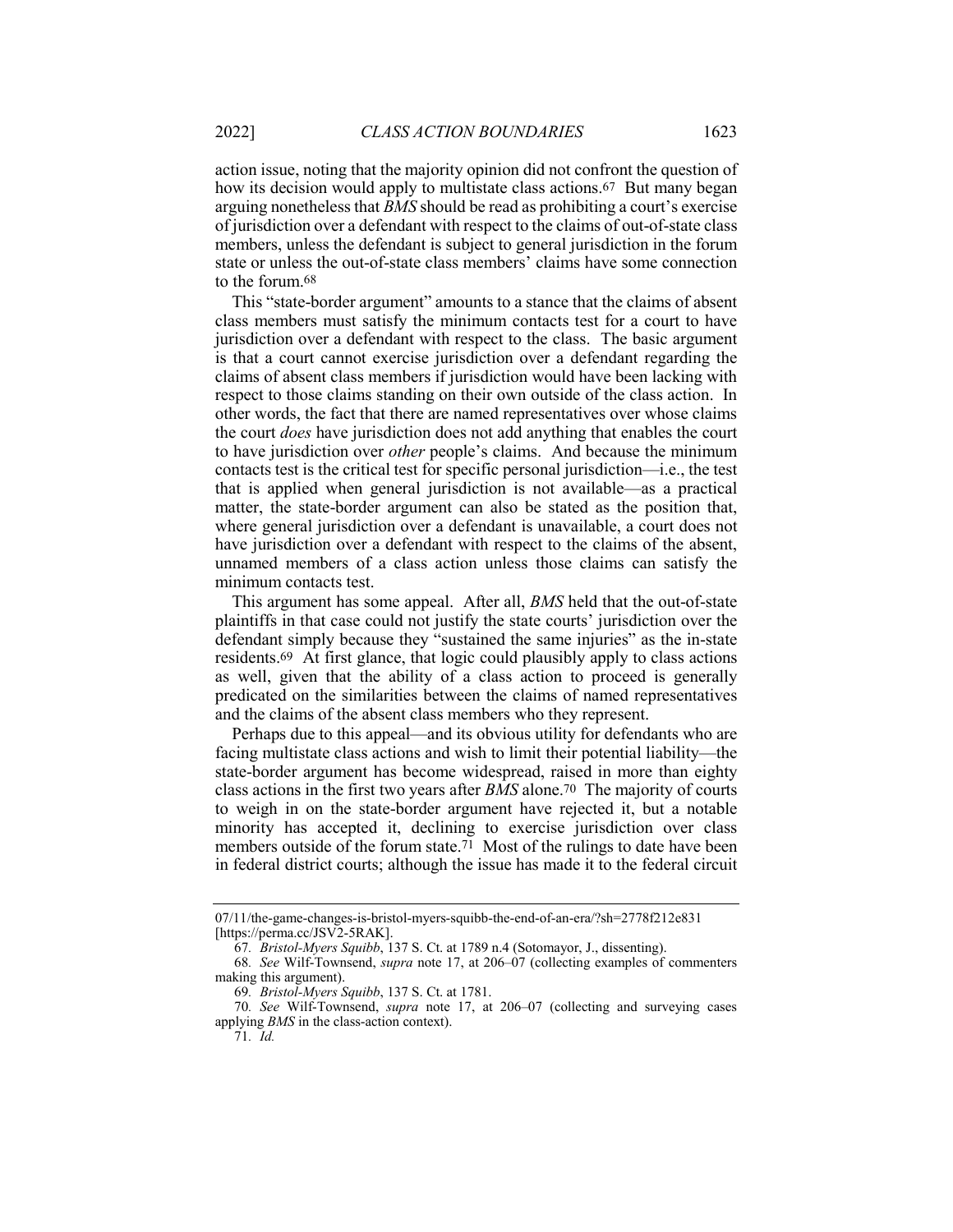level in several cases, most of the federal appellate courts to be presented with the issue so far have declined to reach it for a variety of procedural reasons.72 The only circuit to reach the issue, the Seventh Circuit, has ruled in keeping with the majority of the district courts and upheld the exercise of jurisdiction over the defendant with respect to the claims of out-of-state unnamed class members.73

But despite the many cases to address the issue, much of the analysis in the case law so far has been brief and ad hoc.74 A common approach among judicial opinions on the issue has been to say, essentially, that applying *BMS* to prohibit jurisdiction in many multistate class actions would amount to a big change in the law, and the Supreme Court in *BMS* said that it was applying only settled law, so *BMS* does not change anything.75 Courts looking beyond *BMS* itself have also frequently pointed to the Supreme Court's opinion in *Devlin v. Scardelleti*76 as precedent indicating that courts may treat absentee class members as akin to named parties in some circumstances but not in others.77 But the case law has not developed a deep or systematic account as to *why* the flexibility afforded by cases like *Devlin* should be exercised in one way or another in response to the questions raised by *BMS*.78

In the academic literature, meanwhile, the approach has primarily been to assume that the state-border argument will be adopted.79 Fewer have grappled with the question of *whether* the argument should be adopted, instead focusing on the implications that adopting the argument would have for aggregate litigation.<sup>80</sup> As a predictive matter, such an approach may be

76. 536 U.S. 1 (2002).

77*. See id.* at 9–10; *see also Al Haj*, 338 F. Supp. 3d at 819 (quoting *Devlin*, 536 U.S. at 10); Fitzhenry-Russell v. Dr. Pepper Snapple Grp., No. 17-cv-00564, 2017 WL 4224723, at \*5 (N.D. Cal. Sept. 22, 2017).

78*. See* Wilf-Townsend, *supra* note 17, at 214–25 (providing an overview of the reasoning and analysis of district court cases addressing the *BMS* question).

79*. See supra* note 15.

80*. See id.* (discussing existing work). There are two main exceptions. The first is A. Benjamin Spencer's article *Out of the Quandary*, *supra* note 14, which discusses how *BMS* should apply in the context of federal courts. Professor Spencer's work is discussed below. *See infra* note 114. The second is David Marcus and Will Ostrander's article *Class Actions, Jurisdiction, and Principle in Doctrinal Design*, *supra* note 26, which examines the state-border argument in the context of a larger conversation about the juridical relevance of

<sup>72</sup>*. See* Molock v. Whole Foods Mkt. Grp., Inc., 952 F.3d 293, 298 (D.C. Cir. 2020); Cruson v. Jackson Nat'l Life Ins. Co., 954 F.3d 240, 251–52 (5th Cir. 2020); Beaton v. SpeedyPC Software, 907 F.3d 1018, 1025 (7th Cir. 2018), *cert. denied*, 139 S. Ct. 1465 (2019).

<sup>73.</sup> Mussat v. IQVIA, Inc., 953 F.3d 441, 443 (7th Cir. 2020).

<sup>74.</sup> Two significant exceptions are the discussions of the issue by Judge Gary S. Feinerman in *Al Haj v. Pfizer, Inc.*, 338 F. Supp. 3d 815 (N.D. Ill. 2018), and by Judge Diane Wood in *Mussat*, 953 F.3d at 445–48, both of which provide more detailed reasoning.

<sup>75</sup>*. See, e.g.*, Morgan v. U.S. Xpress, Inc., No. 17-CV-00085, 2018 WL 3580775, at \*3 (W.D. Va. July 25, 2018) ("The Supreme Court, however, described its work more modestly, writing that the case was a 'straightforward application . . . of settled principles of personal jurisdiction . . . .' Because this Court does not believe *Bristol-Myers Squibb* upended years of class action practice *sub silentio*, Defendant's motion will be denied."); *see also* Wilf-Townsend, *supra* note 17, at 214 ("[M]any cases organized their approach to *BMS*'s application by noting what *BMS* did not say or do.").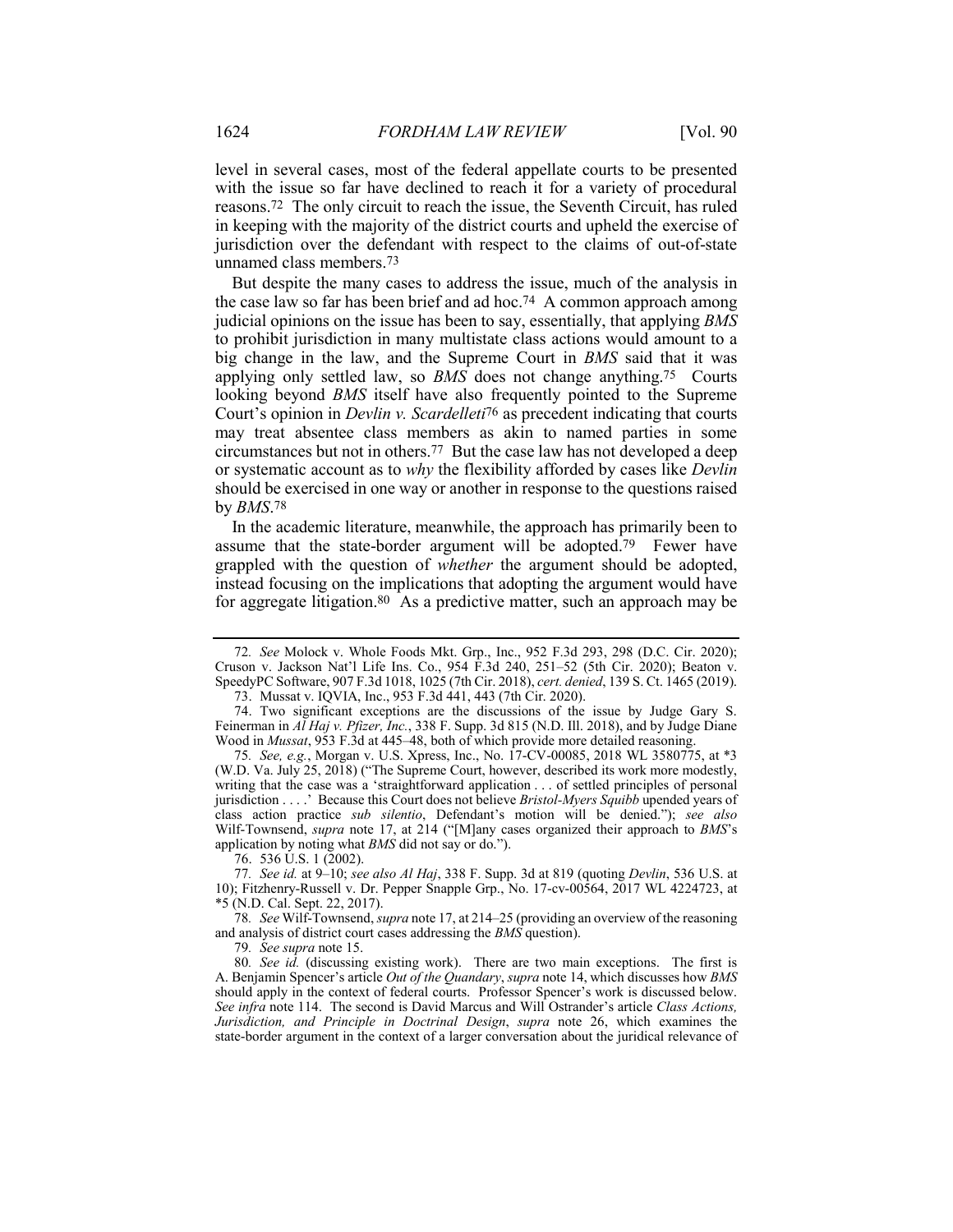in keeping with the generally restrictive trend of the Supreme Court's class action and personal jurisdiction case law.81 But the fact that the state-border argument has not been widely adopted in the courts—and, in fact, has mostly been rejected—suggests that it is worth evaluating the argument in greater depth. The sections that follow do just that.82

## II. CLARIFYING THE QUESTION

What is the right way to determine whether the state-border argument is correct? In other words, how do we know whether the rules of personal jurisdiction apply to absent class members' claims in the same way that they apply to plaintiffs' claims outside the context of representative litigation?

This part establishes the groundwork for how to approach the state-border question. In doing so, it critiques two common framings of the question. The first is that the limitations posed by state boundaries follow naturally from the priority of the U.S. Constitution over other sources of law. The second is that the state-border argument is a necessary implication of the fact that defendants and plaintiffs are differently situated in ways that are relevant to personal jurisdiction doctrine.

Understanding why these two framings are unsuccessful, in turn, sheds light on a better approach. The state-border argument requires us to ask about the nature and scope of the rights protected by personal jurisdiction doctrine; both of the unsuccessful framings assume this question away. A better approach to the question grapples with this issue head-on, as past Supreme Court cases have done: by engaging with the traditional understanding of the scope of the right, as well as the underlying values at stake. Evaluating the state-border argument thus necessitates an examination of the values underlying personal jurisdiction doctrine in the context of representative group litigation in which the argument arises.

#### *A. Constitutional Requirements and Subconstitutional Exceptions*

To begin, some of those who would limit the scope of class actions lean heavily on the distinction between constitutional sources of law and subconstitutional sources of law, such as the Federal Rules of Civil Procedure. Their argument draws on the fact that the minimum contacts test

absent class members and the advantages and disadvantages of principled (as opposed to pragmatic) legal design. *See also supra* note 26 (discussing the Marcus & Ostrander article).

<sup>81</sup>*. See, e.g.*, Bradt & Rave, *supra* note 13, at 1285–86; Dodson, *supra* note 15, at 15.

<sup>82.</sup> At the outset, it is worth taking pains to define the contours of the argument, as some litigants (and even courts) have gotten basic questions of *BMS*'s application wrong. *See*  Wilf-Townsend, *supra* note 17, at 219. The state-border argument arises in class actions where (1) jurisdiction is permissible over a defendant with respect to a named plaintiff's claims, but only on a theory of specific (not general) jurisdiction, and (2) specific jurisdiction is unavailable for the claims of some portion of unnamed class members under the traditional minimum contacts test. For simplicity's sake, this Article occasionally refers to this type of class action as a "model class." The hypothetical class action involving Money Corp. in the introduction is an illustration of one such model class.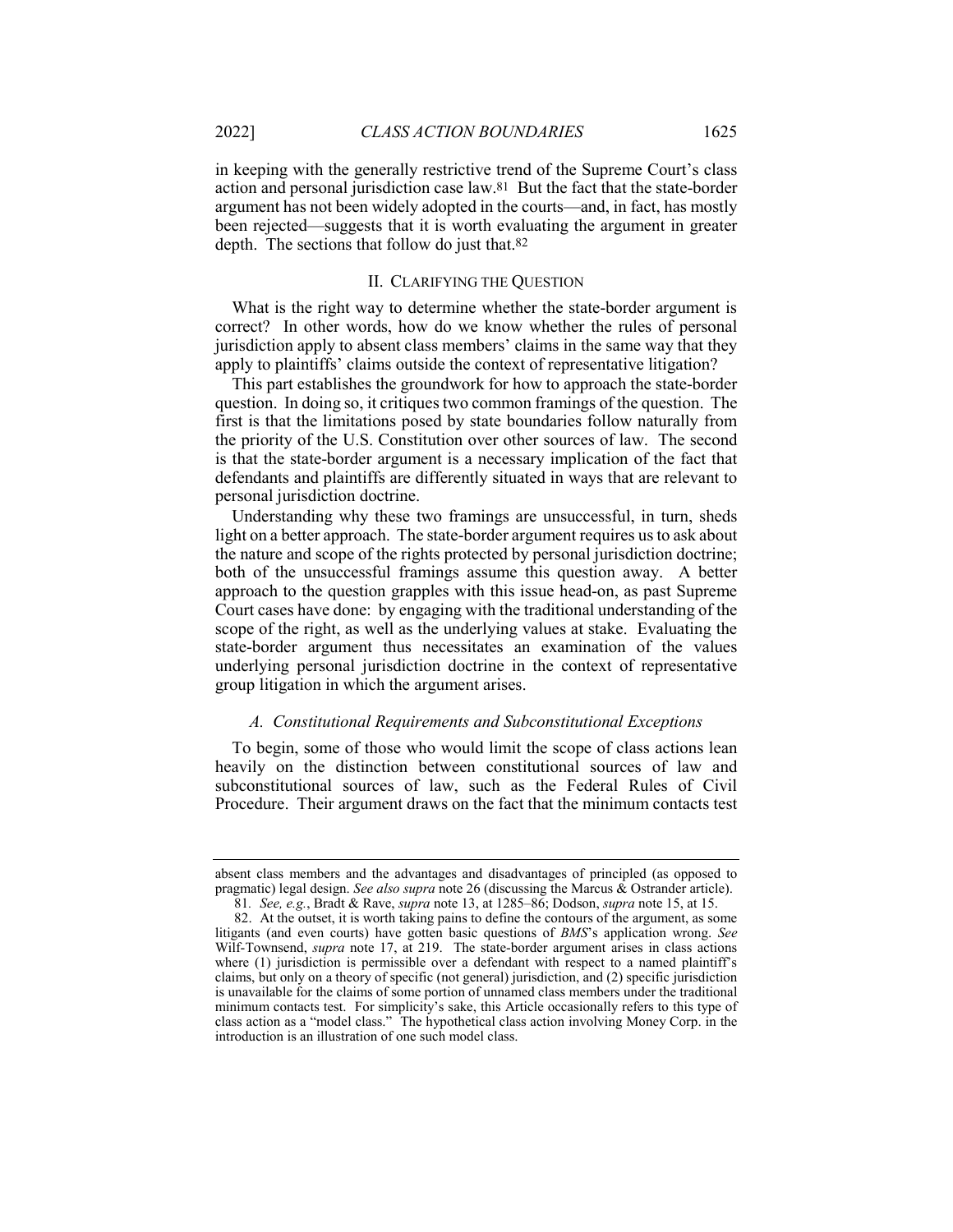is a constitutional requirement for safeguarding defendants' rights.83 As a result, the argument goes, any legal rules from subconstitutional authority, like the common law or the Federal Rules of Civil Procedure, must yield in the face of a conflicting constitutional command.84 Because the rules governing class actions arise from the Federal Rules of Civil Procedure and various judge-made doctrines interpreting them, nothing about *how* a proceeding is brought—i.e., whether as a class action or otherwise—can override the constitutional command that absent class members' claims must satisfy the minimum contacts test. This argument is sometimes bolstered by reference to the text of the Rules Enabling Act, which provides that the Federal Rules of Civil Procedure "shall not abridge, enlarge, or modify any substantive right."85

This argument gets some things right and some things wrong. It is obviously right that where the Constitution commands a result, a lesser authority that commands a contrary result is overridden. But where the argument errs is in assuming that the procedural exceptions that are carved out for representative litigation are subconstitutional. In fact, the case law defining the due process exceptions that are afforded to class actions are not instances of Rule 23 overriding the Constitution, but are instead examples of courts defining the scope of a litigant's due process rights in the specific context of group representative litigation.86

Take, for instance, the Supreme Court's decision in *Hansberry v. Lee*.87 Decided in 1940, shortly after the emergence of the modern Federal Rules of Civil Procedure, *Hansberry* recognized the "principle of general application" dating back to *Pennoyer* that "one is not bound by a judgment *in personam* in a litigation in which he is not designated as a party or to which he has not been made a party by service of process."88 But, the Court said, "a 'class' or 'representative' suit" was "a recognized exception" to those rules "to an extent not precisely defined by judicial opinion."89 In such a suit, "some members of the class are parties," and they "may bind members of the class or those represented who were not made parties to it."90 The Court noted that, in addition to the long pedigree of class actions in particular, the broader notion that someone "may be bound by [a] judgment where they are in fact

<sup>83</sup>*. See, e.g.*, Leppert v. Champion Petfoods USA Inc., No. 18-C-4347, 2019 WL 216616, at \*4 (N.D. Ill. Jan. 16, 2019) ("[A] defendant's due process rights should remain constant regardless of the suit against him, be it an individual, mass, or class action."); Mussat v. IQVIA Inc., No. 17 C 8841, 2018 WL 5311903, at \*5 (N.D. Ill. Oct. 26, 2018), *rev'd and remanded*, 953 F.3d 441 (7th Cir. 2020).

<sup>84</sup>*. See, e.g.*, Prac. Mgmt. Support Servs., Inc. v. Cirque du Soleil, Inc., 301 F. Supp. 3d 840, 861 (N.D. Ill. 2018) ("Rule 23's [class action] requirements must be interpreted in keeping with Article III constraints . . . ." (alteration in original) (quoting Amchem Prods., Inc. v. Windsor, 521 U.S. 591, 592 (1997))).

<sup>85</sup>*. Prac. Mgmt. Support Servs., Inc.*, 301 F. Supp. 3d at 861 (quoting 28 U.S.C.  $§$  2072(b)).

<sup>86</sup>*. See* Phillips Petroleum Co. v. Shutts, 472 U.S. 797, 809–12 (1985).

<sup>87.</sup> 311 U.S. 32 (1940).

<sup>88</sup>*. Id.* at 40.

<sup>89</sup>*. Id.* at 41.

<sup>90</sup>*. Id.*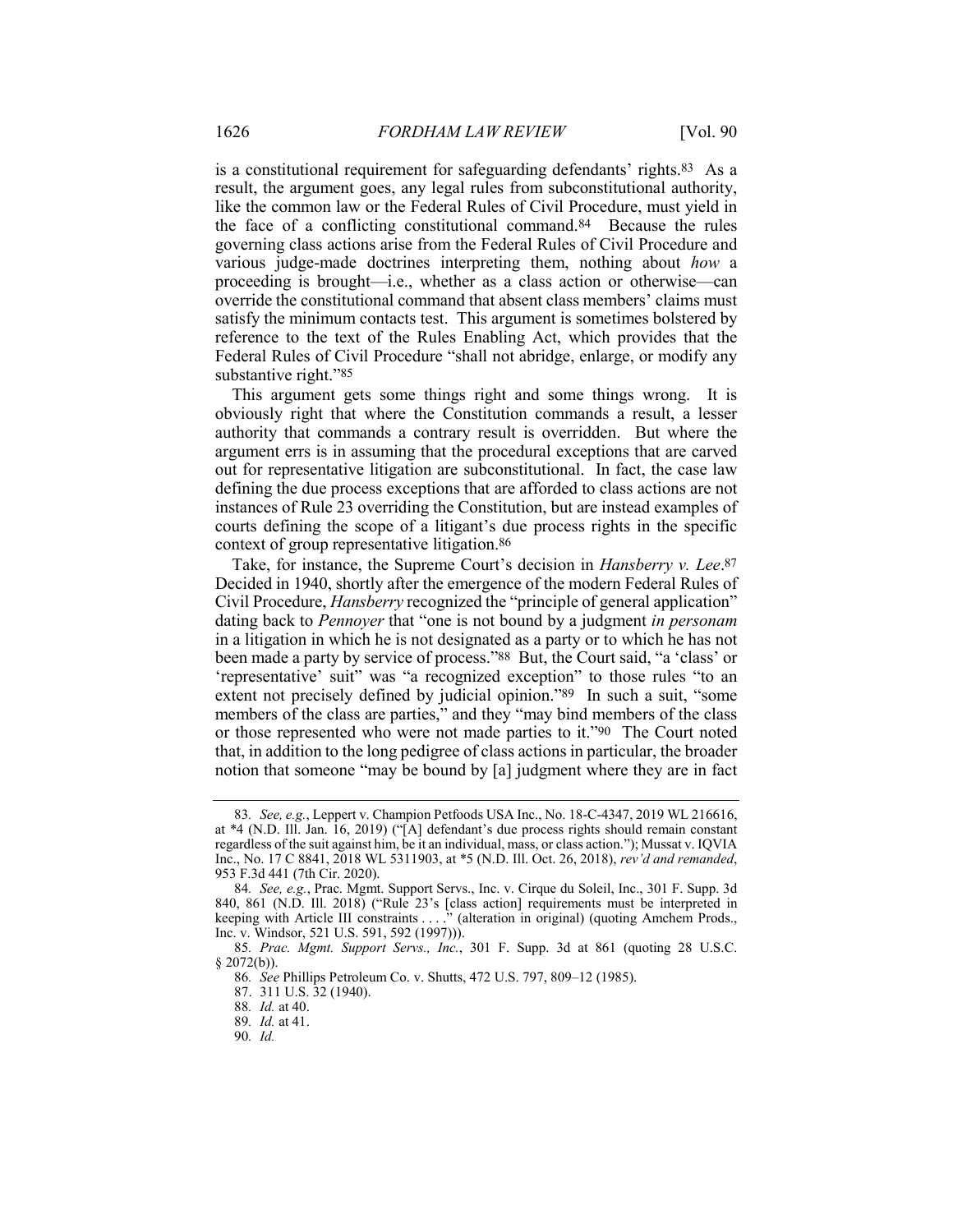adequately represented by parties who are present" was "familiar doctrine," citing several nonclass cases in which individuals had been deemed bound by prior judgments even though they had not been parties because the named litigants could be considered to represent their interests.91

*Hansberry* provides a useful model for how to think about exceptions to constitutional requirements. *Hansberry* acknowledged the restrictions of due process but also noted that the traditions of representative litigation had carved out an exception.92 Then, when evaluating the contours of that exception, the *Hansberry* Court looked to the broad values underlying the relevant constitutional provision rather than laying out a specific rule: There would be "a failure of due process only in those cases where it cannot be said that the procedure adopted, fairly insures the protection of the interests of absent parties who are to be bound by it."93 *Hansberry* thus affirmed that due process's requirements may be distinct in the context of group representative litigation, and also indicated that the contours of class litigations' exceptions can be determined not through applying traditional tests mechanically but instead by considering broader, more standard-like concerns such as fair treatment.

Decades later, the Supreme Court reaffirmed this approach in *Phillips Petroleum Co. v. Shutts*.94 As background to *Shutts*, Rule 23 underwent a number of significant changes in 1966 and emerged in a form close to what it is today.<sup>95</sup> In particular, the new Rule  $23(b)(3)$  permitted courts to issue binding judgments in class actions on the basis of common questions of law or fact shared by all class members, even if there was no preexisting association between the members or common fund that the members had claim to.96 This revision created due process concerns for cases adjudicated

<sup>91</sup>*. Id.* at 43 (first citing Plumb v. Goodnow's Adm'r, 123 U.S. 560, 560 (1887); then citing Confectioners' Mach. & Mfg. Co. v. Racine Engine & Mach. Co., 163 F. 914, 919 (E.D. Wis. 1908), *aff'd*, 170 F. 1021 (7th Cir. 1909); and then citing Bryant Elec. Co. v. Marshall, 169 F. 426, 427 (D. Mass. 1909), *aff'd*, 185 F. 499 (1st Cir. 1911)).

<sup>92</sup>*. Id.* at 41.

<sup>93</sup>*. Id.* at 42. The Court went on to specify that states' procedures must be "so devised and applied as to insure that those present are of the same class as those absent and that the litigation is so conducted as to insure the full and fair consideration of the common issue." *Id.* at 43. But more broadly, this language suggested an expansive potential reach of the class device, beyond the limits of what was then provided for in Rule 23. *See* Geoffrey C. Hazard, Jr., John L. Gedid & Stephen Sowle, *An Historical Analysis of the Binding Effect of Class Suits*, 146 U. PA. L. REV. 1849, 1944 (1998). That rule had permitted class actions to bind absent parties only in cases that would have otherwise required the joinder of those absent parties as necessary parties. *Id.* at 1937–38 (discussing the 1938 version of Rule 23). By holding that adequate representation was the only relevant due process concern for class actions' ability to bind, the Court approved the consistency of "common question" class actions, a potentially much broader category, with due process requirements. *Id.* at 1943–44; *see also* David Marcus, *The History of the Modern Class Action, Part I:* Sturm Und Drang*, 1953–1980*, 90 WASH. U. L. REV. 587, 601 (2013) (noting that the constraints of the 1938 version of Rule 23 "made sleight of hand necessary for courts to realize the broad potential of *Hansberry v. Lee*, which allowed *res judicata* for any judgment, provided the class members had received adequate representation").

<sup>94.</sup> 472 U.S. 797 (1985).

<sup>95</sup>*. See* Marcus, *supra* note 93, at 588.

<sup>96</sup>*. See* FED. R. CIV. P. 23(b)(3).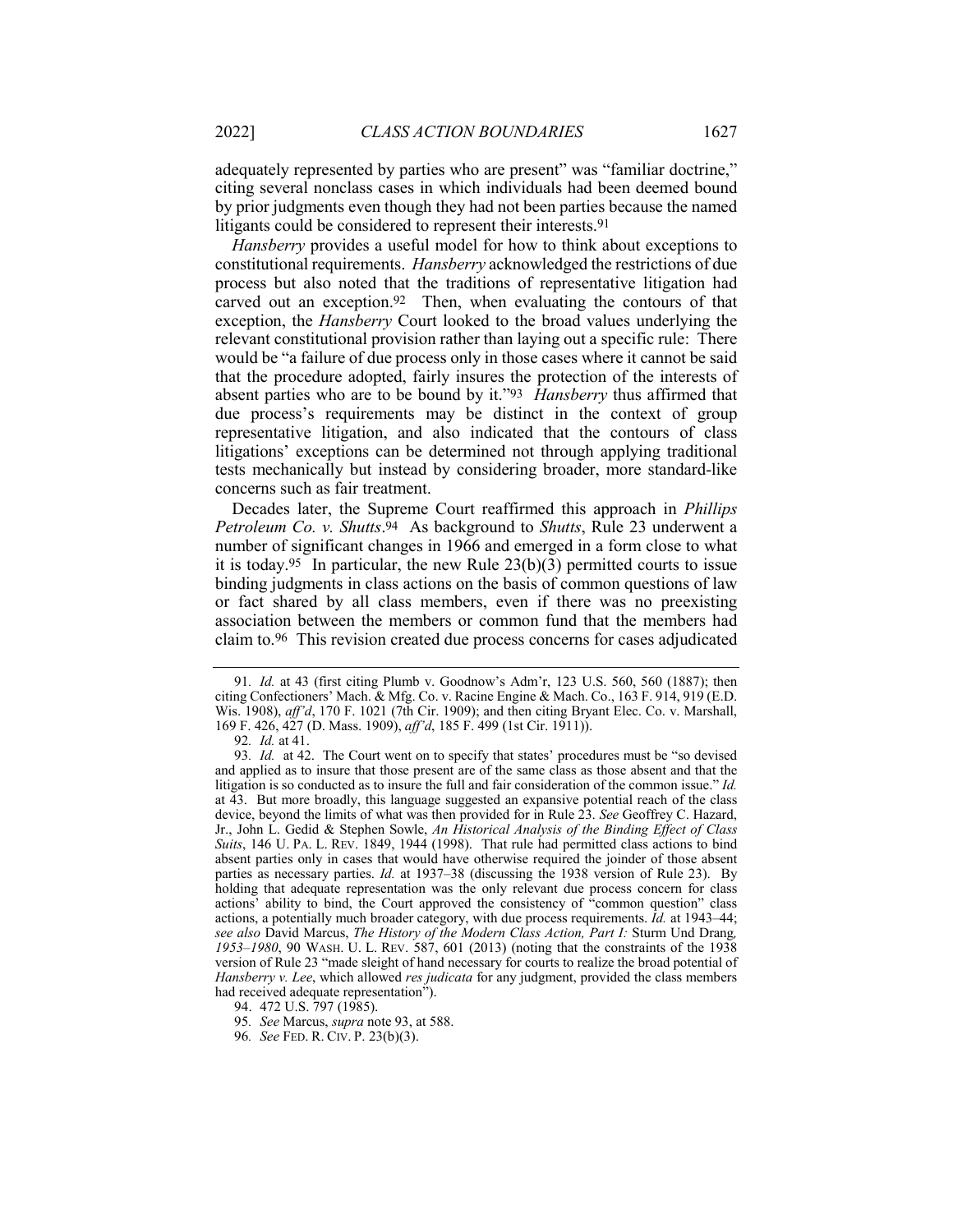under Rule 23 and its state court analogues, including concerns about personal jurisdiction in particular. A split among state courts developed as to whether they could constitutionally issue judgments that would bind out-of-state absent class members in a common-question class action, or whether the absence of personal jurisdiction over those class members prohibited such binding judgments.97 The Supreme Court stepped in in *Shutts*, a case arising out of a state-court class action, to resolve this issue.

*Shutts* held explicitly that out-of-state unnamed members in the kind of plaintiff classes enabled by Rule 23(b)(3) and its analogues do not need to have minimum contacts with a forum for that forum's courts to exercise jurisdiction over a defendant with respect to their claims.98 *Shutts* considered the issue from the perspective of the absent class members' rights and interests, and noted that while the minimum contacts standard is designed to protect defendants, absent plaintiff class members are differently situated.99 They are protected by the requirement of adequate representation and are not burdened by the court's exercise of jurisdiction in the same way a named defendant is burdened.100 *Shutts* therefore held that protecting absent class members' due process rights in Rule 23(b)(3) litigation requires only that they receive notice and an opportunity to opt out of the class action, along with the preexisting requirement of adequate representation acknowledged in *Hansberry*.101

*Shutts* thus affirmed the ability of class actions in state and federal court to operate outside the minimum contacts paradigm established in *International Shoe*, albeit with increased due process protections for absent class members in the (b)(3) context. *Shutts* also addressed the horizontal federalism concerns that might arise in a multistate class action, holding that the Due Process Clause and Full Faith and Credit Clause prevent an "arbitrary" or "fundamentally unfair" application of state law in a given case by requiring some sort of "significant contact or significant aggregation of contacts" between the defendant and the state whose law is applied.102

These two cases—*Shutts* and *Hansberry*—are important here for two reasons. The first is their substantive holdings: they each affirm that the requirements of due process are different when it comes to absent class members in representative litigation. The second is the model that they provide for approaching questions at the intersection of the constitutional due process inquiry and the exceptions and limitations of representative litigation. In deciding the contours of the different treatment of representative litigation, they refer to core due process considerations, such as notice, the ability of parties to protect their interests, a fair weighing of

<sup>97</sup>*. See* Katz v. NVF Co., 100 A.D.2d 470, 474–75 (N.Y. App. Div. 1984) (discussing split); Stellema v. Vantage Press, Inc., 470 N.Y.S.2d 507, 512 (Sup. Ct. 1983) (same).

<sup>98</sup>*. See* Phillips Petroleum Co. v. Shutts, 472 U.S. 797, 811–12 (1985).

<sup>99</sup>*. Id.* at 809–11.

<sup>100</sup>*. Id.*

<sup>101</sup>*. Id.* at 811–12.

<sup>102</sup>*. Id.* at 818.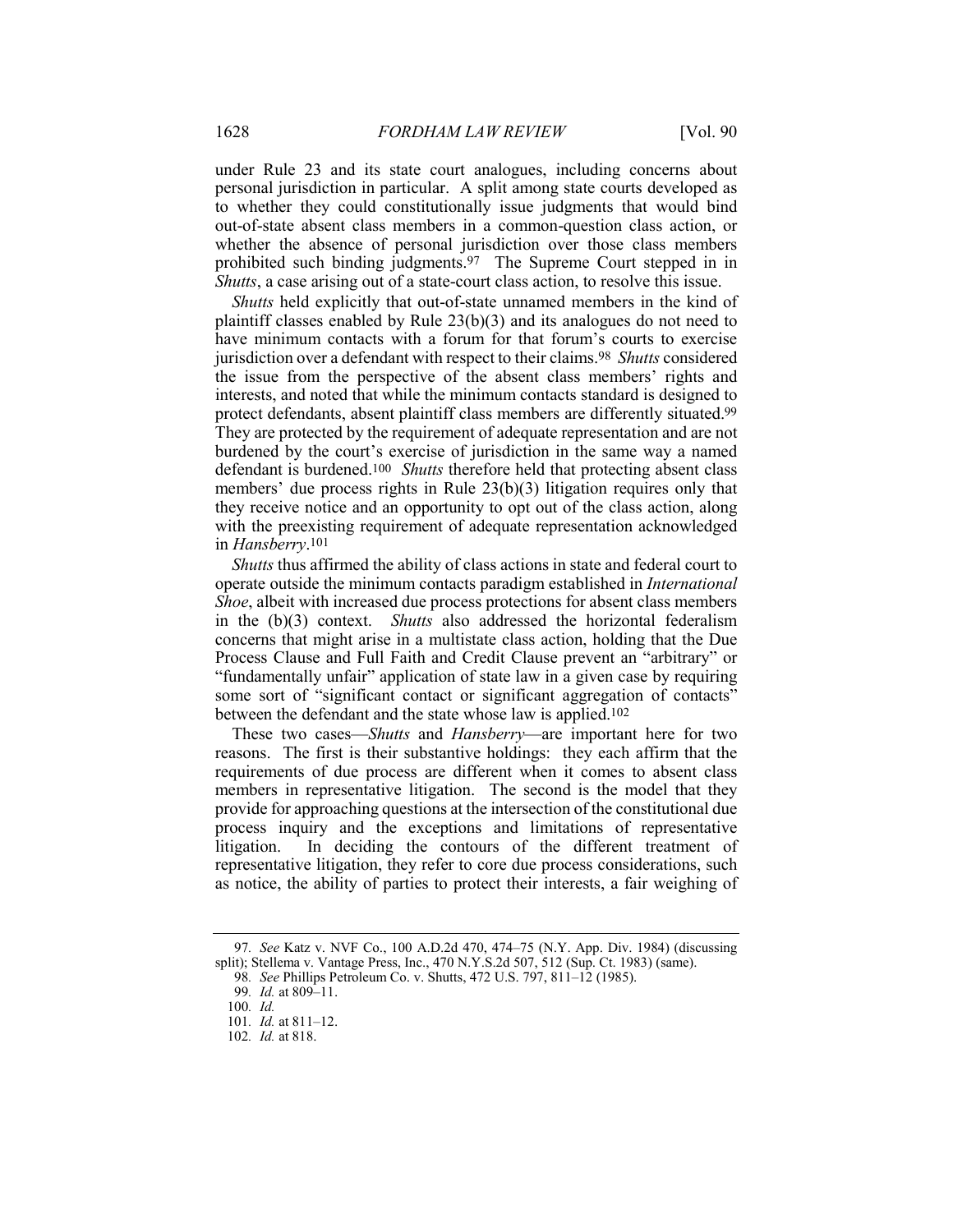benefits and burdens, and a balance of power between the states.103 In doing so, they resist the mechanical application of preexisting doctrinal tests in favor of more flexible standards that are adapted to the specific needs of aggregate litigation while being conscientious of individual rights.104

Bearing these cases in mind, the state boundary question is thus not a question about which rule of law wins in a conflict between Rule 23 and the Due Process Clause—a question that is answered as soon as it is asked. Instead, it is a question about the *scope* of due process rights, and in particular, how those rights apply in the context of representative litigation.105 And that question is far from clearly answered by existing case law. But, as the following sections will show, there is a strong case to be made that courts do not need to apply the minimum contacts test with respect to the claims of every absent class member to legitimately exercise jurisdiction over a defendant.

104*. Hansberry* and *Shutts* also demonstrate that at least when it comes to the due process rights protected by personal jurisdiction doctrine, it is not entirely accurate to say that Rule 23 "like traditional joinder . . . leaves . . . parties' legal rights and duties intact." Spencer, *supra* note 14, at 44–45 (quoting Shady Grove Orthopedic Assocs., P.A. v. Allstate Ins., 559 U.S. 393, 408 (2010) (Scalia, J.)). For instance, *Shutts* establishes that Rule 23, by permitting representative litigation, changes the normal rights of absent class members, allowing courts to resolve their claims without their consent, and requiring affirmative steps from them to opt out even if they are outside the court's territorial power. *See* Arthur R. Miller & David Crump, *Jurisdiction and Choice of Law in Multistate Class Actions After* Phillips Petroleum Co. v. Shutts, 96 YALE L.J. 1, 17 (1986) ("Absence of power to compel appearance logically is inconsistent with power to compel a binding choice through the compulsory filing of a paper with the court. Furthermore, class notices are not comparable in effectiveness to service of process."); *see also Hansberry*, 311 U.S. at 40–41 (noting normal constitutional due process requirements that do not apply in representative suits). So although Rule 23 may not "itself provide[] the relevant jurisdictional rule," Spencer, *supra* note 14, at 44, *Shutts* and *Hansberry* show that Rule 23 can, by authorizing representative litigation, affect parties' due process rights in a way that is relevant to the determination of a court's jurisdictional power.

105. This Article refers to defendants' "due process rights" and the "due process concerns" raised in the state-border argument because the Due Process Clause is understood to be the source of personal jurisdiction doctrine. *See, e.g.*, Bristol-Myers Squibb Co. v. Superior Ct., 137 S. Ct. 1773, 1779 (2017). But that is not to say that the concerns raised by personal jurisdiction doctrines are reducible to or contiguous with procedural due process concerns, such as notice and the opportunity to be heard. *See, e.g.*, Effron, *supra* note 15, at 26 ("Personal jurisdiction encompasses doctrines and concepts that are not natural or obvious fits with due process."). Many view the protections that are afforded by personal jurisdiction doctrine to be best understood as examples of substantive due process, not procedural due process. *See, e.g.*, Wendy Collins Perdue, *Sin, Scandal, and Substantive Due Process: Personal Jurisdiction and* Pennoyer *Reconsidered*, 62 WASH. L. REV. 479 (1987); Charles W. "Rocky" Rhodes, *Liberty, Substantive Due Process, and Personal Jurisdiction*, 82 TUL. L. REV. 567 (2007); A. Benjamin Spencer, *Jurisdiction to Adjudicate: A Revised Analysis*, 73 U. CHI. L. REV. 617 (2006). For a contrary view, namely that the due process clause helps enforce personal jurisdiction rules but should not determine their content, see Stephen E. Sachs, Pennoyer *Was Right*, 95 TEX. L. REV. 1249 (2017).

<sup>103</sup>*. See Hansberry*, 311 U.S. at 41–46; *Shutts*, 472 U.S. at 808–23. As noted, *Shutts*, *Hansberry*, and many of the other cases discussed above focused on the due process rights of the absent class members themselves—not on the due process rights of named defendants in plaintiff class actions. Part IV considers how the same basic approach suggested by these cases—an examination of the core values of due process in light of the goals and advantages of representative litigation—should apply when the rights of those defendants are at issue.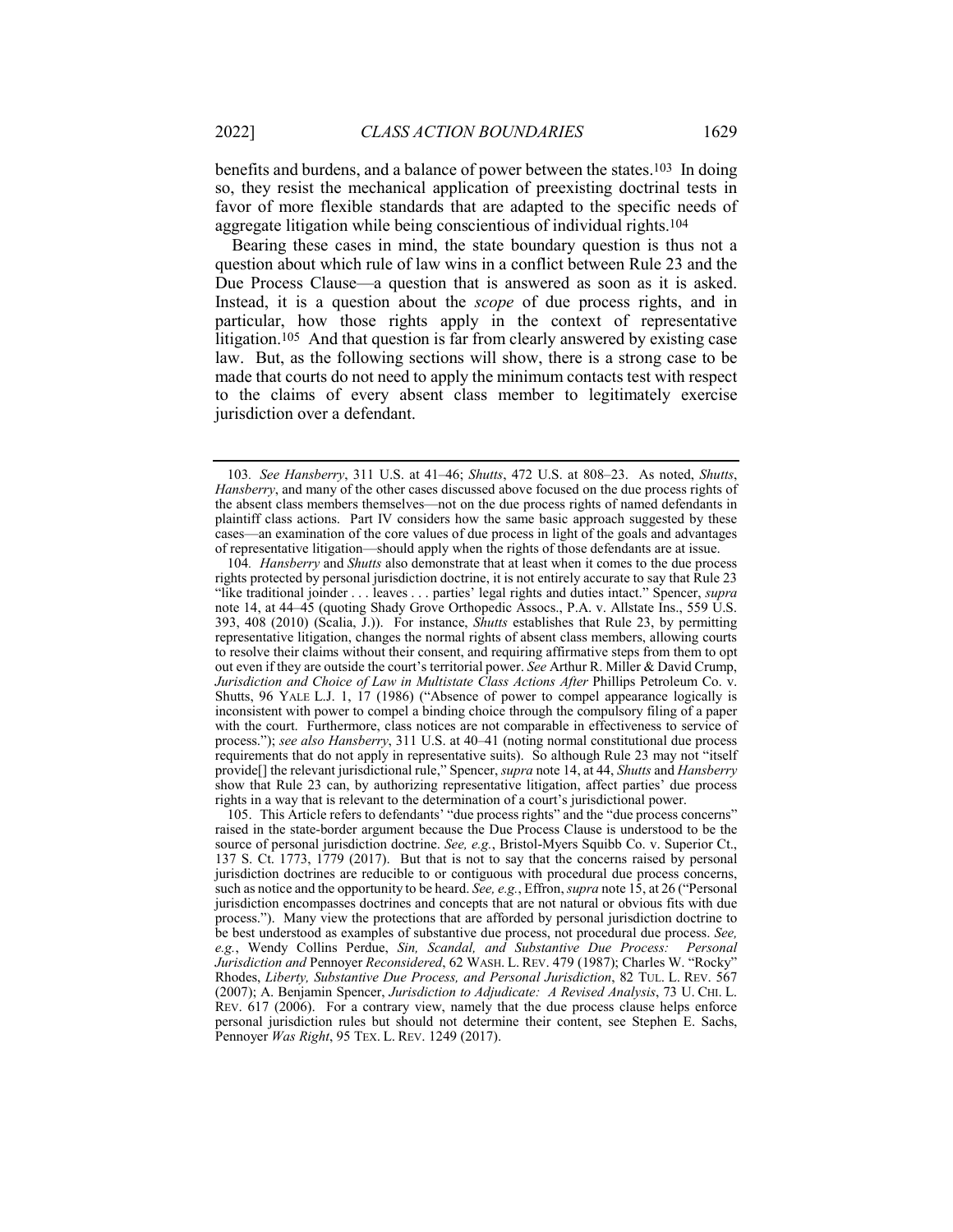## *B. Distinguishing Between Defendants and Plaintiffs*

A second approach to the question of class actions' boundaries is to focus on the distinction between plaintiffs' due process rights and defendants' due process rights. The Supreme Court's decision in *Shutts* addressed the rights of absent class member plaintiffs,106 while the question raised by the state-border argument is about the rights of defendants facing a class action. To some, the distinction between plaintiffs and defendants in this context is the whole ball game.107

This argument again gets some things right and some wrong. To start with, it is right to find this distinction meaningful. *Shutts*reasoned that due process generally requires stronger protection for defendants than it does for plaintiffs because defendants usually have more at stake.108 Plaintiffs typically consent to jurisdiction, and the safeguards required by *Shutts* notice and a chance to opt out—in some ways mimic that consent for absent plaintiffs in the class context.109 This reasoning does not obviously extend to permit jurisdiction over a nonconsenting defendant, and the mechanism that *Shutts* provides for protecting absent plaintiffs' claims has nothing to do with the due process rights of defendants.<sup>110</sup> So there is a meaningful distinction between plaintiffs and defendants in this context.

But the argument goes too far by positing that the switched focus of the personal jurisdiction inquiry from the rights of absentee plaintiffs to the rights of defendants is, alone, enough to conclude that the minimum contacts test applies to absent class members and that *BMS* therefore prohibits the exercise of jurisdiction over those absent class members in many class actions. The argument thus assumes the premise that it must prove: that the rules of personal jurisdiction, and in particular the minimum contacts test, apply with respect to defendants the same way in group representative litigation as in normal litigation. This argument—that we know that *BMS* applies to render jurisdiction impermissible in the model class action because that is what the minimum contacts test indicates should happen—is, at best, a tautology.

<sup>106.</sup> 472 U.S. 797, 807–08 (1985).

<sup>107</sup>*. See, e.g.*, Defendants' Reply in Support of Motion to Strike Plaintiffs' Class Definition Asserting Claims on Behalf of Non-Ill.-Residents at 10, *Am.'s Health & Res. Ctr., Ltd. v. Alcon Lab'ys, Inc.*, No. 16-cv-4539, 2018 WL 8667925, at \*10 (N.D. Ill. May 17, 2018); *see also* Prac. Mgmt. Support Servs., Inc. v. Cirque du Soleil, Inc., 301 F. Supp. 3d 840, 862 (N.D. Ill. 2018) ("Here, by contrast, defendants are asserting an improper exercise of personal jurisdiction over them with respect to nonresident class members' claims. *Shutts* does not speak to this argument.").

<sup>108</sup>*. Shutts*, 472 U.S. at 806–12.

<sup>109</sup>*. Id.* at 812–13. *Shutts* has long been criticized for creating a veneer of consent in the absence of actual consent. *See, e.g.*, Miller & Crump, *supra* note 104, at 17; Wood, *supra* note 31, at 620 ("The *Shutts* consent finesse, whereby consent can be inferred from a failure to opt out, does violence to the general theory of consent."). To the extent *Shutts* must be read as changing the rights of absent class members rather than merely creating a specific mechanism by which they may consent to jurisdiction, that supports the conclusion that the content of due process rights may be altered by the context of representative litigation. *See supra* note 104.

<sup>110</sup>*. See* Defendants' Reply in Support of Motion to Strike Plaintiffs' Class Definition Asserting Claims on Behalf of Non-Ill.-Residents, *supra* note 107.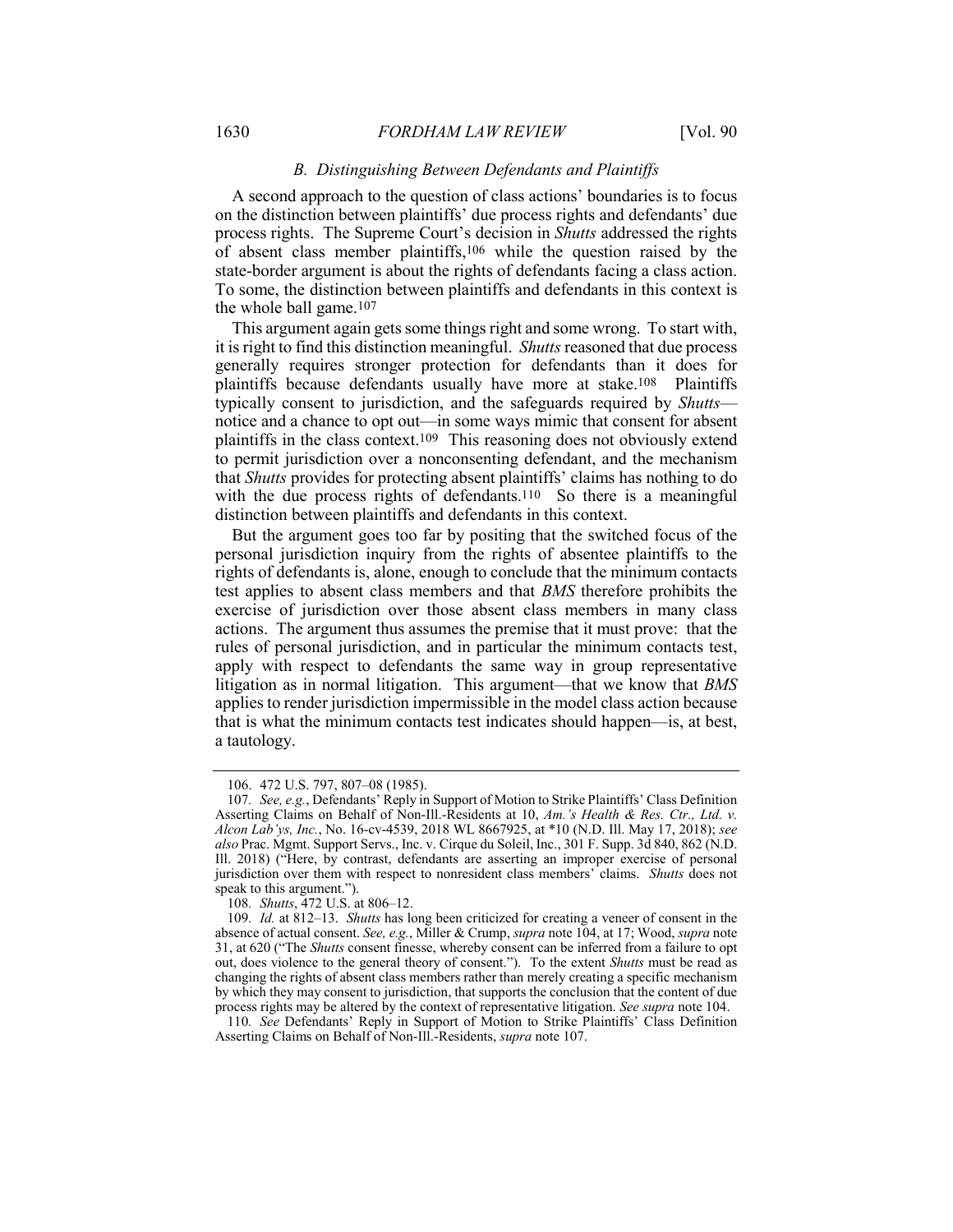Instead, it is only possible to draw a milder conclusion: that *Shutts* does not speak definitively either way as to what due process requires with respect to defendants' rights, because its exceptions to the norms of minimum contacts for absent class members did not explicitly include a consideration of the minimum contacts test when defendants' due process rights are invoked. But it is a significant step from there to argue that when defendants' due process rights *are* invoked the minimum contacts test applies as usual. The remainder of this Article argues that such a step is not warranted.<sup>111</sup>

As this part has demonstrated, the question of class actions' boundaries cannot be answered simply by invoking the Constitution's authority over the federal rules or by the acknowledgment that it is defendants' rights that are at issue rather than plaintiffs' rights. Instead, something more is needed—an account of the way that a defendant's due process rights should be viewed in light of the traditional exceptions accorded to representative litigation. The following sections build that account. They follow the lead of *Hansberry* and *Shutts*, examining both the unique traditions and goals of representative litigation as well as the constitutional concerns underlying the state-border argument. Only by evaluating the jurisdictional question at this level—the level of the foundational constitutional concerns of personal jurisdiction doctrine—is it possible to avoid starting from the assumption that due process for defendants in a class action requires applying the same test with respect to the claims of unnamed class members as the one that applies to the claims of named parties.

#### III. REPRESENTATION AND TERRITORIAL POWER

A core distinction of class litigation is that it is representative litigation. Representation allows one person to stand in court on behalf of another or a group of others. Representative litigation carries with it both advantages and risks; the doctrinal history of representative litigation is full of cases in which courts attempt to balance these advantages and risks. This effort to take advantage of representative litigation's benefits while limiting its costs is the balancing act displayed in cases like *Hansberry*, *Shutts*, and others, which have facilitated class actions while respecting fundamental constitutional values.

When it comes to the question of class actions' boundaries, then, a key question is whether the fact that class actions are representative litigation makes a difference to the personal jurisdiction inquiry. Many courts that have rejected the state-border argument have done so on the grounds that unnamed class members are different from normal litigants in some way—a justification that implicitly or explicitly relies on representation, given that the main difference between unnamed class members and named litigants is the fact that unnamed class members are represented by a class

<sup>111</sup>*. See infra* Parts III, IV; *see also infra* notes 195–96 (discussing historical instances where representative litigation created exceptions to usual litigation rules even where defendants' interests were invoked).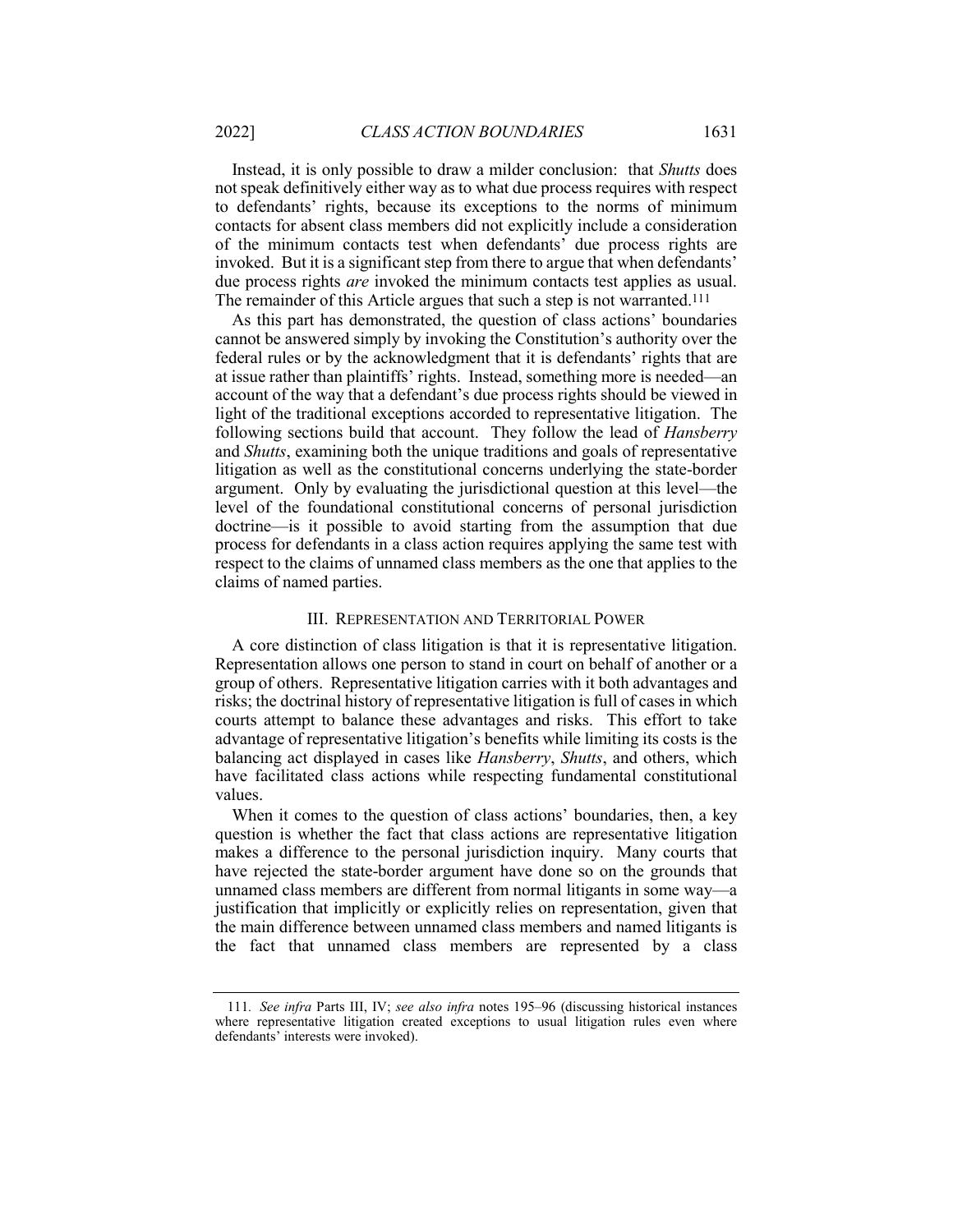representative.112 As for those who favor the state-border argument, some have explicitly rejected the notion that absent class members are meaningfully different from named plaintiffs,113 while others have not addressed this potential distinguishing feature of class actions.114

This part examines the nature of representation, arguing that traditional understandings of representative litigation support the rejection of the state-border argument. The part begins by discussing the exceptions to business-as-usual afforded by representation in general, and then examines the treatment of absent class members in particular.

The part makes two main arguments. The first looks outside the realm of personal jurisdiction to make an analogy regarding the treatment of absent class members. The treatment of absent class members when it comes to issues other than personal jurisdiction suggests that, when it comes to personal jurisdiction, it would be more consistent to apply the minimum contacts test only to the claims of class representatives. Courts have often been asked in other contexts, such as subject matter jurisdiction or venue, to determine whether a group of plaintiffs can invoke a court's power. And when they have evaluated those questions, courts tend to apply the relevant doctrinal tests to the claims of the named plaintiffs without treating unnamed

<sup>112.</sup> Wilf-Townsend, *supra* note 17, at 215–19. These justifications have not always been particularly deep—a court may note, for instance, that unnamed class members have been treated as normal litigants for some purposes but not for others, and not explain in any depth why the minimum contacts inquiry should fall on one side of the line or the other. *See, e.g.*, why the minimum contacts inquiry should fall on one side of the line or the *concern* Fabricant v. Fast Advance Funding, LLC, No. 17-cv-05753, 2018 WL 6920667, at (C.D. Cal. Apr. 26, 2018); Feller v. Transamerica Life Ins. Co., No. 16-cv-01378, 2017 WL 6496803, at \*17 (C.D. Cal. Dec. 11, 2017); Fitzhenry-Russell v. Dr. Pepper Snapple Grp., Inc., No. 17-cv-00564, 2017 WL 4224723, at \*5 (N.D. Cal. Sept. 22, 2017).

<sup>113</sup>*. See, e.g.*, Mussat v. IQVIA, Inc., No. 17 C 8841, 2018 WL 5311903, at \*5 (N.D. Ill. Oct. 26, 2018), *rev'd and remanded*, 953 F.3d 441 (7th Cir. 2020).

<sup>114</sup>*. See generally* Spencer, *supra* note 14. Professor Spencer's essay is one of the most thorough post-*BMS* discussions of how courts should treat the claims of unnamed class members. But his discussion does not consider the possibility that claims adjudicated via representation should be treated differently for jurisdictional purposes than claims added to a case through other mechanisms, such as the joinder of additional named parties. The essay does discuss cases such as *Devlin* and *Ben-Hur* to establish that "[n]o Supreme Court case regards absent class members as parties joined in the action filed by a *putative* class representative." *Id.* at 38 (emphasis added). But it then goes on to consider the claims of absent class members in a *certified* class action largely by assuming that the same jurisdictional analysis applies to those claims as would apply to the claims of named parties. *Id.* at 39–51. For instance, Spencer argues that the territorial limits imposed on federal courts by Rule 4(k) should be applied to unnamed class members, but relies entirely on analogies to the rules governing the addition of new named parties to an action or the addition of new claims brought by an existing named party. *Id.* at 43–44. Similarly, after noting that the Supreme Court's decision in *Shutts* demonstrates that due process puts a "limit on the ability of a court to render a binding judgment with respect to the claims of absent class members," *id.* at 40, Spencer invokes the same due process rules, i.e. the minimum contacts test, as those that exist in nonrepresentative litigation. *Id.* at 47–48 (citing *World-Wide Volkswagen* and *BMS*). But, as discussed above, *Shutts* and other cases such as *Hansberry* suggest that the scope of a person's due process rights may be different in representative litigation than in traditional litigation. *See supra* Part II (discussing *Shutts* and *Hansberry*). And this may be true for defendants as well as for unnamed plaintiff class members. *See id.*; *see also infra* Part III.C (discussing the historical analogy to defendants' invocation of the necessary party rule).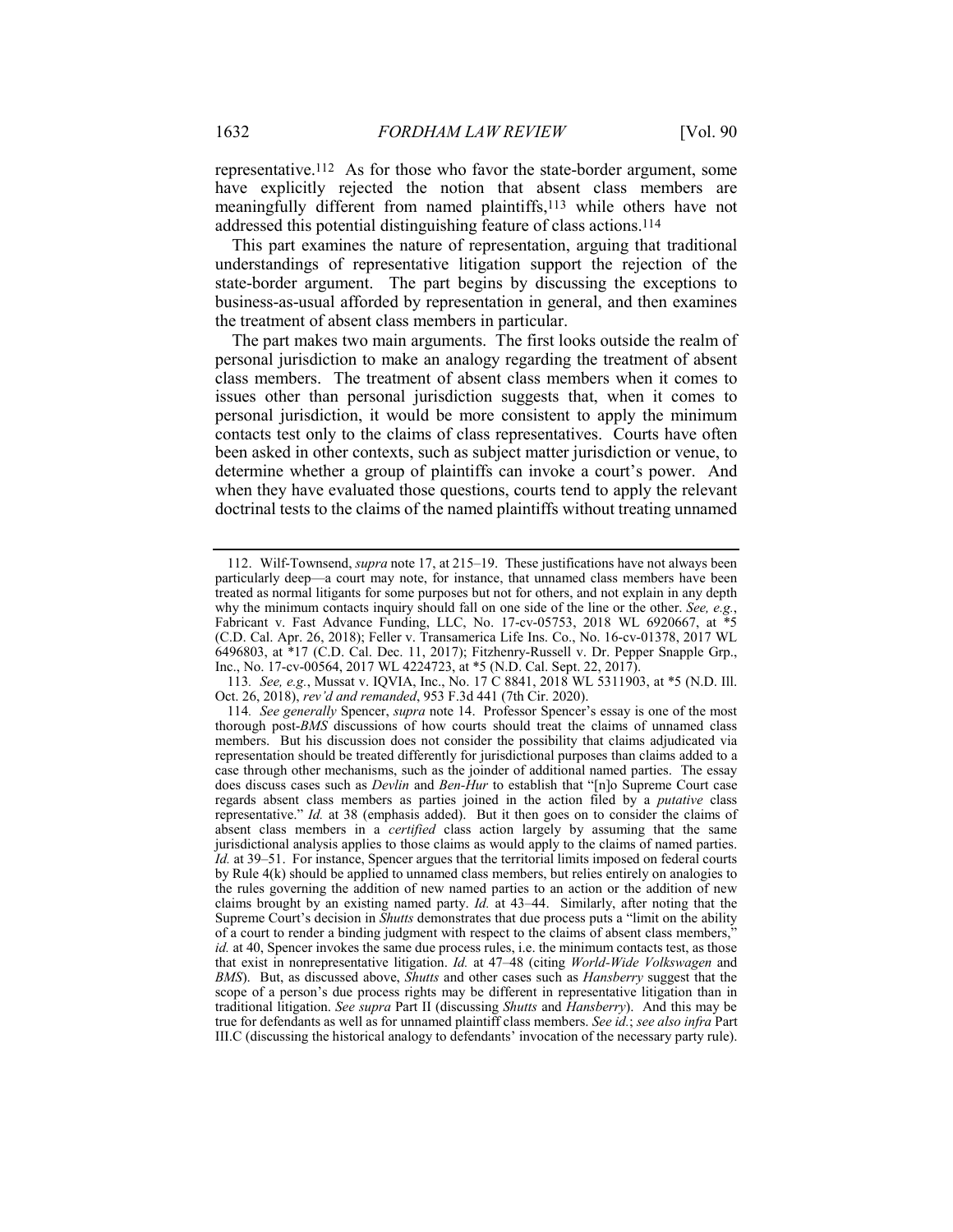plaintiffs as parties. Such a principle suggests that when it comes to questions of personal jurisdiction, courts should likewise look to the named plaintiff or plaintiffs as the relevant party and not to unnamed class members.

The second argument looks to the question of territorial limits on courts' power in particular. Although no historical case or practice squarely resolves the question of whether the minimum contacts test should apply to absent class members, class actions and their precursors have for centuries allowed courts to adjudicate disputes involving far-flung individuals who reside beyond the courts' geographic power or whose whereabouts are entirely unknown. This geographic exceptionalism has long been a part of the tradition of class litigation and its precursors, and at times has been explicitly embraced as an advantage of group representative litigation. Such a tradition supports the analogy courts have drawn between personal jurisdiction and other areas in which only named parties, and not absent class members, must satisfy normal procedural requirements.

## *A. Class Actions as Representative Litigation*

Class actions are a form of representative litigation, a category of litigation in which a named representative appears in court on behalf of one or more other people or entities.115 Several other types of common litigation are routinely brought through the use of representatives, including executors of estates, trustees of trusts, guardians of children, shareholders of companies, and bailees of property.116 As with class actions, the Federal Rules of Civil Procedure explicitly allow cases to be brought by these types of representatives "without joining the person" who is being represented.117 And when courts issue judgments in these cases, they typically bind the represented entity even though that person or corporation was not formally present in court.118

Although representative litigation is common, it departs from some fundamental norms in the Anglo-American legal tradition. Legal rulings are not legislation; part of what it normally means for a court to be engaging in adjudication is that its judgments bind only those who are before it and who have had a chance at their day in court to present evidence and argument in their favor.119 The underlying right to a day in court is bound up in both

<sup>115</sup>*. See, e.g.*, Robert G. Bone, *The Puzzling Idea of Adjudicative Representation: Lessons for Aggregate Litigation and Class Actions*, 79 GEO. WASH. L. REV. 577, 577 (2011) (noting that representation "forms the cornerstone of the modern class action and also supports some forms of nonparty preclusion in nonclass suits"); Graham C. Lilly, *Modeling Class Actions: The Representative Suit as an Analytic Tool*, 81 NEB. L. REV. 1008, 1013 (2002).

<sup>116</sup>*. See* Lilly, *supra* note 115, at 1019; *see also* RESTATEMENT (SECOND) OF JUDGMENTS § 41 (AM. L. INST. 1982) (noting that "the problems of representation by trustees, executors, guardians and other conventional fiduciaries are integrated with those in class suit representation").

<sup>117.</sup> FED. R. CIV. P.  $17(a)(1)$ .

<sup>118</sup>*. See, e.g.*, RESTATEMENT (SECOND) OF JUDGMENTS § 41 (AM. L. INST. 1982).

<sup>119</sup>*. See, e.g.*, 18A CHARLES ALAN WRIGHT & ARTHUR R. MILLER, FEDERAL PRACTICE AND PROCEDURE § 4449 (3d ed. 2018) (describing "[o]ur deep-rooted historic tradition that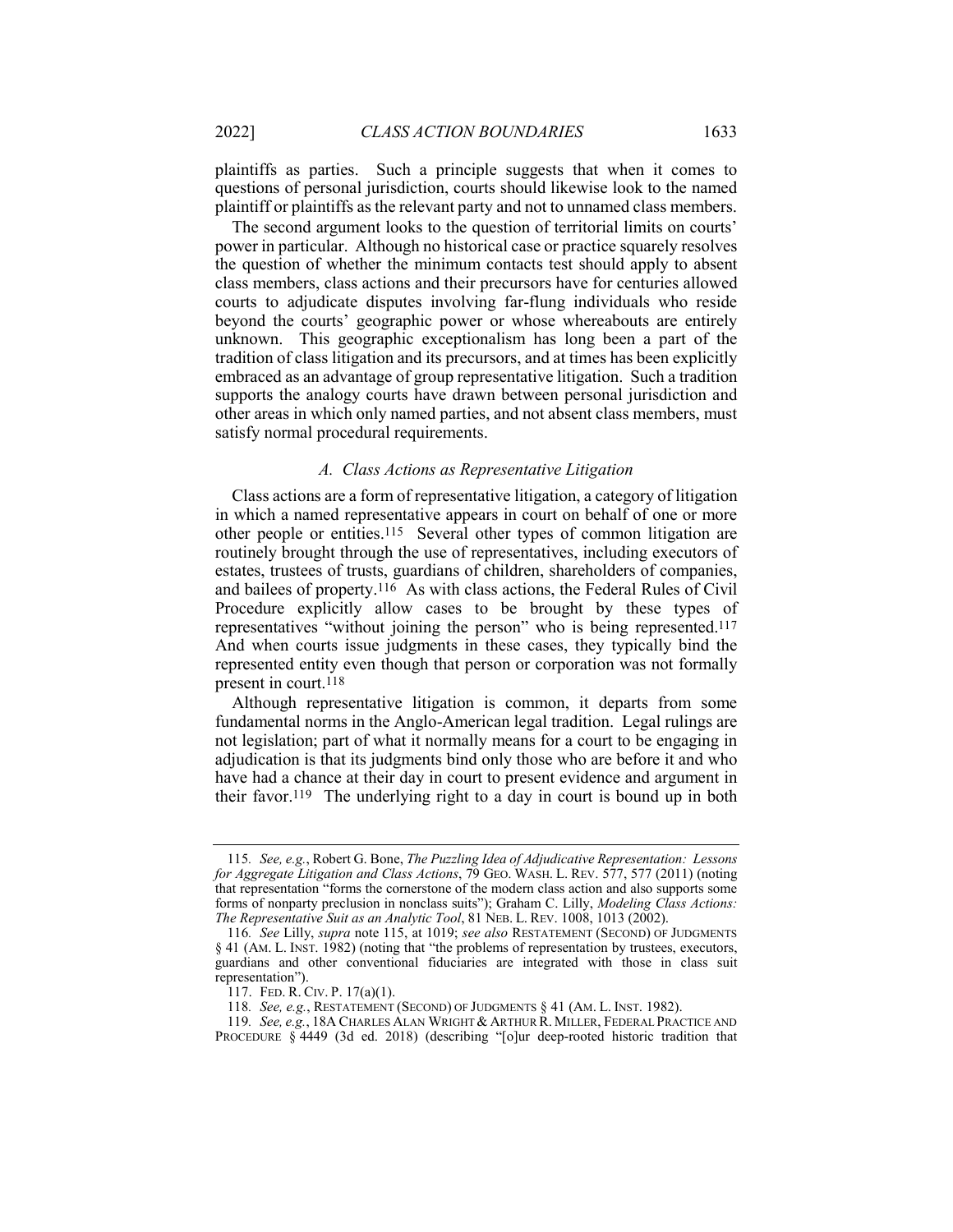procedural due process rights and property rights, as a person's legal claim is often regarded as a form of property that a court cannot dispose of without adjudicatory process.120 But represented parties can be bound by judgments even when they were not present in court, when they have not had notice of the suit, or when they are beyond reach of court process.121

The departures of representative litigation are justified by a variety of benefits that such litigation brings. Allowing representatives to act in a way that legally binds represented parties allows, for instance, for the creation of legal mechanisms that can preserve or dispose of interests across both time and space and separate a legal actor from the beneficiary of a legal action. Among other things, these mechanisms allow courts and the law to safeguard and manage the interests of people who cannot look after their own interests because of age or incapacity, whose whereabouts may be unknown, who have not yet been born, or who have died.122 It allows for the creation of complex and flexible legal and commercial institutions and arrangements.123 And it allows for the resolution of claims too numerous to be joined together or of claims whose low value would prevent them from being pursued on their own.124

Representative litigation bolsters these benefits with safeguards designed to protect the interests of the persons being represented. These safeguards generally take the form of heightened duties or rules permitting courts to supervise the representative's actions. For instance, the fiduciary obligations of trustees require them generally to act in the interests of the parties that they are representing when they appear on their behalf in court.<sup>125</sup> And in class actions, the multifaceted requirement of adequate representation places heightened duties on the class representatives and their counsel and also empowers courts to take a greater role in supervising class litigation.126

Representative litigation thus shares a common structure and overlapping justifications across a diverse set of legal contexts. In representative litigation, additional burdens are placed on a litigant—the representative—in order to permit exceptions to usual rules that limit judicial power in the name of individual rights. Representation thus, by its nature, expands court power by changing the scope of individual rights. This tool is justified with respect

everyone should have his own day in court" and noting that the "presumption that nonparties are not bound by a judgment . . . draws from the due process right to be heard").

<sup>120</sup>*. Id.*; *see also* Phillips Petroleum Co. v. Shutts, 472 U.S. 797, 807 (1985) ("[A] chose in action is a constitutionally recognized property interest possessed by each of the plaintiffs.").

<sup>121</sup>*. See* RESTATEMENT (SECOND) OF JUDGMENTS § 41 cmt. f (AM. L. INST. 1982).

<sup>122</sup>*. See, e.g.*, RESTATEMENT (THIRD) OF TRUSTS § 1 intro. note (AM. L. INST. 2003); *see also infra* notes 127–28 and accompanying text.

<sup>123.</sup> RESTATEMENT (THIRD) OF TRUSTS § 1 intro. note (AM. L. INST. 2003) (noting that "[a]mong the most important characteristics of the trust device is its flexibility" and describing the flexibility that arises from the separation of beneficiaries and trustees).

<sup>124</sup>*. See infra* Part II.C.

<sup>125.</sup> RESTATEMENT (THIRD) OF TRUSTS § 70 (AM. L. INST. 2007).

<sup>126</sup>*. See, e.g.*, Hansberry v. Lee, 311 U.S. 32 (1940); *see also* Lilly, *supra* note 115, at 1021–36 (describing the legal tests and court practices designed to ensure that class representatives act to further the interests of absent class members).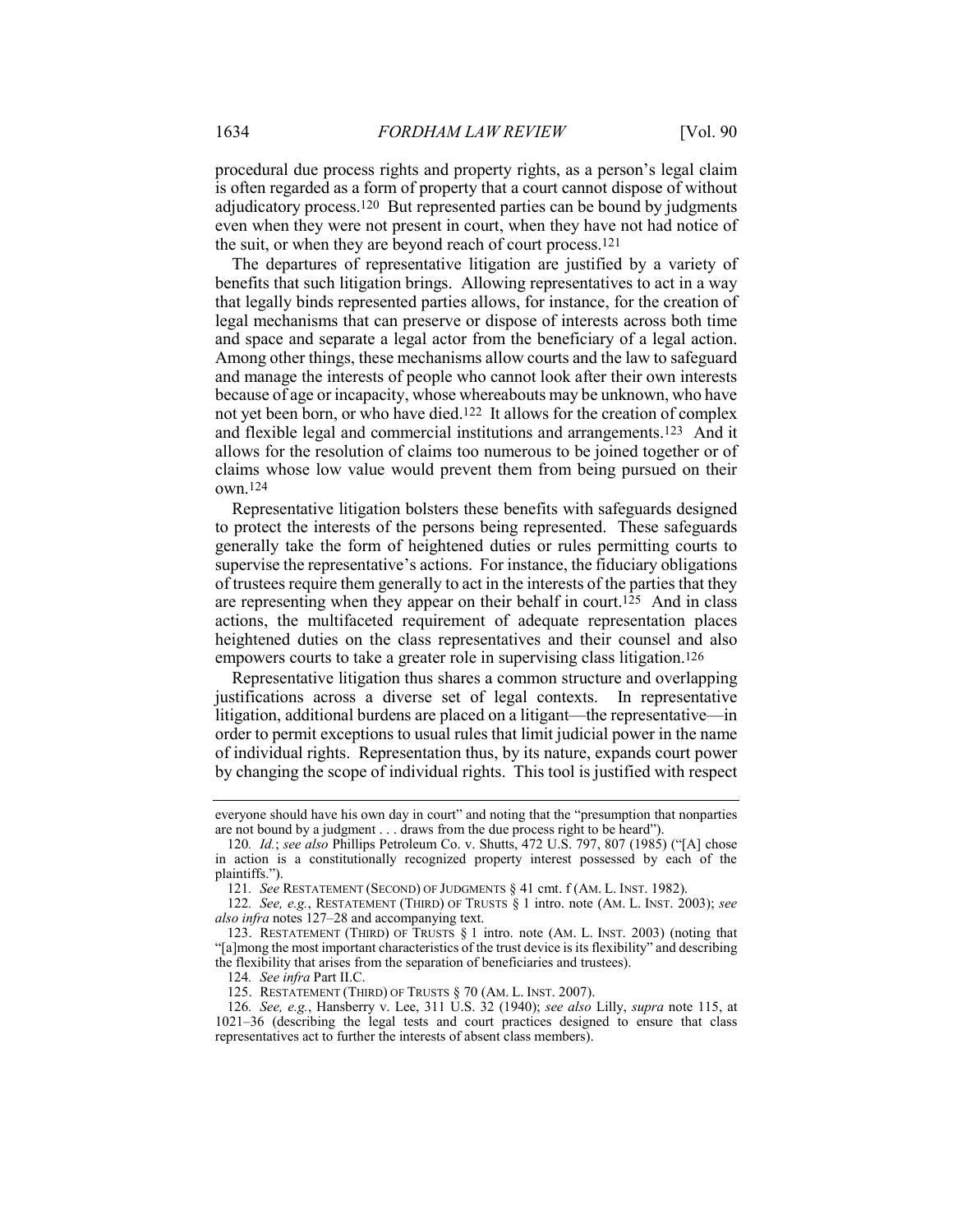to the goals of the particular doctrinal area at hand, whether it be trust law's goals of permitting the flexible allocation of beneficial interests in property, guardianship law's goals of promoting the interests of people who do not have the capacity to represent themselves,<sup>127</sup> or corporate law's goals of permitting shareholders to represent the interests of a corporation against directors that may have engaged in self-dealing.128 As the next two sections will argue, this general structure of representative litigation creates a basis for rejecting the state-border argument and allowing multistate class litigation to proceed based on the relationship between the forum, defendant, and class representatives alone.

#### *B. The Treatment of Absent Class Members in Other Contexts*

To date, class actions' status as representative litigation has been a significant basis for rejecting the state-border argument in litigation. Courts that have declined to adopt the argument have relied, either explicitly or implicitly, on the mechanics of representative litigation to conclude that absent class members should be treated differently from normal parties when it comes to establishing personal jurisdiction over a defendant.129 These holdings have drawn on exceptions to usual procedural requirements that have been made for absent class members in other contexts, with courts reasoning that this precedent militates in favor of excepting absent class members from the usual minimum contacts requirements of personal jurisdiction doctrine as well.<sup>130</sup>

As these courts note, absent class members have been treated differently from normal parties—and excepted from the usual requirements of litigation—in a variety of contexts.131 For purposes of subject matter jurisdiction, for instance, before Congress mandated otherwise in the Class Action Fairness Act132 (CAFA), absent class members' citizenship was not considered when assessing whether a federal court had diversity jurisdiction—and, indeed, the citizenship of absent class members did not

<sup>127</sup>*. See, e.g.*, Nina A. Kohn & Catheryn Koss, *Lawyers for Legal Ghosts: The Legality and Ethics of Representing Persons Subject to Guardianship*, 91 WASH. L. REV. 581, 587 (2016) (describing common trends in guardianship law across a varied legal landscape).

<sup>128</sup>*. See, e.g.*, Cohen v. Beneficial Indus. Loan Corp., 337 U.S. 541, 549 (1949) ("[A] stockholder who brings suit on a cause of action derived from the corporation assumes a position, not technically as a trustee perhaps, but one of a fiduciary character. He sues, not for himself alone, but as representative of a class comprising all who are similarly situated."); Kamen v. Kemper Fin. Servs., 500 U.S. 90, 95 (1991) (describing the purposes of derivative actions).

<sup>129</sup>*. See, e.g.*, Mussat v. IQVIA, Inc., 953 F.3d 441, 447–48 (7th Cir. 2020) (explicitly discussing the nature of class actions as representative litigation and declining to apply *BMS* to the claims of absent class members); Al Haj v. Pfizer, Inc., 338 F. Supp. 3d 815, 819–21 (N.D. Ill. 2018) (discussing case law treating absent class members as nonparties and invoking the safeguards of adequate representation to explain that those class members "are not parties for the purpose of constitutional and statutory doctrines governing whether a court has power to adjudicate their claims").

<sup>130</sup>*. Mussat*, 953 F.3d at 447–48; *Al Haj*, 338 F. Supp. 3d at 819–21.

<sup>131</sup>*. Mussat*, 953 F.3d at 447–48; *Al Haj*, 338 F. Supp. 3d at 819–21.

<sup>132.</sup> Class Action Fairness Act § 4(a), 28 U.S.C. § 1332(d).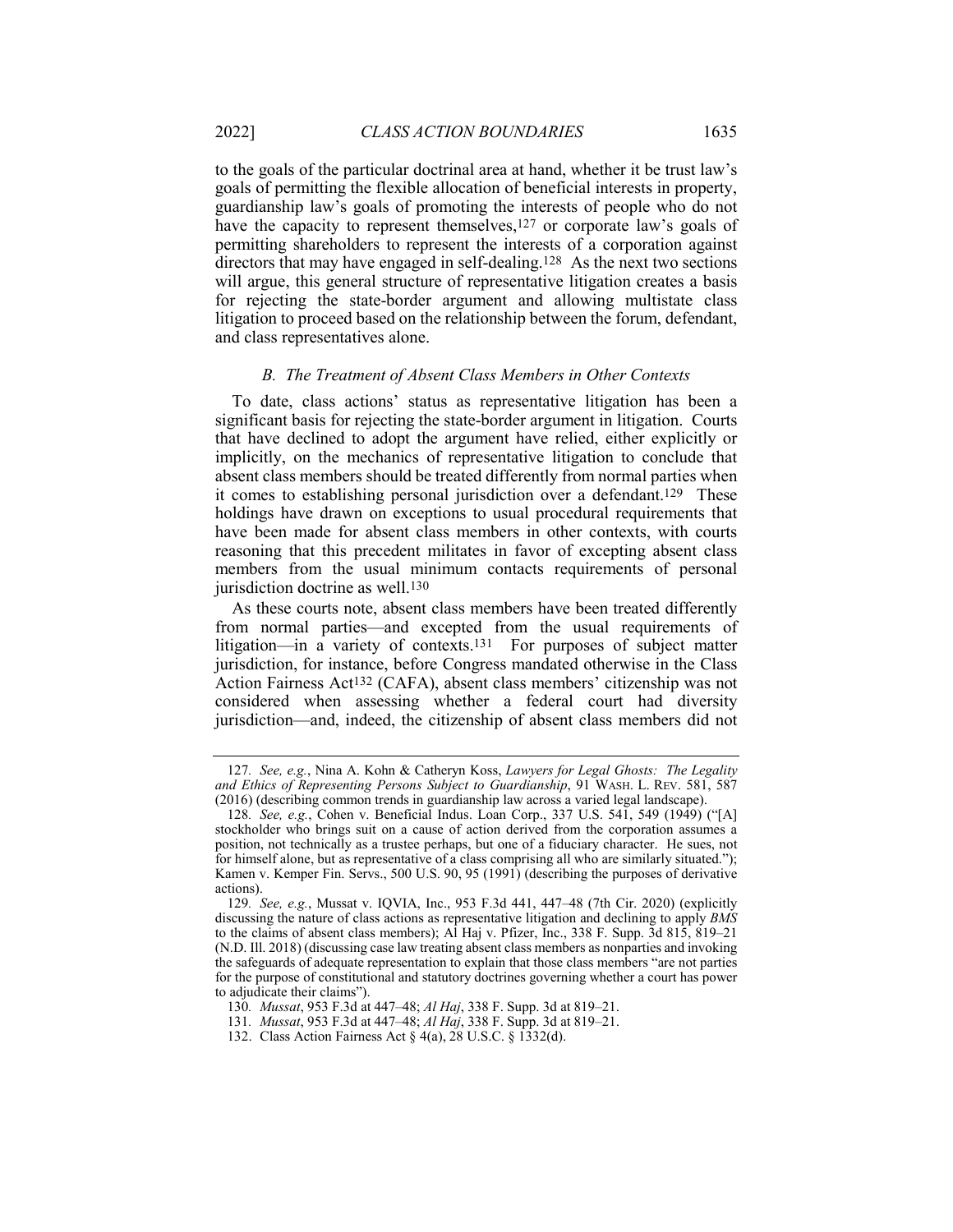even need to be known when establishing jurisdiction over the named plaintiffs and the class as a whole.133 This treatment of absent class members is particularly notable given the constitutional requirement that federal district courts must have a statutory basis to exercise jurisdiction in any case, and the Supreme Court's self-declared practice of reading the general federal statute authorizing diversity jurisdiction narrowly to require complete diversity of parties.134

A number of other procedural rules also carve out exceptions in the class context. Absent class members are not considered for purposes of determining whether venue is proper.135 And although there is some debate on the issue among the federal circuits, the "vast majority" of courts treat the Article III standing inquiry as focused on the class representative and not requiring a showing that the elements of standing are met with respect to the claims of every unnamed class member.136 This logic turns on the named plaintiffs' status as the class members' representative: The Article III inquiry into the named representative's standing ensures that there is a live case or controversy, and then the question becomes whether the absent class members' interests are sufficiently similar to the named party's interests for the named party to adequately represent the absent class members in court.137

Taken together, these examples militate against the state-border argument. These exceptions arise in the context of doctrines that govern how to determine whether and which courts have power to hear a particular case subject matter jurisdiction, Article III standing, and venue.138 They involve

<sup>133.</sup> Devlin v. Scardelletti, 536 U.S. 1, 10 (2002) ("[C]onsidering all class members for [citizenship] purposes would destroy diversity in almost all class actions. Nonnamed class members are, therefore, not parties in that respect.").

<sup>134</sup>*. See* Exxon Mobil Corp. v. Allapattah Servs., 545 U.S. 546, 552–54 (2005) (discussing 28 U.S.C. § 1332 and noting that the complete diversity requirement is not compelled by that statute's "plain text" or the Constitution). The relevance of the complete diversity requirement to class litigation has dwindled in recent years due to CAFA's provision that allows for class actions with only minimal diversity. *See* 28 U.S.C. § 1332(d).

<sup>135.</sup> 7A CHARLES ALAN WRIGHT ET AL., FEDERAL PRACTICE AND PROCEDURE § 1757 (4th ed. 2021) ("The general rule is that only the residence of the named parties is relevant for determining whether venue is proper.").

<sup>136</sup>*. See* 1 WILLIAM B. RUBENSTEIN, NEWBERG ON CLASS ACTIONS § 2:3 (5th ed. 2021); Neale v. Volvo Cars of N. Am., LLC, 794 F.3d 353, 367 (3d Cir. 2015) ("Quite simply, requiring Article III standing of absent class members is inconsistent with the nature of an action under Rule 23."). *But see* Theane Evangelis & Bradley J. Hamburger, *Article III Standing and Absent Class Members*, 64 EMORY L.J. 383, 387–91 (2014) (noting a split among the federal courts of appeals on the issue and arguing that federal courts should be required to determine that absent class members have standing before certifying a class); Marcus & Ostrander, *supra* note 26, at 1534–41 (discussing confusion and disagreement among different courts' approaches).

<sup>137.</sup> "Representative parties who have a direct and substantial interest have standing; the question whether they may be allowed to present claims on behalf of others who have similar, but not identical, interests depends not on standing, but on an assessment of typicality and adequacy of representation." 7A CHARLES ALAN WRIGHT ET AL., FEDERAL PRACTICE AND PROCEDURE § 1785.1 (3d ed. 2018) (collecting cases).

<sup>138</sup>*. See* Al Haj v. Pfizer, Inc., 338 F. Supp. 3d 815, 820 (N.D. Ill. 2018) ("Personal jurisdiction shares a key feature with those other doctrines: each governs a court's ability,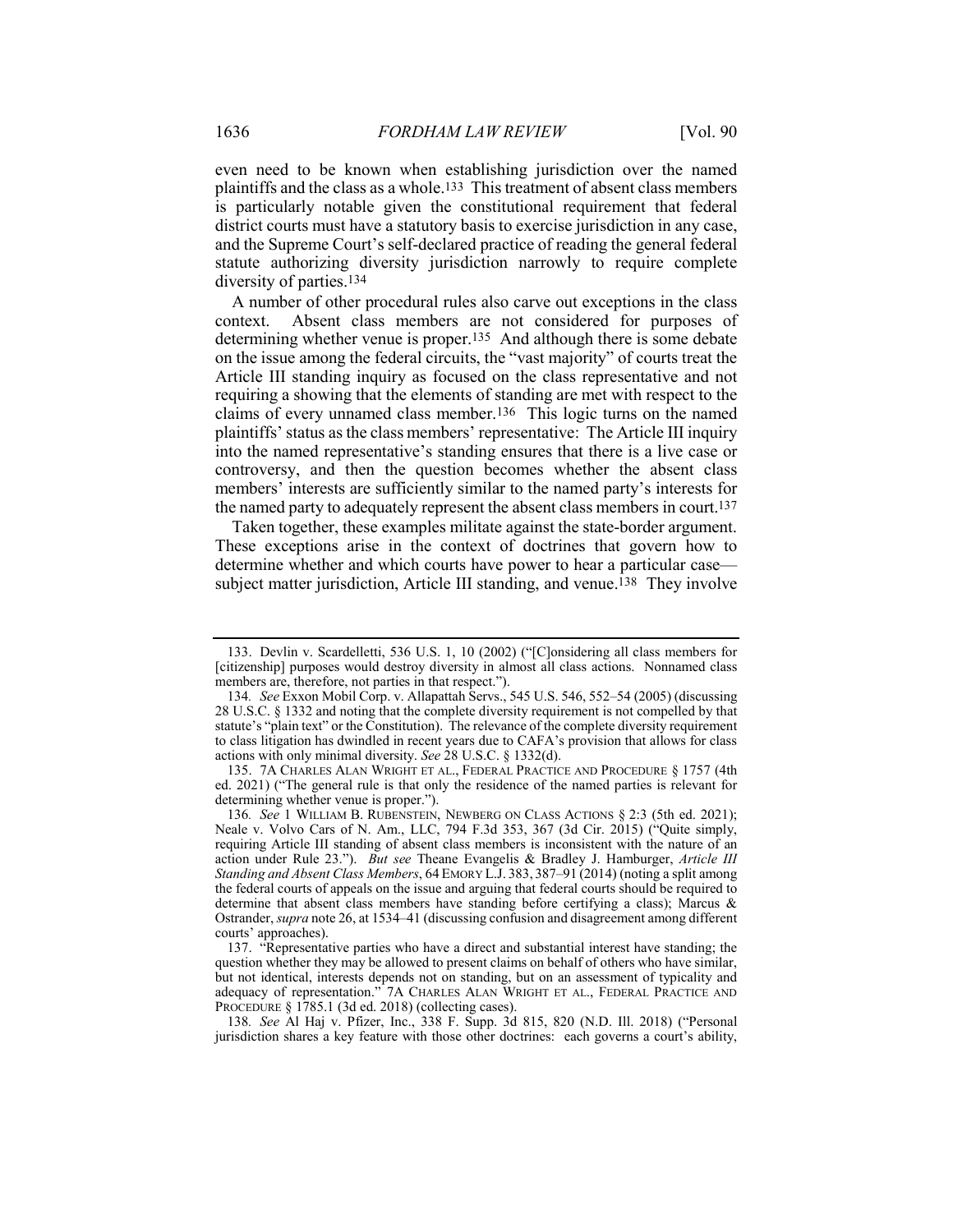constitutional requirements or implicate constitutional concerns. And courts answer the question of how these doctrines apply to class actions by looking to the features of the named representatives' claims and excluding consideration of the claims of the unnamed class members.

In contrast, in the contexts in which absent class members' claims are directly considered and those class members are treated more like parties, the question is not whether the representative alone is able to invoke the court's power on behalf of the class. Absent class members are treated more like parties in that they are allowed to appeal the approval of a class settlement without intervening; they are also treated more like parties in that the statute of limitations on their claims is tolled by the filing of the class action.139 These rules are justified by the need to preserve unnamed class members' ability to defend their own interests, and to preserve the benefits of class litigation by avoiding scenarios in which absent class members are often required to intervene in pending class litigation.140

This general breakdown is, admittedly, imperfect. In particular, when it comes to mootness—a doctrine that relates to a court's power to hear a case—there is an important exception for class actions that does require courts to examine the claims of unnamed class members. Where a named representative's claims become moot, if the claims of unnamed class members are not themselves mooted, the named representative can continue the case.141 As David Marcus and Will Ostrander point out, there is therefore some tension between existing mootness doctrine in class actions, which finds the claims of unnamed members to be juridically relevant, and the argument that these claims should not be relevant when it comes to personal jurisdiction.<sup>142</sup>

But this disanalogy does not spoil the usefulness of the other doctrinal examples that were just described. First, the cases establishing the mootness exception for class actions do not impose additional obligations or tests on the absent class members; instead, they are designed to excuse a failing by the named representative, so long as the named representative still satisfies the requirements of adequate representation. For instance, the mootness cases do not amount to a holding that *all* absent class members must have non-moot claims; to the contrary, the Court's original discussion of the mootness exception specifies that the case can go on as long as there is a live controversy "between a named defendant and *a* member of the class," not *every* member of the class.143 Second, the mootness exception is fundamentally driven by an assessment of the goals and policies underlying the class device and the doctrines of mootness, a functionalist approach that

constitutional or statutory, to adjudicate a particular person's or entity's claim against a particular defendant.").

<sup>139.</sup> Devlin v. Scardelletti, 536 U.S. 1, 9–10 (2002).

<sup>140</sup>*. Id.* at 9–11.

<sup>141</sup>*. See* Genesis Healthcare Corp. v. Symczyk, 569 U.S. 66, 75 (2013); *see also* U.S. Parole Comm'n v. Geraghty, 445 U.S. 388, 404 (1980).

<sup>142</sup>*. See* Marcus & Ostrander, *supra* note 26, at 1531–44.

<sup>143.</sup> Sosna v. Iowa, 419 U.S. 393, 402 (1975) (emphasis added).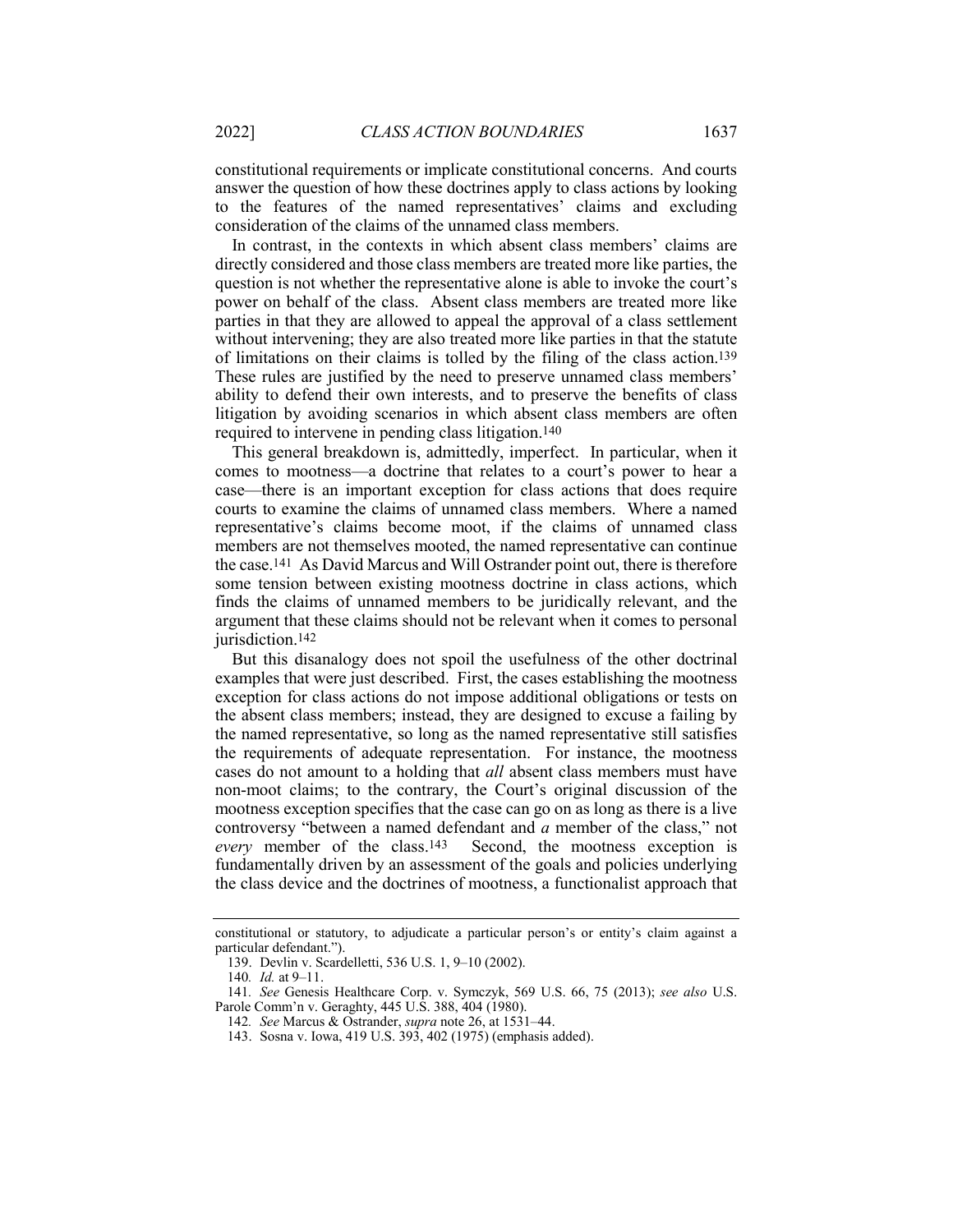can work just as well in the context of personal jurisdiction as in subject matter jurisdiction. As Marcus and Ostrander argue, such a functionalist approach can take seriously the fundamental concerns of doctrine while allowing for different perspectives on absent class members in different contexts.144

But the fact that the treatment of absent class members may vary from context to context, and that those differing contexts may implicate different doctrinal concerns, reinforces the conclusion that answering the state-border question will require examining courts' territorial power in particular, rather than simply analogizing to other areas of law. Although personal jurisdiction doctrine is also, broadly speaking, about whether courts have power to hear particular cases, there are specific concerns at play in personal jurisdiction cases that are not the same as those at play in cases about subject matter jurisdiction or venue. Personal jurisdiction doctrine focuses on the territorial nature of courts' power, not just their power over certain subject matters. And personal jurisdiction doctrine is also concerned not just with courts' power in the abstract but also with defendants' rights to be free from arbitrary authority. The next section therefore examines historical interactions between representation and courts' territorial power. After that, Part IV focuses on the state-border question from the perspective of defendants' due process rights.

## *C. The Geographic Exceptionalism of Group Representative Litigation*

The relaxation of normal adjudicative requirements in the context of group litigation is well-documented and much-discussed.145 But there is no case, or set of cases, that squarely outlines the nature and limits of representation when it comes to courts' territorial power. And certainly no case before the last few years considers in depth the state-border question—whether absent class members' contacts with a forum state must be considered when determining whether that forum has jurisdiction over the defendant with respect to the entirety of a multistate class action.146

But there have been moments throughout the development of class litigation that provide some insight into the relationship between representation and territorial boundaries. Class actions and other forms of group representative litigation have historically been understood to permit the adjudication of absentees' claims based on the presence of an adequate representative, without regard to where those absentees may be and whether

<sup>144</sup>*. See* Marcus & Ostrander, *supra* note 26, at 1545–46.

<sup>145</sup>*. See, e.g.*, STEPHEN C. YEAZELL, FROM MEDIEVAL GROUP LITIGATION TO THE MODERN CLASS ACTION (1987); Robert G. Bone, *Personal and Impersonal Litigative Forms: Reconceiving the History of Adjudicative Representation*, 70 B.U. L. REV. 213 (1990); Abram Chayes, *Foreword: Public Law Litigation and the Burger Court*, 96 HARV. L. REV. 4, 26 (1982); Steven T.O. Cottreau, Note, *The Due Process Right to Opt Out of Class Actions*, 73 N.Y.U. L. REV. 480, 482 (1998); Hazard et al., *supra* note 93; Tobias Barrington Wolff, *Preclusion in Class Action Litigation*, 105 COLUM. L. REV. 717, 718 (2005).

<sup>146</sup>*. See* Wolff, *supra* note 145, at 719 (noting a lack "of any serious engagement with" the issue in courts before *BMS*).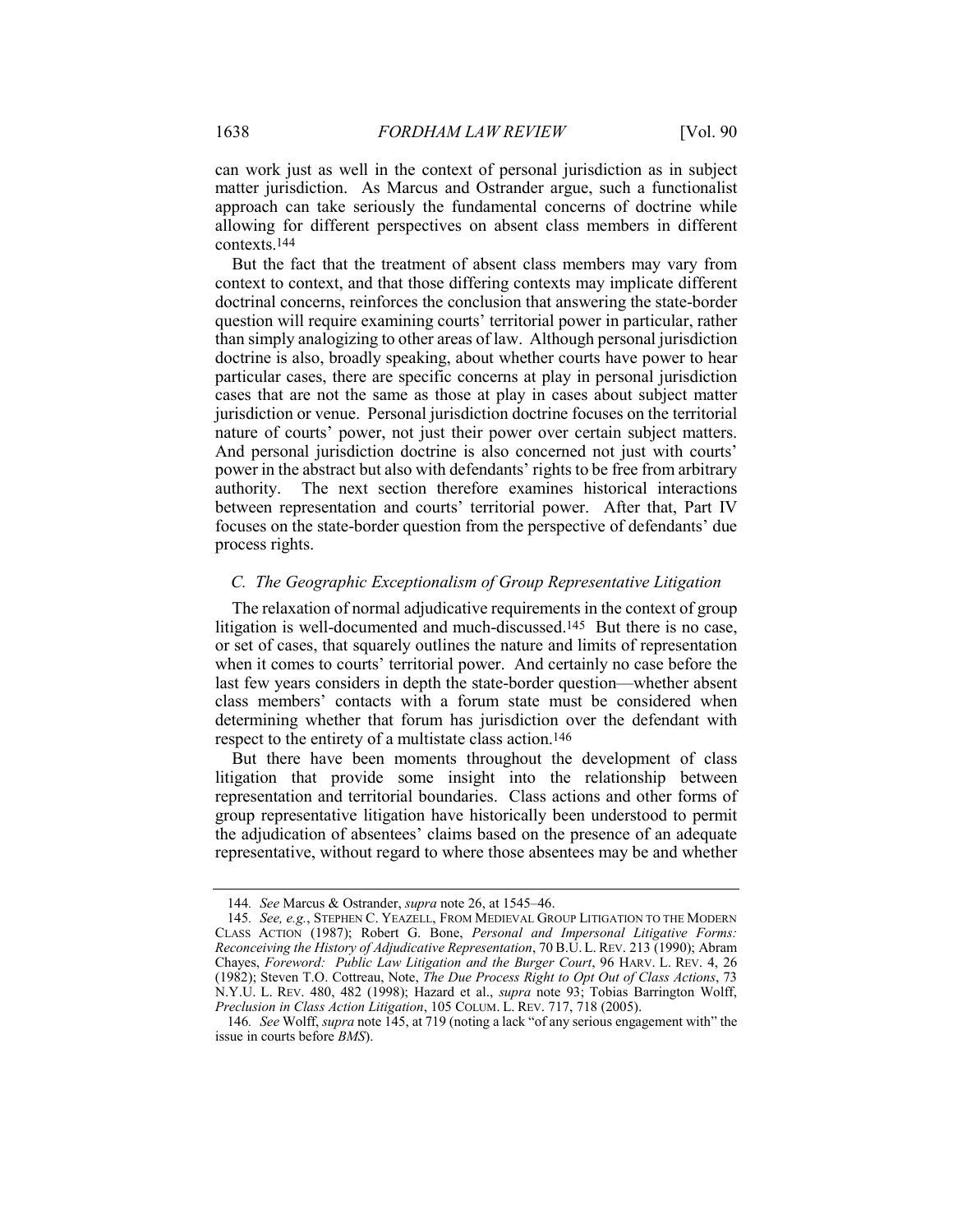their claims would ordinarily fall within the court's territory. At times, this form of doctrinal empowerment has been very explicit—courts have specifically adopted the representative device because of its ability to extend their territorial power.147 While this tradition may not, as a doctrinal matter, provide a definite answer to the state-border question, it supports an understanding of representation as a tool that expands courts' territorial reach beyond what it would otherwise be.

## 1. The Early Precursors to Class Actions

The early precursors to class litigation in the United States can be found in the nineteenth century, when courts sitting in equity began applying a version of equitable group litigation that had originally arisen in England.148 Centuries earlier, in medieval England, litigation in which a few representatives stood in for a larger group had been relatively common and was not thought of as unusual or exceptional.<sup>149</sup> But by the late seventeenth century, it was no longer seen as run-of-the-mill to have a few individuals purport to represent a group in court.150 Instead, this arrangement came to be seen as a special and unusual form of litigation that required its own justification.<sup>151</sup>

In the United States, that justification was developed in large part by Justice Joseph Story, both as an author of case law and as an author of treatises.152 A common structure to Justice Story's justifications was to point to the dilemmas that courts face when attempting to resolve a dispute involving a large but indeterminate or difficult-to-find group of people that is owed money by a common defendant.153 A dilemma existed, Story noted, because "if the Court were compelled to wait" until "all of [the potential claimants] were technically parties before the Court," the challenge "would be almost insuperable" in many cases.154 Creditors may be "out of the country" and hence outside the court's jurisdiction, or they might be "unascertained," or the status of the debt dependent on future events.155 In many situations, such as those involving a common fund of money, a single creditor would not be permitted to sue for only their single demand without

<sup>147</sup>*. See infra* notes 176–77 and accompanying text; *see also infra* notes 156–57 and accompanying text.

<sup>148</sup>*. See, e.g.*, Diane Wood Hutchinson, *Class Actions: Joinder or Representational Device?*, 1983 SUP. CT. REV. 459, 460–61; YEAZELL, *supra* note 145, at 277.

<sup>149.</sup> YEAZELL, *supra* note 145, at 285–90.

<sup>150</sup>*. Id.* (describing such groups as "litigative anomalies").

<sup>151</sup>*. Id.*

<sup>152</sup>*. See, e.g.*, Wood Hutchinson, *supra* note 148, at 460–61 (discussing the link between *West v. Randall* and the modern class action); YEAZELL, *supra* note 145, at 277.

<sup>153</sup>*. See, e.g.*, JOSEPH STORY, COMMENTARIES ON EQUITY PLEADINGS AND THE INCIDENTS THEREOF, ACCORDING TO THE PRACTICE OF THE COURTS OF EQUITY OF ENGLAND AND AMERICA §§ 98–99, 111 (2d ed. 1840).

<sup>154</sup>*. Id.* § 103.

<sup>155</sup>*. Id.*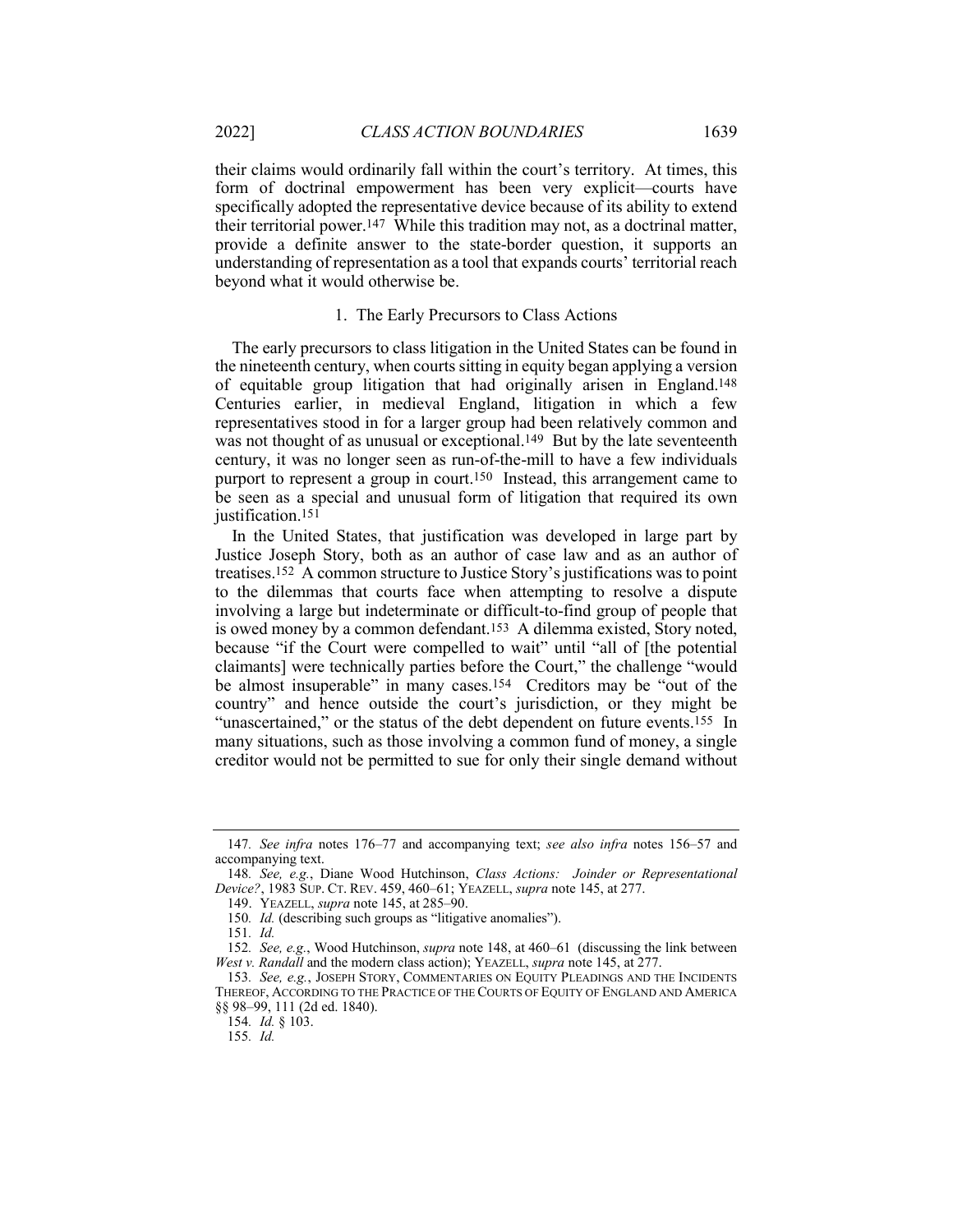bringing other creditors in, because of the "injustice in deciding upon the extent of their rights and interests in their absence."156

But permitting a creditor or creditors to sue on behalf of all those similarly situated would allow the court to resolve legal issues common to all the creditors and also to create mechanisms to protect the interests of absent creditors. In these cases, the absent parties were not merely invoked symbolically or to facilitate the interests of the named parties. To the contrary, "the rights and interests of the absent party" were, in at least some sense, "before the Court."157 Story thus tied the benefits of representative group litigation explicitly to the ability of courts to adjudicate the rights of individuals who may be outside their jurisdiction.158

The equitable principles in Story's treatises were first applied to a major class action by the U.S. Supreme Court in the pre–Civil War case *Smith v. Swormstedt*.159 In *Swormstedt*, disparate groups of preachers of the Methodist Episcopal Church, which had fragmented as part of the nationwide conflict over slavery, sought money from a large fund that had been owned by the previously unified church.160 The Court allowed the suit to proceed

159. 57 U.S. 288 (1853).

160*. Id.* at 289–300. The *Swormstedt* Court goes out of its way to ignore the role of the underlying issue of slavery in the church's split, mentioning it only as a "cause[] which [] is not important particularly to refer to." *Id.* at 304.

<sup>156</sup>*. Id.*

<sup>157</sup>*. Id.* § 96; *see also id.* § 99 ("But when the Bill is brought on behalf of themselves, and all others, all creditors are, in a sense, deemed to be before the Court.").

<sup>158.</sup> It is important to note the distinction between adjudicating the rights of absent individuals and binding those individuals via res judicata. Representative group litigation took a variety of forms, some of which did not always bind absent individuals via preclusion. *See, e.g.*, Bone, *supra* note 145, at 231, 233 (noting that representative suits "need not (although they can) involve binding nonparties in the strong res judicata sense" and that some early representative suits "had different binding effects on nonparticipating absentees"). It is difficult to construct an accurate and systematic account of when and why different binding effects would be present, as there are inconsistencies in the case law persisting across centuries. *See generally* Hazard et al., *supra* note 93. But even where a decree in representative litigation would not bind absent parties as a matter of res judicata, the use of the class device and its predecessors still allowed courts to escape meaningful limitations on their power over absent parties. To begin with, under the highly formal rules of equity, courts treated absent parties' legal rights as if they "had an existence and an inherent content independent of real world consequences." Bone, *supra* note 145, at 247 n.78. Courts were thus prohibited in general from acting in a way that adjudicated these rights of these absent parties, even if the ultimate result would not bind those parties. *Id.* at 243–44. But representative litigation freed them to adjudicate those rights by permitting decrees that could be comprehensive as to the rights and duties of everyone represented, even absentees. *Id.* Additionally, even in the absence of preclusive effects on the substance of absent members' claims, representative litigation also could have the effect of binding absent members to certain procedures, such as a prohibition on new actions at law and a requirement to prove claims before a master. *See* Hazard et al., *supra* note 93, at 1869–72 (describing how representative litigation in the creditor and legatee context could force absent members to subsequently observe certain legal procedures even if they would not be bound by the initial action as a matter of res judicata). And absent individuals seeking proceeds from a joint fund might not be able to challenge the representative litigation's decree as to the amount of the fund or the proportion to which other individuals were entitled. Bone, *supra* note 145, at 267–68 n.130. In this way, even in the absence of formal claim preclusion, representative suits could still have significant binding effects on absent individuals.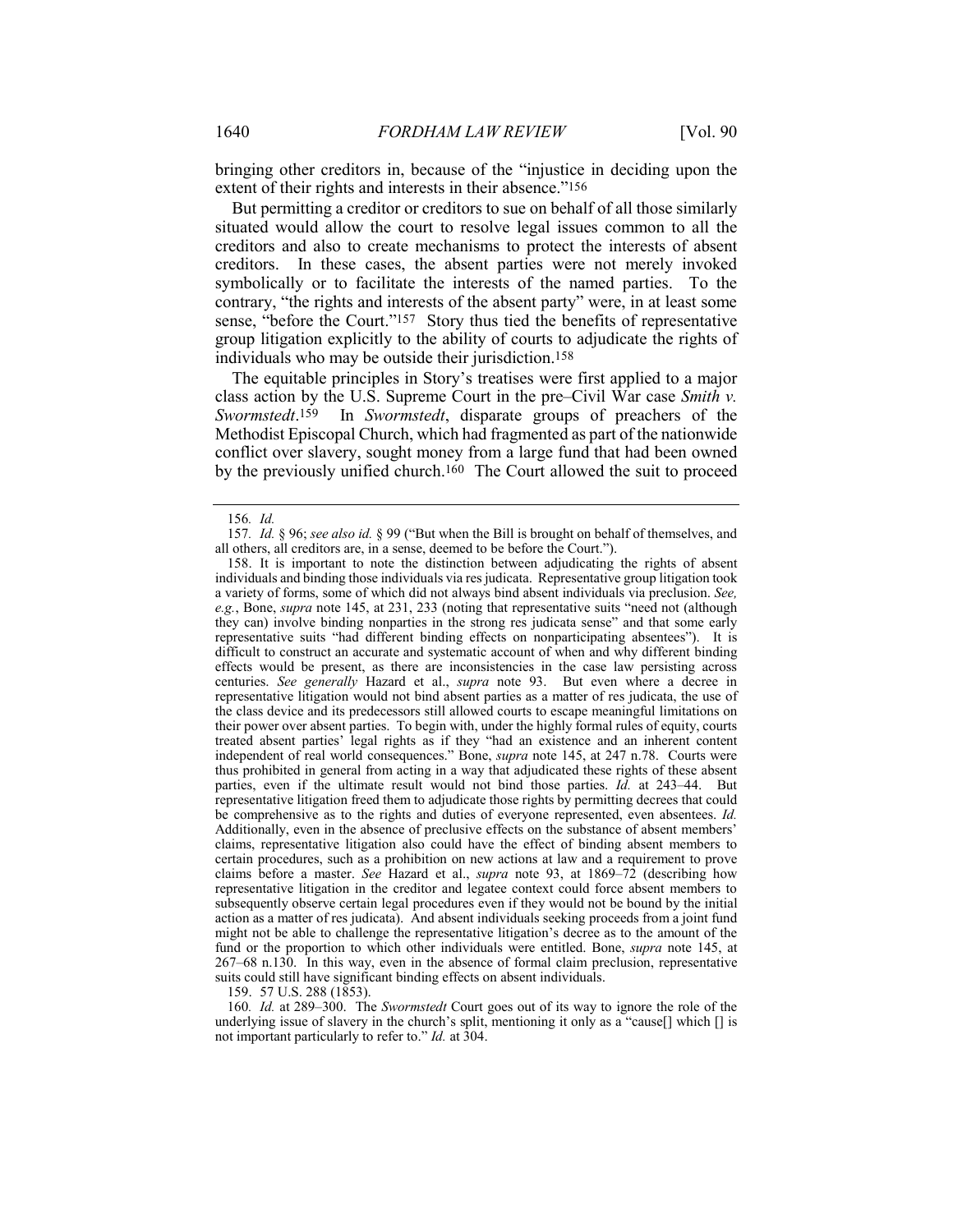despite the fact that many interested plaintiffs and defendants were scattered throughout the country and remained unjoined, invoking Justice Story's treatise on equity pleadings and holding that the absent parties could be represented by the present ones.161

Although *Swormstedt* does not discuss this mechanism in terms of the territorial limits on courts' authority, the surrounding legal context indicates that *Swormstedt*'s approval of a nationwide class action was at least an implicit adoption of a kind of geographic exceptionalism. *Swormstedt* upheld the exercise of jurisdiction by a nationwide plaintiff class over a nationwide defendant class on the basis of representatives of each class who were before the court.162 But in 1853, the jurisdiction of the lower federal courts was understood to be confined to the territory of the state in which the court sat.163 As Justice Story himself wrote, Congress's structuring of federal courts within state boundaries suggested such a restriction, as there was understood to be a "general principle, that a court created within and for a particular territory is bounded in the exercise of its power by the limits of such territory."164 Although Congress had the power to extend the reach of federal courts beyond state lines, it had not done so—the first nationwide service of process provision was enacted in 1873.<sup>165</sup>

In the face of the then-accepted territorial limits on courts' authority, *Swormstedt* thus represents an affirmation by the Supreme Court, at least implicitly, that class actions enabled courts to resolve the claims of individuals who not only had not been served with process but also could not be served with process because they were outside the court's territorial jurisdiction. And that geographic exceptionalism in *Swormstedt* extended with respect to both plaintiffs and defendants, allowing for the claims of plaintiffs who were both named and unnamed, inside and outside the court's territorial jurisdiction, to be resolved against defendants who were likewise both inside and outside the court's territorial jurisdiction.166

<sup>161</sup>*. Id.* at 299–303.

<sup>162</sup>*. Id.* at 303.

<sup>163</sup>*. See* Picquet v. Swan, 19 F. Cas. 609, 611 (C.C.D. Mass 1828) (No. 11,134); *Ex parte* Graham, 10 F. Cas. 911, 912 (C.C.E.D. Pa. 1818) (No. 5657); *see also* Note, *Jurisdiction of Federal District Courts over Foreign Corporations*, 69 HARV. L. REV. 508, 509–10 (1956) (discussing the history of federal courts' territorial limitations); Patrick Woolley, *Rediscovering the Limited Role of the Federal Rules in Regulating Personal Jurisdiction*, 56 HOUS. L. REV. 565, 570–73 (2019).

<sup>164</sup>*. Picquet*, 19 F. Cas. at 611.

<sup>165.</sup> Woolley, *supra* note 163, at 574 n.28.

<sup>166</sup>*. Swormstedt* was brought in the U.S. Circuit Court for the District of Ohio, which was the home jurisdiction of the Methodist Book Concern, the fund of money that was at issue in the case and therefore a key defendant. Speaking in the anachronistic terms of *International Shoe*, the court can therefore be thought of as having general jurisdiction over the Methodist Book Concern. But it cannot be thought of as having general jurisdiction over the many other parties whose rights and interests were adjudicated in the case. The Methodist Episcopal Church was unincorporated, with its constitutive groups, officials, and members spread throughout the country. *Swormstedt*, 57 U.S. at 298–302. For a critique of the potential argument that *Swormstedt* can be viewed as an instance of in rem jurisdiction, see the discussion *infra* note 173 and accompanying text. Instead, the jurisdiction asserted over these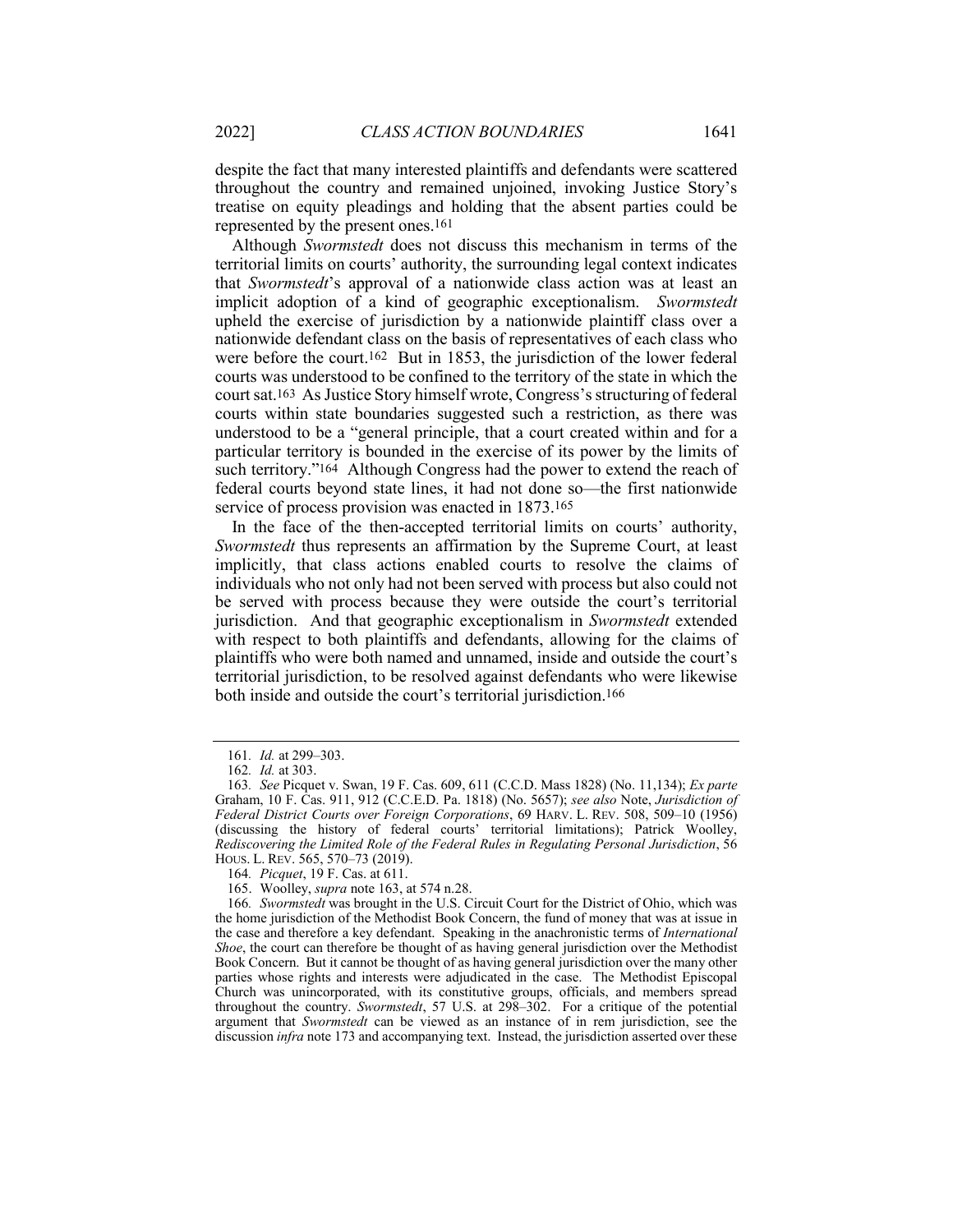#### 2. The Transition to the Modern Class Action

In between the earliest days of *Swormstedt* and the development of the modern class action, two types of cases—insurance fund cases and labor organization suits—stand out for their emphasis on aggregate litigation's ability to extend courts' powers beyond their borders. Insurance fund cases, arising frequently in the late-nineteenth and early-twentieth centuries, involved voluntary associations that had formed to provide insurance to their members.167 Class actions in state court would purport to bind all association members nationwide to some dispute, such as a dispute over how to calculate benefits or interpret a contract term.168 Then a new dispute would form between the association and some out-of-state member regarding whether that earlier class action had a binding effect on the out-of-state member.169 If the rule of *Pennoyer* applied, many absent class members would arguably have a constitutional right not to be bound: they were not present in the state that had first addressed the issue and were not served process.

But a string of cases made clear that these sorts of class actions created an exception to the geographic constraints of *Pennoyer*, decades before *International Shoe* would abandon *Pennoyer*'s rule completely. The earliest cases at the U.S. Supreme Court, *Hartford Life Insurance Co. v. Ibs*170 and *Supreme Tribe of Ben Hur v. Cauble*,171 held that the out-of-state members were bound, and justified their holdings through the logic of representation: Because class representatives stood in for the interests of all policyholders, all policyholders could be bound, even if jurisdiction over them would have been impermissible in an individual suit.172 The insurance fund cases thus represent a continuation and elaboration of the geographic exceptionalism that began with Justice Story and *Swormstedt*, in which the mechanism of representation allows a court to make binding judgments that reach beyond the territorial limitations that would otherwise apply.173

various other parties would be most analogous to specific jurisdiction, based on the existence of the Methodist Book Concern and its connection to the claims at issue in the case.

<sup>167</sup>*. See, e.g.*, Hazard et al., *supra* note 93, at 1926–37 (discussing several mutual-benefit organization cases to make it to the Supreme Court and describing "a flood of such suits against various fraternal benefit associations").

<sup>168</sup>*. See, e.g.*, Hartford Life Ins. Co. v. Ibs, 237 U.S. 662, 665–66 (1915).

<sup>169</sup>*. Id.*

<sup>170.</sup> 237 U.S. 662 (1915).

<sup>171.</sup> 255 U.S. 356 (1921).

<sup>172</sup>*. See id.* at 367; *Hartford Life Ins. Co.*, 237 U.S. at 672.

<sup>173.</sup> Perhaps because of the emphasis in *Cauble* and *Ibs* on the need for states to be able to control entities within their borders, some have explained the insurance fund cases as justified by in rem jurisdiction, saying that the state courts were permitted to exercise their authority and bind those outside its jurisdiction because they had territorial power over the particular property involved—the fund or the corporate entity that controlled the fund. *See, e.g.*, Grimes v. Vitalink Commc'ns Corp., 17 F.3d 1553, 1568 (3d Cir. 1994) (Hutchinson, J., dissenting); Deborah Deitsch-Perez, *Mechanical and Constitutional Problems in the Certification of Mandatory Multistate Mass Tort Class Actions Under Rule 23*, 49 BROOK. L. REV. 517, 539– 40 (1983). But this explanation is essentially a post hoc rationalization. The class actions underlying the cases were not denominated as actions in rem but instead were in personam actions based on contractual rights. *See* Dresser v. Hartford Life Ins. Co., 70 A. 39, 46 (Conn.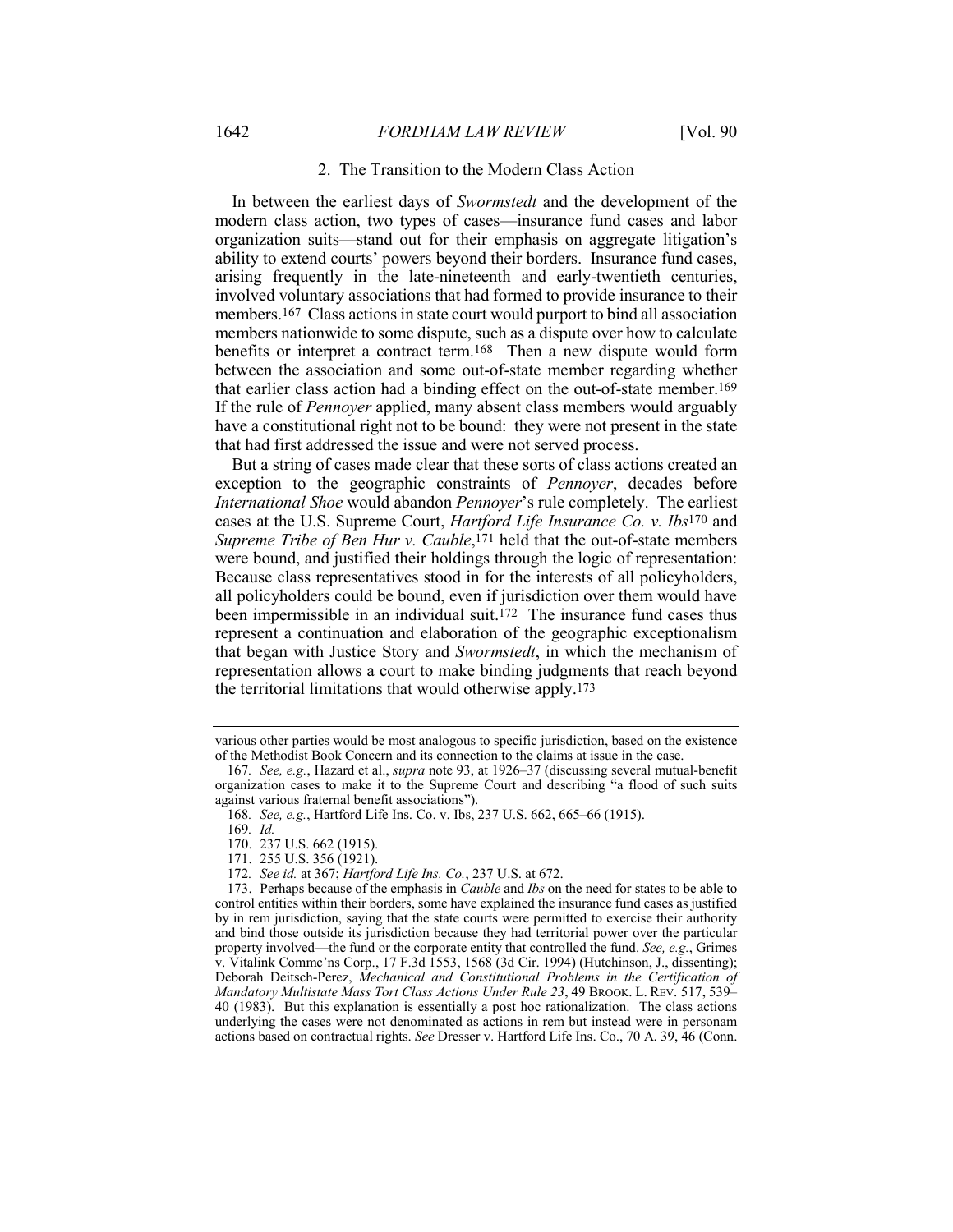Over the next few decades, another category of cases—lawsuits against unincorporated labor organizations—continued to illustrate the territorial power of representative litigation.174 Suing a union could be difficult or impossible in some circumstances without using the class device to get around state boundaries. Some states' laws did not permit suing an unincorporated organization as an entity.175 Suing the unions' members or leadership, meanwhile, could be difficult because many of them might reside outside the court's territory and have little or no connection to the forum state (particularly if the union was a national organization).176 But if personal jurisdiction could be obtained over one or a few adequate representatives, a class could be certified that encompassed the entire organization via representation, enabling individuals to effectively sue the union.177 This enabled suits like the one in *Tunstall v. Brotherhood of Locomotive Firemen and Enginemen*,178 in which a group of Black workers sued a union for refusing to admit Black members.179

Federal courts explicitly noted the value of this mechanism where "it is not possible for the plaintiff to serve process on [an] association within a convenient jurisdiction."180 In this way, the geographic flexibility of class litigation—allowing courts to hear important disputes involving far-flung parties—was a specific feature deployed to manage, in Judge John Minor Wisdom's words, "[t]he dead hand of the common law" that, if "carried to its logical extreme," would give "virtual immunity" to unincorporated associations.181 As with the insurance fund cases, class actions' geographic flexibility allowed courts to advance goals not only of efficiency and efficacy but also of accountability and law enforcement—permitting the substantive law to reach entities that might not otherwise be accountable in court. The time period leading up to the emergence of the modern class action thus suggests that the geographic exceptionalism of representative litigation was alive and well.

<sup>1908);</sup> *see also* Note, *Binding Effect of Class Actions*, 67 HARV. L. REV. 1059, 1067 (1954) ("[T]he class action [in *Ibs*] was not a proceeding in rem with the res before the state court; the fund was relevant only in determining rights in personam based on a contract."). The class action whose binding effect on out-of-state absent members was affirmed in *Ibs*, for instance, was brought not as an in rem action but with the traditional invocation of a suit brought on behalf of "all other similarly situated" holders of certificates in the insurance company's policy. *See Dresser*, 70 A. at 46. Neither that case nor *Ibs* itself even referred to in rem jurisdiction, despite the fact that if in rem jurisdiction were available, it would have neatly resolved the whole dispute, which centered on whether the exercise of jurisdiction had been permissible.

<sup>174</sup>*. See* Tunstall v. Brotherhood of Locomotive Firemen and Enginemen, 148 F.2d 403, 404–05 (4th Cir. 1945) (collecting cases).

<sup>175</sup>*. See, e.g.*, Montgomery Ward & Co. v. Langer, 168 F.2d 182, 186–87 (8th Cir. 1948) (discussing Missouri law).

<sup>176</sup>*. See, e.g.*, Calagaz v. Calhoon, 309 F.2d 248, 255–56 (5th Cir. 1962) (Wisdom, J.).

<sup>177</sup>*. See Tunstall*, 148 F.2d at 405; *Calagaz*, 309 F.2d at 259; *Langer*, 168 F.2d at 187–88.

<sup>178.</sup> 148 F.2d 403 (4th Cir. 1945).

<sup>179</sup>*. Id.* at 404.

<sup>180</sup>*. Id.* at 405; *see also Calagaz*, 309 F.2d at 252 (quoting *Tunstall*, 148 F.2d at 405).

<sup>181</sup>*. Calagaz*, 309 F.2d at 251–52.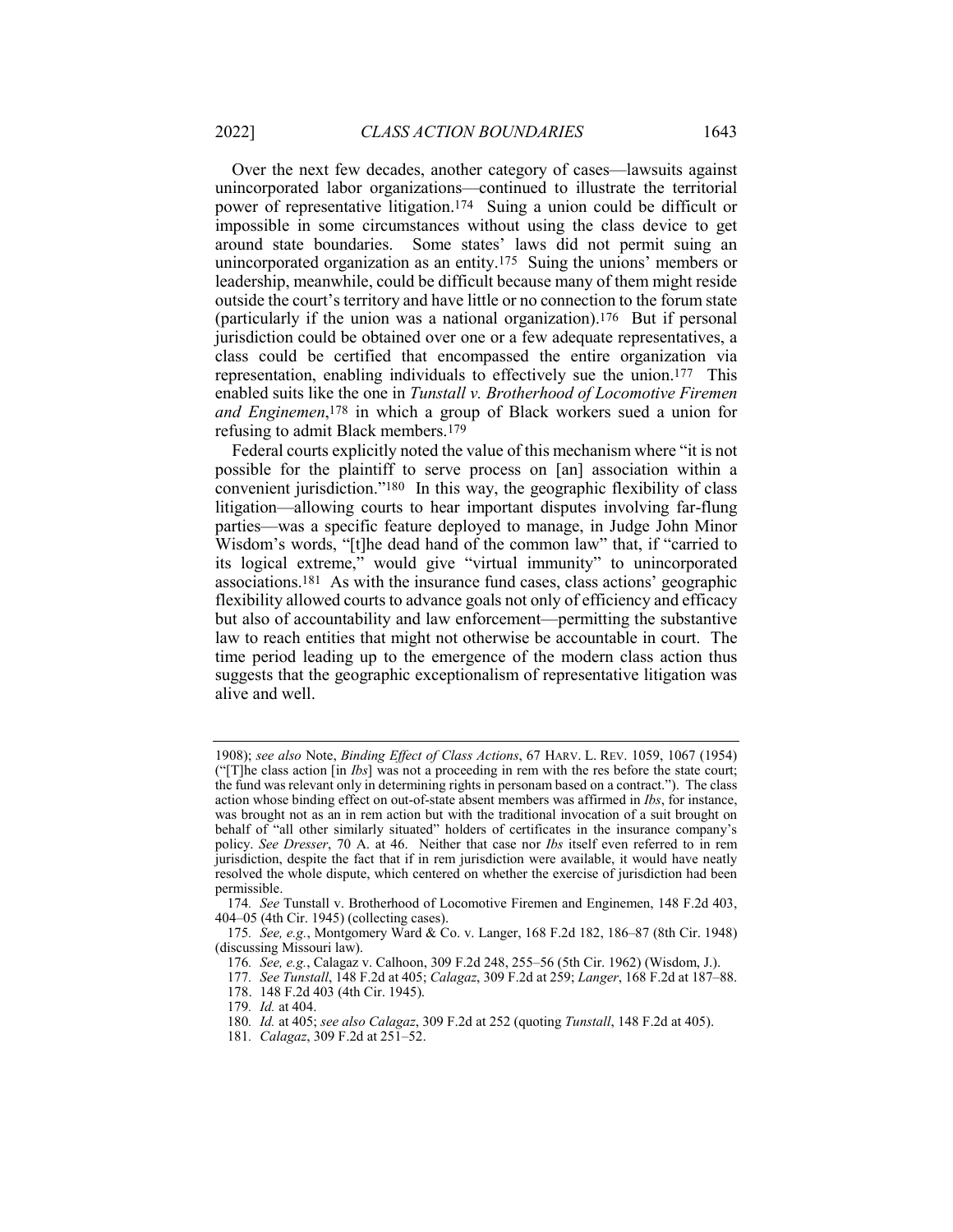#### 3. The Modern Class Action

The modern class action began in 1966, when Rule 23 underwent significant amendments and emerged in a form close to what it is today.182 For many, the modern form of the class action enabled by this rule and its state court analogues brought with it the geographic exceptionalism of the past without incident. Federal courts, for instance, continued to exercise jurisdiction over class members outside state boundaries, just as they had in the insurance fund cases or labor organization cases described above.183 As one federal district court put it in 1976, "there is never a question that a court entertaining a proper class action has power to adjudicate the rights of class members even if they are outside the territorial jurisdiction of the court when served with notice of the pendency of the action."184 Other courts and commenters made similar statements.185

But there were some who questioned that stance, focusing on the ability of the newly established (b)(3)-style class actions to bind out-of-state members to a judgment.186 The Supreme Court stepped in to address these issues in *Phillips Petroleum Co. v. Shutts.*187 As discussed above, *Shutts* considered the issue from the perspective of the absent class members' rights and interests, and held that out-of-state unnamed members in a (b)(3)-style plaintiff class do not need to have minimum contacts with a forum for that forum to exercise jurisdiction over a defendant with respect to their claims.188 But in addition to this holding, *Shutts* also addressed the horizontal

<sup>182</sup>*. See* Marcus, *supra* note 93, at 588.

<sup>183</sup>*. See id.* at 644–45 (noting that "[t]he 1985 decision in *Phillips Petroleum v. Shutts*  approved a jurisdictional understanding about which, at least in the federal courts, there was 'never any question' in the 1970s").

<sup>184.</sup> Robertson v. Nat'l Basketball Ass'n, 413 F. Supp. 88, 90 (S.D.N.Y. 1976).

<sup>185</sup>*. See* Andrea R. Martin, *Consumer Class Actions with a Multistate Class: A Problem of Jurisdiction*, 25 HASTINGS L.J. 1411, 1435 (1974) ("[W]hen a federal court is initially satisfied that the due process requirements of adequate representation and notice can be met, it may properly exercise jurisdiction over the entire class. This is true whether or not there are class members outside of the court's normal jurisdictional boundaries."); Advert. Special. Nat'l Ass'n v. FTC, 238 F.2d 108, 120 (1st Cir. 1956) ("[I]n a proper class suit the fact that all members of the class are not within the jurisdiction of the court where the suit is tried does not exempt foreign members from the judgment."). At least one state court held a similar stance. *See* English v. Holden Beach Realty Corp., 254 S.E.2d 223, 229 (N.C. Ct. App. 1979) ("The fact that some members of the class are located outside the court's jurisdiction does not prevent the institution of a class action so long as there are class members within the jurisdiction who adequately represent those outside." (citing Vann v. Hargett, 22 N.C. (2 Dev. & Bat. Eq.) 31, 36 (1838))).

<sup>186</sup>*. See* Barbara A. Winters, *Jurisdiction over Unnamed Plaintiffs in Multistate Class Actions*, 73 CALIF. L. REV. 181, 181–83 (1985); Feldman v. Bates Mfg. Co., 362 A.2d 1177, 1180 (N.J. Super. Ct. App. Div. 1976) (noting that "there are . . . cases where a state's interest in the litigation has been deemed of such magnitude that it can exercise jurisdiction over nonresident class members" but declining to exercise jurisdiction on that basis); Katz v. NVF Co., 100 A.D.2d 470, 474–75 (N.Y. App. Div. 1984) (discussing the split among courts). This Article uses "(b)(3)-style class actions" to refer to both those actions brought under Rule 23(b)(3) and those brought under analogous state procedural rules.

<sup>187.</sup> 472 U.S. 797 (1985).

<sup>188</sup>*. Id.* at 811–12.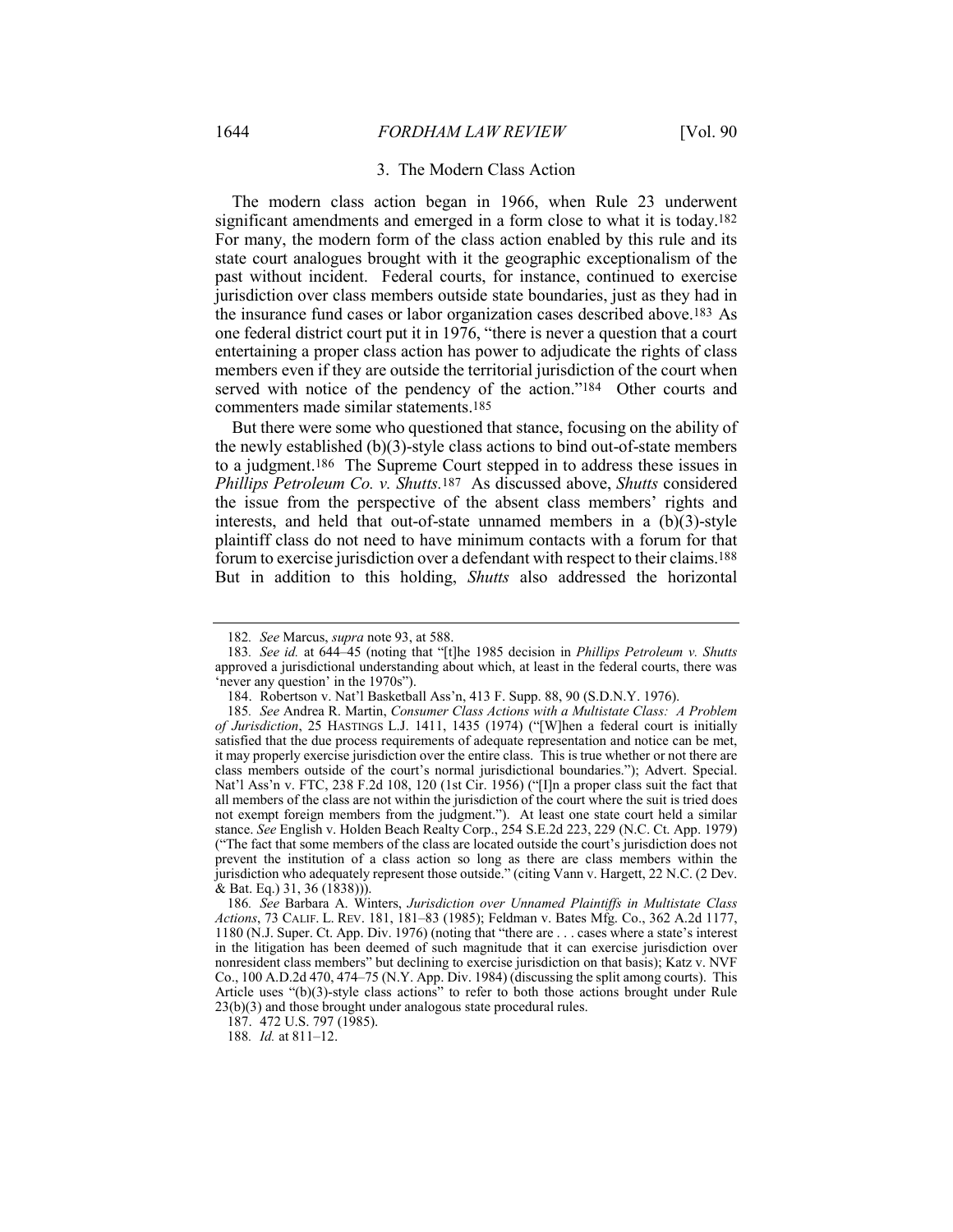federalism concerns that might arise in a multistate class action. *Shutts* involved a suit by a class of royalty owners who claimed that Phillips Petroleum owed them interest on royalty payments attached to oil leases.189 The royalty owners sued in Kansas state court, but less than 3 percent of the plaintiff class members and less than 1 percent of the property involved in the suit were in Kansas.190

Kansas courts had decided to apply Kansas's law to the class action as a whole, but the U.S. Supreme Court rejected that approach.191 The Court held that the Due Process Clause and Full Faith and Credit Clause prevent an "arbitrary" or "fundamentally unfair" application of state law in a given case by requiring some sort of "significant contact or significant aggregation of contacts" between the defendant and the state whose law is applied.192 It held that the application of Kansas law to claims that were unrelated to Kansas conflicted with these limits.193

*Shutts* thus incorporated personal jurisdiction's traditional concerns over the fair treatment of defendants and the equal dignity of the states into the doctrine governing the territorial breadth that class actions had, by that time, provided to courts for generations. It showed that these concerns could be addressed not only by doctrines grounded in constitutional due process but also in the protections of horizontal federalism provided for by the Full Faith and Credit Clause. As we will see in the next section, these protections are relevant when considering the horizontal federalism implications of the state-border argument.

As noted above, the cases in this section do not establish or reject the state-border argument as a clear-cut matter of doctrinal precedent. But they do inform the underlying question of how the traditional understanding of representative litigation intersects with the question of courts' territorial power. Group representative litigation has long allowed courts to adjudicate disputes involving far-flung individuals whose location is unknown. This feature has been a self-conscious part of courts' approach to group representative litigation, having been explicitly embraced in case law and treatise for centuries. Such a history provides reason to reject the state-border argument and allow courts to hear multistate class actions like the model class.

The cases also affirm a core point discussed above in Part II—that the state-border argument does not straightforwardly follow from the fact that defendants' rights, not absent plaintiffs' rights, are at issue. To the contrary, the procedural exceptions invoked in representative litigation have applied even where the traditional rules would have benefited defendants—the exceptions, in other words, were not just used to get around barriers posed by the rights of absent plaintiffs. Objections to the validity of representative

<sup>189</sup>*. Id.* at 799.

<sup>190</sup>*. Id.* at 815–16.

<sup>191</sup>*. Id.* at 818.

<sup>192</sup>*. Id.* at 819.

<sup>193</sup>*. Id.* at 822–23.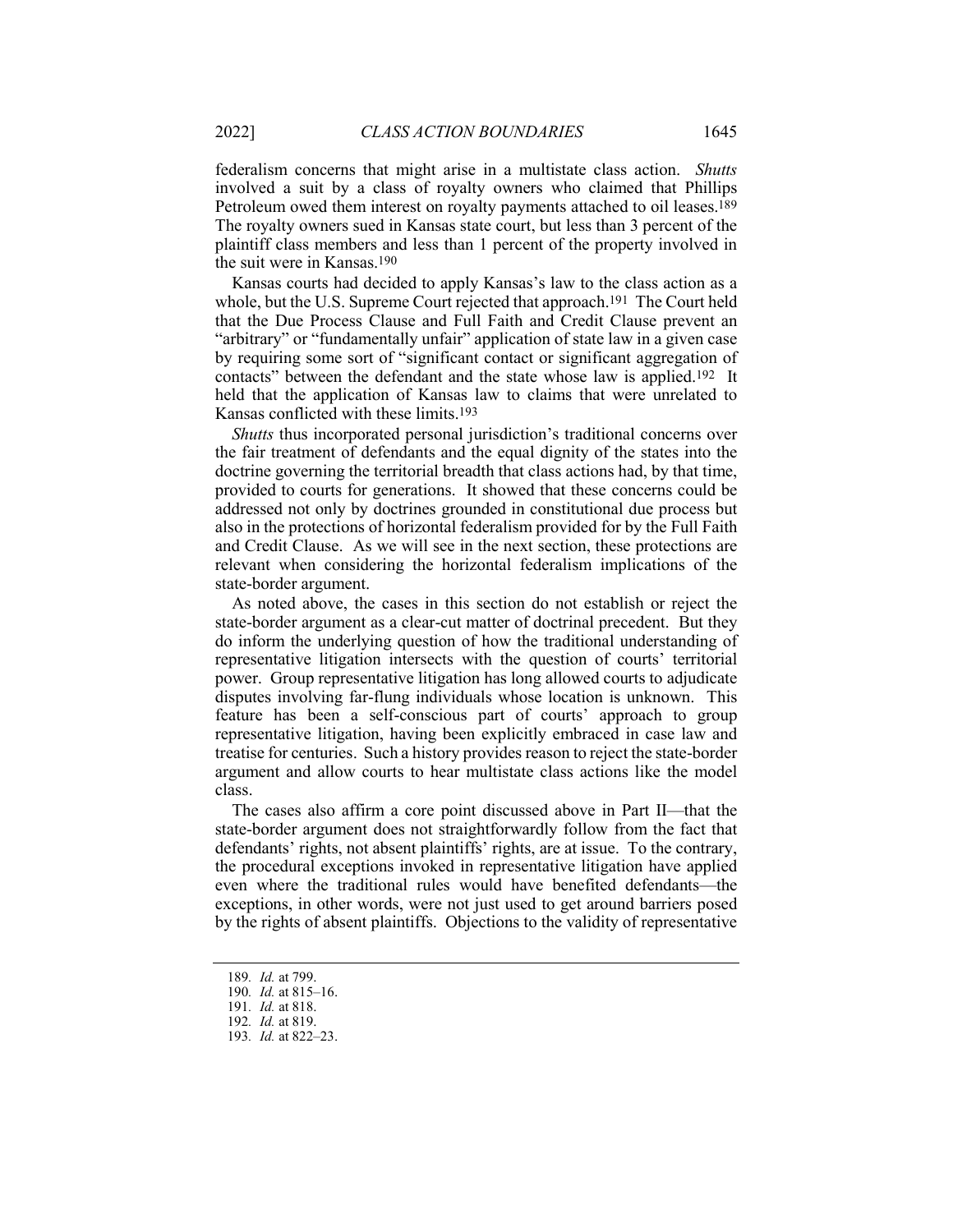litigation have frequently been raised by defendants seeking to defend their own interests. In *Swormstedt* and *West v. Randall*,194 for instance, the defendants were the ones raising the objection that the bill lacked necessary parties.195 The same was true of various old English cases cited by Justice Story in his treatise on equity pleadings.<sup>196</sup> From the early days of representative litigation, then, the exceptions that have been made from the rules of personal jurisdiction have created additional risks and burdens for named defendants in addition to absent parties. The exception to the necessary party rule thus provides a model for how the exception to the minimum contacts rule could work—an exception that applies across the board where there is adequate representation, regardless of whose interests are considered.

The application of the exceptions in these cases makes sense: rules requiring necessary parties to be joined protected both those absent parties' interests and also the defendant's interest in avoiding conflicting or duplicative judgments (as well as in resolving multiple claims more efficiently in one case). The benefits that justified the exception to the normal rule would be in a precarious position if they did not apply regardless of who sought to invoke the usual requirements. Similarly, as discussed in more detail below, the reasons that have historically justified class actions' geographic exceptionalism apply strongly even when a defendant's rights are at issue.

## IV. THE STATE-BORDER ARGUMENT AND DEFENDANTS' DUE PROCESS RIGHTS

As discussed in Part II, answering the state-border question requires developing an account of how a defendant's due process rights operate in the context of representative litigation, a form of litigation that has at times been understood to alter the requirements of due process. Part III examined representation in the context of absent class members and territorial limitations in particular, finding that the treatment of absent class members in other contexts and the history of representation in the context of territorial limitations both militate against the state-border argument.

But representative litigation is only part of the equation. The traditions and uses of representative litigation would not be enough to justify rejecting the state-border argument on their own, if exercising jurisdiction in classes like the model class were a violation of due process. This part therefore considers the exercise of jurisdiction in the model class in light of the due process concerns that have animated personal jurisdiction doctrine since *Pennoyer*. In particular, it examines the fairness of the additional burden to the defendant of this exercise of jurisdiction and the potential horizontal

<sup>194.</sup> 29 F. Cas. 718 (C.C.D.R.I. 1820) (No. 17,424).

<sup>195</sup>*. Id.* at 721; Smith v. Swormstedt, 57 U.S. 288, 302 (1853).

<sup>196</sup>*. See* STORY, *supra* note 153, § 98 n.2; *see also* Good v. Blewitt (1807) 33 Eng. Rep. 343 (Ch.) (defendant objects for want of parties); Leigh v. Thomas (1751) 28 Eng. Rep. 201 (Ch.) (defendant files demurrer for want of parties).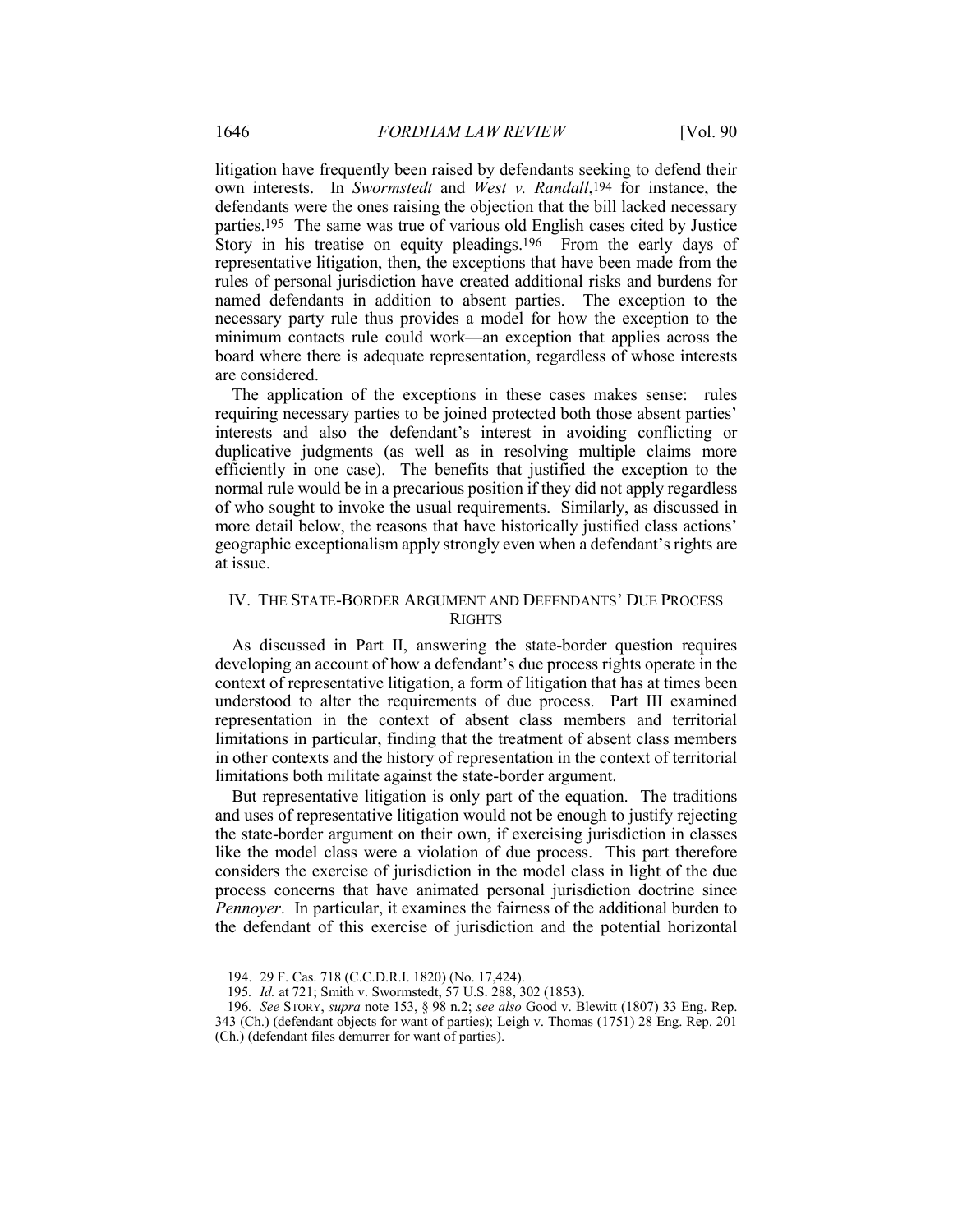federalism concerns that might arise. This part argues that applying the minimum contacts test to only the named plaintiffs' claims in a multistate class action does not run afoul of these fundamental concerns. And, going further, it argues that some of the core underlying concerns of personal jurisdiction doctrine—concerns of horizontal federalism—affirmatively counsel against adopting the state-border argument.

## *A. Fairness*

A main concern of personal jurisdiction doctrine—perhaps "the primary concern," to use *BMS*'s recent reformulation—is the fairness of subjecting a defendant to the burdens of litigation in the forum chosen by the plaintiff.197 This concern underlies the minimum contacts test, which examines whether a defendant's contacts with a given jurisdiction justify the burden placed on it by litigation.198 And it backstops the rest of the jurisdictional inquiry as well: even in cases where minimum contacts exist, courts must be satisfied that, considering all the circumstances, the burden placed on the defendant does not offend traditional notions of fairness.199

Evaluating whether the exercise of jurisdiction is fair does not—and cannot—mean considering the burden on the defendant in a vacuum. Given that all litigation imposes some burden, the question must be whether that burden is justified by other countervailing interests. Those interests have traditionally included a mix of the plaintiff's interests and the forum's interests: "the forum State's interest in adjudicating the dispute,"200 "the plaintiff's interest in obtaining convenient and effective relief,"201 "the interstate judicial system's interest in obtaining the most efficient resolution of controversies,"202 and "the shared interest of the several States in furthering fundamental substantive social policies."203

In multistate class actions, these interests will typically weigh strongly in favor of exercising jurisdiction. This is true even if the relevant alternative is not individual litigation but instead maintaining class actions within state boundaries. Where the standards for class certification are met, a class action will almost certainly be more efficient than proliferating cases state by state. And in some situations there may be too few class members within a state's boundaries to make litigation economically feasible, making multistate

<sup>197.</sup> Bristol-Myers Squibb Co. v. Superior Ct., 137 S. Ct. 1773, 1776 (2017).

<sup>198.</sup> World-Wide Volkswagen Corp. v. Woodson, 444 U.S. 286, 291–92 (1980) ("The concept of minimum contacts . . . protects the defendant against the burdens of litigating in a distant or inconvenient forum."); Int'l Shoe Co. v. State of Wash., Off. of Unemployment Comp. & Placement, 326 U.S. 310, 316–19 (1945).

<sup>199</sup>*. See, e.g.*, Asahi Metal Indus. Co. v. Superior Ct. of Cal., 480 U.S. 102, 113–14 (1987); Burger King Corp. v. Rudzewicz, 471 U.S. 462, 476–77 (1985).

<sup>200</sup>*. World-Wide Volkswagen*, 444 U.S. at 292 (citing McGee v. Int'l Life Ins. Co., 355 U.S. 220, 223 (1957)).

<sup>201</sup>*. Id.* (citing Kulko v. Superior Ct., 436 U.S. 84, 92 (1978)).

<sup>202</sup>*. Id.* (citing *Kulko*, 436 U.S. at 93, 98).

<sup>203</sup>*. Id.* (citing *Kulko*, 436 U.S. at 93, 98).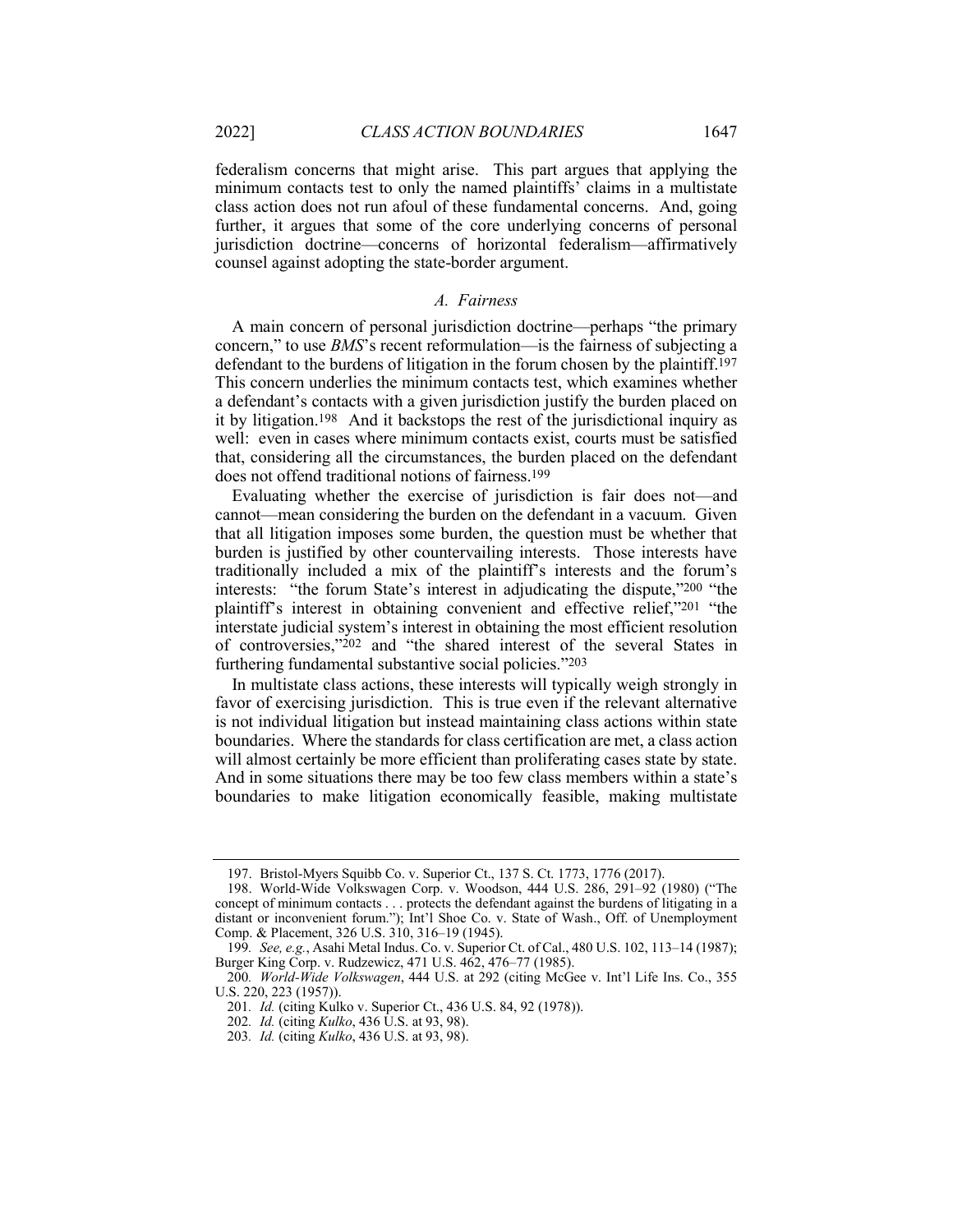litigation the only realistic way to bring claims.204 Plus, as discussed in more depth below, states have a variety of interests that weigh in favor of the exercise of jurisdiction in the model class. The values that have supported class doctrine for centuries continue to do so even when the propriety of personal jurisdiction is considered with respect to the interests of defendants rather than absent class members.

There are, of course, interests on the other side of the scale—the defendant's interests. Developing an account of how to balance these interests is difficult and, of necessity, somewhat subjective—there is no objective scale that we can use to weigh the various due process considerations. But the case law emphasizes a few distinct concerns as particularly important and, in contrast, deemphasizes what is likely the most significant concern for defendants—namely, the increased scope of liability that they would face in a larger class action. Four factors suggest that the exercise of jurisdiction in the model class is not impermissibly unfair: the marginal litigation burdens on the defendant will be low, there is not a significant foreseeability problem, personal jurisdiction doctrine can retain an "escape valve" for particularly problematic circumstances, and jurisdiction has long been permitted under the kinds of facts giving rise to the model class.

#### 1. Low Marginal Burdens

The marginal litigation burdens on the defendant from permitting jurisdiction in the model class will be low.205 The state-border question arises only where a defendant is already subject to personal jurisdiction in the forum with respect to the named plaintiffs' claims—because regardless of whether the state-border argument is adopted, the named representative will still be required to meet the minimum contacts test. And in all or nearly all cases, the fact that the named representative satisfies the minimum contacts test will also mean that the in-state absent class members will also satisfy the minimum contacts test.<sup>206</sup> As a result, the marginal burdens on the defendant of the exercise of litigation will be low: the defendant will

<sup>204</sup>*. See, e.g.*, Michael H. Hoffheimer, *The Stealth Revolution in Personal Jurisdiction*, 70 FLA. L. REV. 499, 551 (2018); Steinman, *supra* note 15, at 1454–55.

<sup>205.</sup> The burdens of adding absent, out-of-state class members should be evaluated on the margin. In cases where a defendant asserts personal jurisdiction defenses against some claims and not others, the fact that the court has jurisdiction over a defendant for one claim can weigh in favor of the exercise of jurisdiction over other claims. The doctrine of pendent personal jurisdiction, for instance, allows courts to assert jurisdiction over defendants in part because the defendants face a lower marginal burden to defend against those claims than if they had been brought on their own. *See* 4A CHARLES ALAN WRIGHT & ARTHUR R. MILLER, FEDERAL PRACTICE AND PROCEDURE § 1069.7 (4th ed. 2021).

<sup>206.</sup> It is conceivable that a class could be defined in such a way that the claims of some small number of class members who reside in the forum state do not satisfy the minimum contacts test—for instance, if satisfying the minimum contacts test requires an in-state purchase of a particular product and some class members live in the state but purchased their product out of state. *Cf.* Ford Motor Co. v. Montana Eighth Jud. Dist. Ct., 141 S. Ct. 1017 (2021).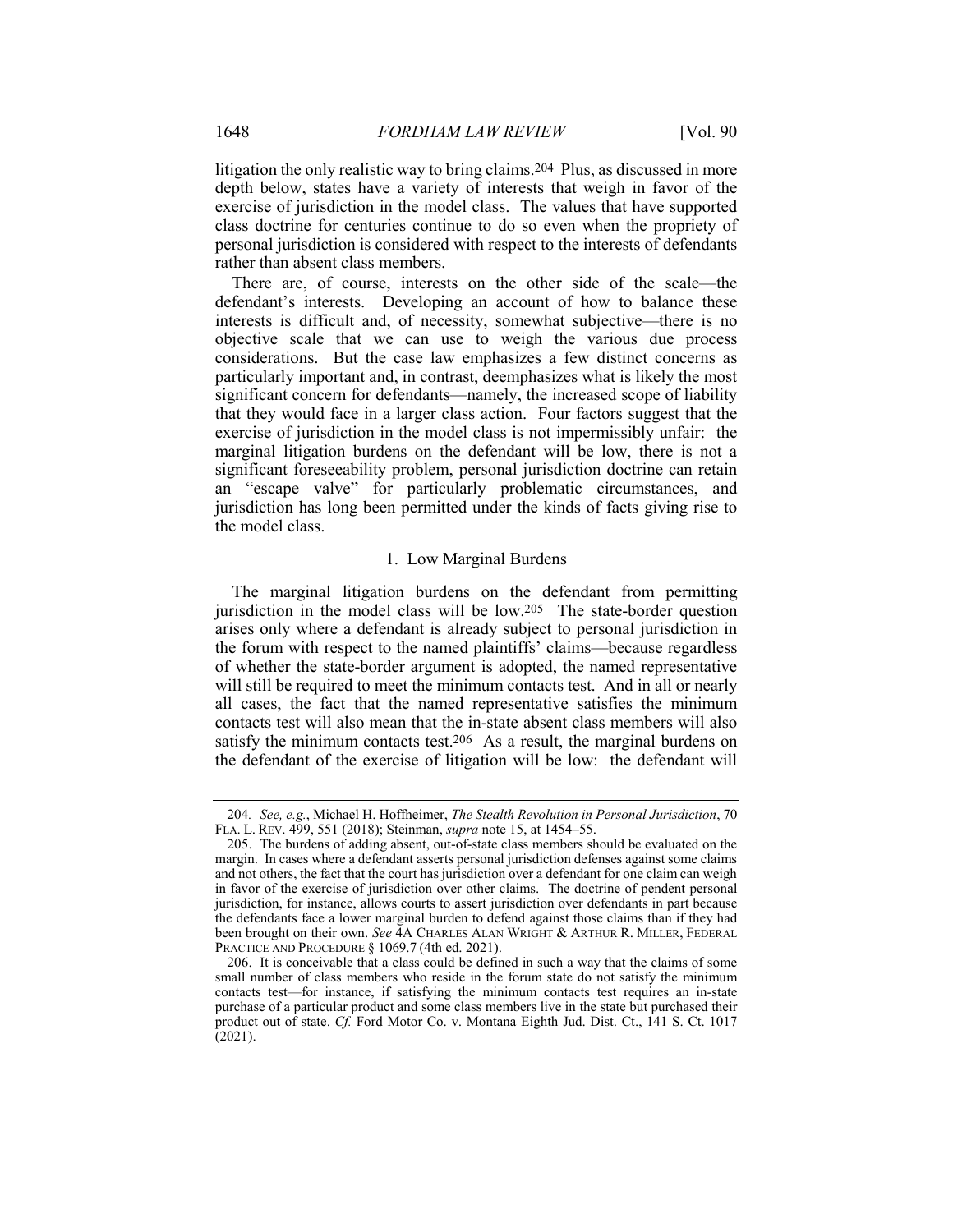already have to hire lawyers, arrange for the travel of witnesses and staff, and handle all of the other usual burdens that attend litigation. The only question is what the *scope* of that defense will be: will it include only claimants with minimum contacts, or will it include out-of-state unnamed class members as well?

Notably, this question is different in a class action than in, say, a mass action such as *BMS*. The constitutional requirements of adequate representation in class actions, as well as requirements in the Federal Rules such as commonality, typicality, and predominance, safeguard the defendant's interests against being unduly burdened.207 The additional claims of out-of-state class members cannot require significantly different evidentiary presentations or legal arguments, and so the potential additional burden on the defendant from the exercise of jurisdiction over these claims is minimized.208 Class actions, by design, are only permitted to proceed when resolving the claims of class members in one fell swoop is more efficient than addressing those claims individually—a consideration that is highly relevant to the jurisdictional calculus of the defendant's litigation burdens.

Although these litigation efficiencies are relevant to the jurisdictional inquiry, the increased liability that the defendant faces should not be part of the calculus. When a class action is increased by a significant number of people, a defendant's primary concern is not likely to be the increased cost of evidentiary presentations—it will probably be the increased potential liability that it faces. But a defendant's contacts with a forum state weigh the same for purposes of personal jurisdiction whether the liability at stake is ten dollars or ten million dollars.209 In other words, the personal jurisdiction inquiry does not regard increased liability as an increased burden when it comes to assessing the appropriateness of jurisdiction. Although this aspect of jurisdictional doctrine may seem odd, given its incongruence with what many defendants are most likely to care about, it makes sense when one considers that the relevant inquiry is jurisdictional in nature and therefore focused on the legitimate reach of authority rather than the substantive burdens of whatever regulations that authority may be enforcing. So although, for practical purposes, a defendant's concern about the state-border question may focus on the increased scope of liability it faces with larger class actions, that concern does not sound in personal jurisdiction doctrine.

<sup>207.</sup> Judge L. Scott Coogler used similar reasoning to conclude that *BMS* does not apply to class actions in *Jones v. Depuy Synthes Products, Inc.*, 330 F.R.D. 298, 310 (N.D. Ala. 2018).

<sup>208.</sup> There may be a slight complication where variations in state law result in the need to use subclasses or to engage in a choice-of-law inquiry that would not otherwise be necessary, as discussed below. But out-of-state class members' claims cannot vary significantly from the class representatives' claims without thwarting the availability of the class device to begin with. *See* FED. R. CIV. P. 23.

<sup>209</sup>*. See, e.g.*, Shaffer v. Heitner, 433 U.S. 186, 207 n.23 (1977) ("The fairness of subjecting a defendant to state-court jurisdiction does not depend on the size of the claim being litigated.").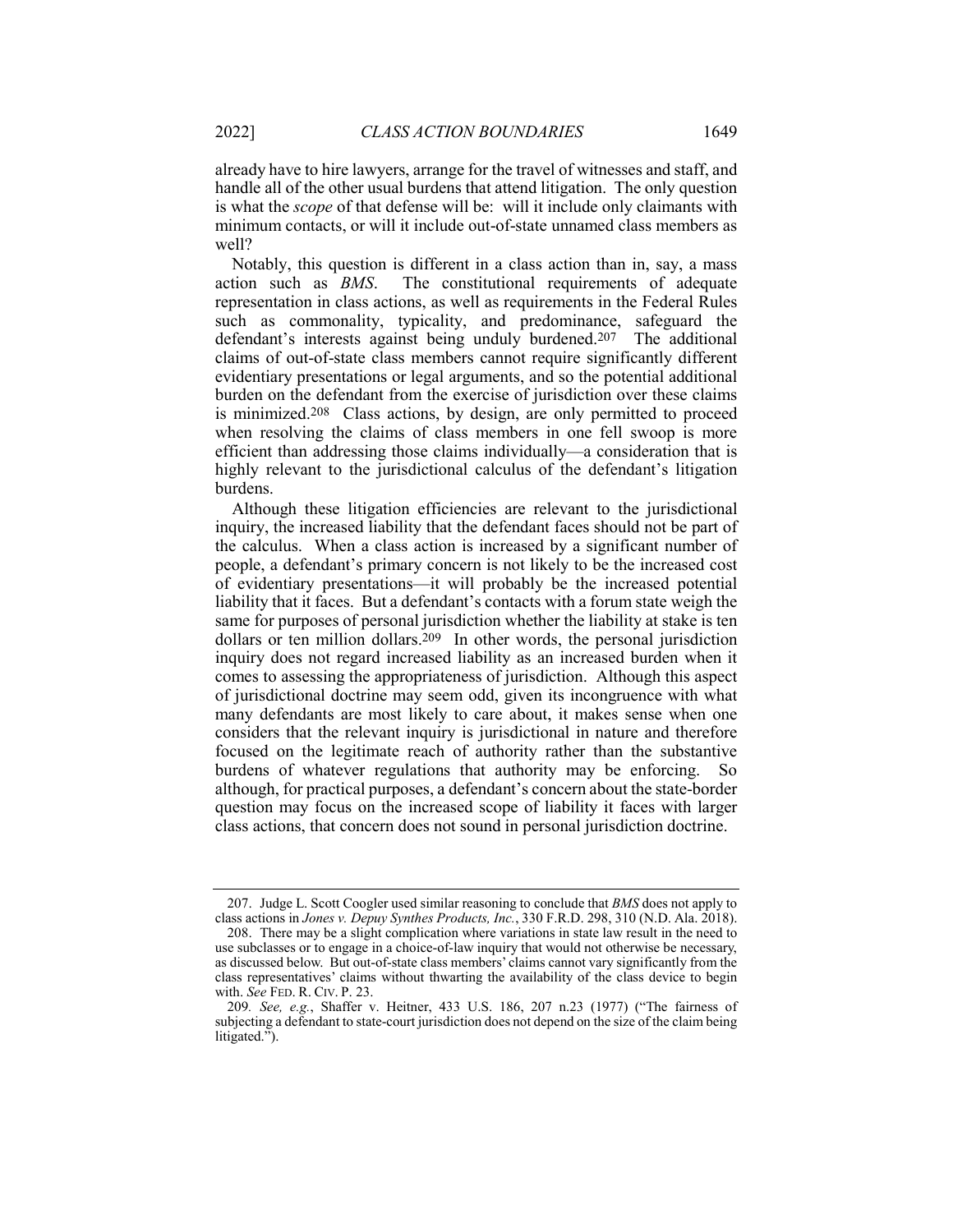#### 2. No Significant Foreseeability Concern

Personal jurisdiction doctrine has long been concerned with helping potential defendants order their affairs ex ante. This concern comes up in multiple ways—part of the goal of the post–*International Shoe* doctrine is ensuring that defendants have clear notice as to where they will be subject to suit,210 and one of the key rationales for the purposeful availment test is that a defendant who purposefully avails itself of a given forum can reasonably expect to have to answer in that forum for disputes that arise out of its forum-directed activity.211

This concern provides some potential grounds for the state-border argument. A defendant could accurately point out that a multistate class action would allow one state's courts to resolve claims against a defendant that arose out of activity in another state. As a result, the defendant could argue, multistate class actions prevent defendants from knowing where they will be subject to suit for their activity in any one place. If a defendant sells 20,000 widgets in Texas, for instance, claims arising from those widgets could be litigated not only in Texas but also as part of a class action in Oregon, Florida, or any other state.

This objection loses steam, however, for two reasons. First, the availability of multistate class actions does not mean that a defendant will be subject to suit in any state whatsoever. A defendant that wishes to avoid a particular forum can still avoid engaging in activity directed toward that forum—class representatives must satisfy the minimum contacts test, preventing class actions from arising where a defendant has intentionally avoided engaging in activity. Second, choice-of-law rules, which often look to the law of the state with the most significant connections to a dispute, will in many instances preserve defendants' ability to order their conduct with a reasonable degree of foreseeability as to what kind of liability they may face.212 These choice-of-law rules are backstopped by the constitutional requirements established in *Shutts*, which prevent states from too aggressively applying their own laws across the board in class actions. If a defendant sells twenty widgets in Oregon and 20,000 in Texas, an Oregon court cannot apply Oregon law to the claims of the thousands of Texan class members.213

As a result, even without adopting the state-border argument, defendants still have a large degree of control over (and therefore can foresee) their potential liability. They will only be subject to suit in locations that they have purposefully availed themselves of, involving conduct that, by the nature of class litigation, will be largely the same with respect to every class member. And they will still be able to organize their ex ante conduct in a way that leaves them reasonably assured of which laws will govern their conduct, as

<sup>210</sup>*. See, e.g.*, World-Wide Volkswagen Corp. v. Woodson, 444 U.S. 286 (1980); *see also* Effron, *supra* note 15, at 104.

<sup>211.</sup> Effron, *supra* note 15, at 65 (describing and critiquing this rationale).

<sup>212</sup>*. See, e.g.*, RESTATEMENT (SECOND) OF CONFLICT OF LAWS § 145 (AM. L. INST. 1971).

<sup>213</sup>*. See supra* notes 189–93 and accompanying text.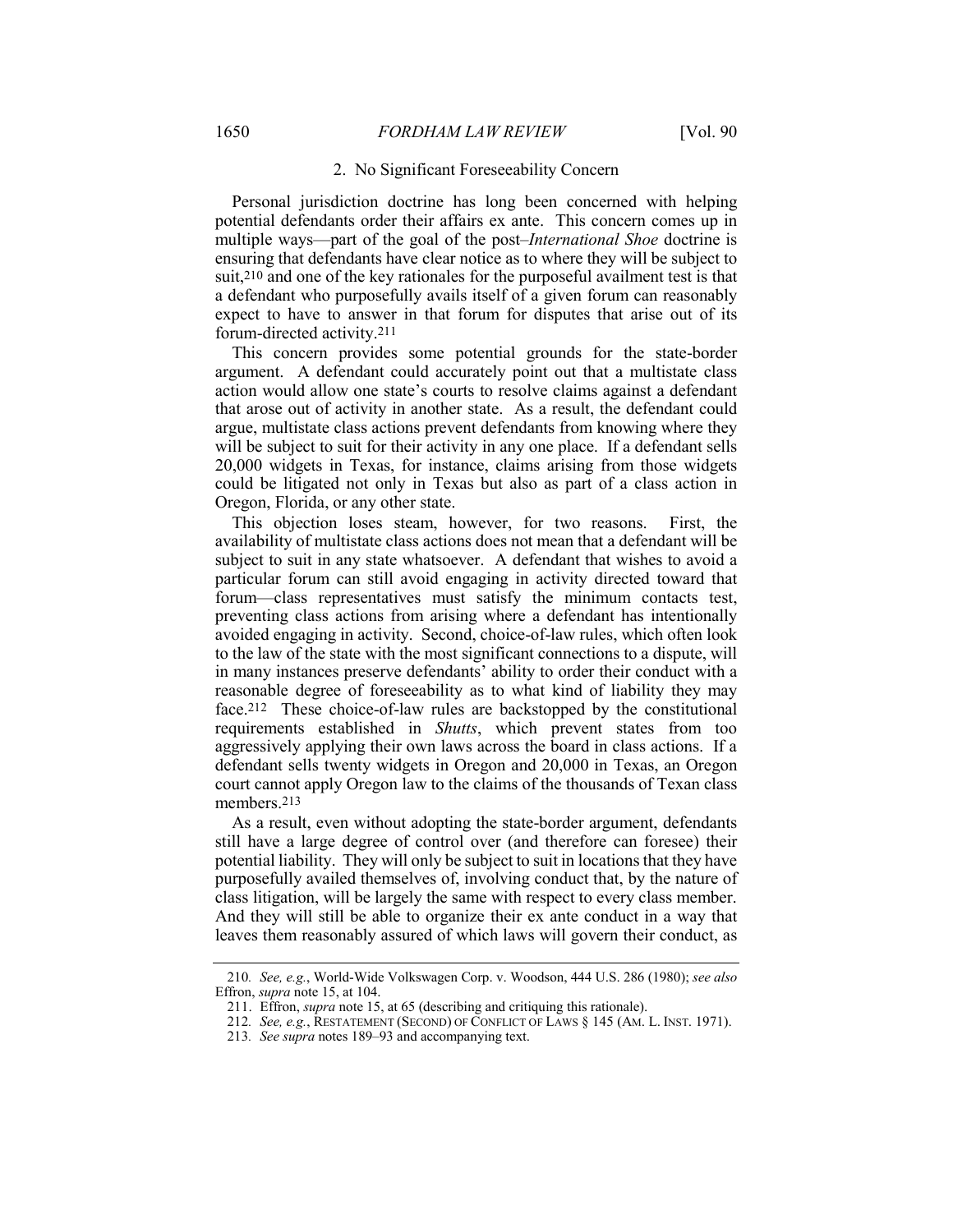choice-of-law rules (and the Constitution) limit the ability of states to apply their own laws to unrelated out-of-forum activity.

## 3. The "Overall Reasonableness" Option for Declining Jurisdiction

The considerations discussed in this subsection so far have been broad and general, regarding the mine run of multistate class actions. But personal jurisdiction doctrine contains a rule that might be thought of as a useful escape valve for any situation in which the exercise of personal jurisdiction does not run afoul of any bright-line rule but nonetheless seems problematic. That is the provision that is sometimes referred to as the "overall reasonableness" requirement, exemplified in the third prong of the usual specific-jurisdiction test: even if there are minimum contacts, and even if the claim arises from those contacts, a defendant still should not be subject to personal jurisdiction where, given all the circumstances, exercising jurisdiction would undermine traditional notions of fair play and substantive justice.214

This requirement of overall reasonableness is useful when considering the state-border question because it provides a doctrinal mechanism for prohibiting jurisdiction in an extreme scenario that seems excessively burdensome or unfair. If one rejects the state-border argument, for instance, it might in theory be possible for a large nationwide class action to be conducted in a state where there was a single injured person, if that person were the named plaintiff. The standards for class certification might well prevent that suit from going forward, but if they did not, it could be unfair to a defendant to subject it to substantial litigation in that state based on such a thin reed. The same might be true if, for some reason, the addition of multistate class members did seriously complicate a lawsuit in a way that made it much more burdensome to defend but also did not thwart class certification.

It may be difficult to foresee exactly what kinds of suits would result in such scenarios, but that is basically the point of the exception—that there may be a variety of unforeseen circumstances in which litigation would result in unfairness even if it meets the normal standards for jurisdiction.215 And it

<sup>214</sup>*. See, e.g.*, Consulting Eng'rs Corp. v. Geometric Ltd., 561 F.3d 273, 279 (4th Cir. 2009) ("The third prong—that the exercise of personal jurisdiction be constitutionally reasonable—permits a court to consider additional factors to ensure the appropriateness of the forum once it has determined that a defendant has purposefully availed itself of the privilege of doing business there."); United States v. Swiss Am. Bank, Ltd., 191 F.3d 30, 36 (1st Cir. 1999) (referring to this third prong as an "overall reasonableness" test); Terracom v. Valley Nat'l Bank, 49 F.3d 555, 561 (9th Cir. 1995) (same).

<sup>215.</sup> One particular set of issues specific to class actions that courts may wish to consider under the "overall reasonableness" test is how cohesive the class is. In Judge Wood's 1987 discussion of the relationship between personal jurisdiction and representative litigation, she argued that whether a class representative's claims alone can permit a court to have jurisdiction over a defendant for an entire class depends on how cohesive the class is. *See* Wood, *supra*  note 31, at 601–05. Judge Wood's model does not map easily onto the categories within Rule 23, *see id.* at 602, but the common (b)(3) small-value damages class generally falls within her account of the "purely representational" class in which jurisdiction is permissible, *id.* at 616.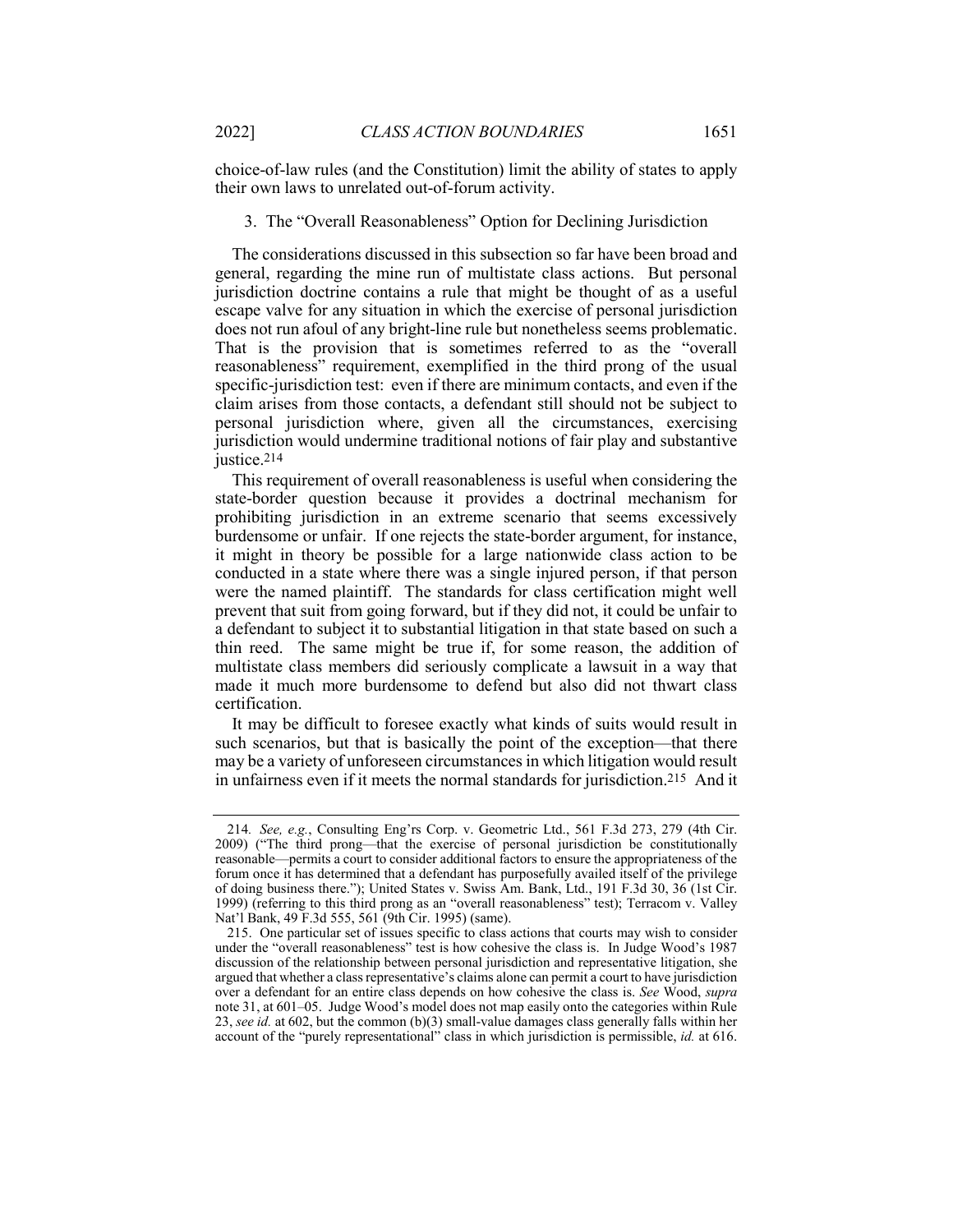would be a mistake to declare multistate class litigation categorically unfair from the personal jurisdiction perspective simply because of these potential outlier scenarios. The "overall reasonableness" part of the personal jurisdiction inquiry can be taken as an acknowledgment that bright-line rules will inevitably miss certain concerns, and an indication that the current structure of the doctrine deals with this problem by having more permissive rules combined with a veto option provided to courts when those rules fail to catch particularly problematic instances. The third prong of the specific-jurisdiction test thus supports the conclusion that it is unnecessary to rule multistate class actions out entirely based on the possibility that in rare circumstances one may emerge that seems abusive.

## 4. Traditional Notions of Fairness

Finally, when considering whether it is appropriate to exercise jurisdiction over a defendant with respect to the claims of out-of-state absent class members, we should be mindful of the fact that suits like the model class have been proceeding for decades. Because of the previously broad understandings of general jurisdiction, defendants in these class actions would not have been able to successfully assert a personal jurisdiction defense. As a result, multistate class actions have proceeded regularly for nearly half a century against companies in states where they are not headquartered and do not have their principal place of business.216

The changed scope of general jurisdiction means that, as a legal matter, these cases must now proceed within the confines of specific jurisdiction. But the historical fact that companies have been subject for decades to multistate and nationwide suits outside their states of headquarter and incorporation should be relevant to the specific jurisdiction inquiry. That is because the underlying personal jurisdiction inquiry is grounded in

This conclusion is bolstered by Judge Wood's recent invocation of the representative nature of class actions to justify personal jurisdiction in the post-*BMS* case *Mussat v. IQVIA*, 953 F.3d 441, 445–48 (7th Cir. 2020). In the years since Judge Wood's 1987 article, class certification standards have tightened significantly, and it is unclear whether there are many class actions that would now be certified under Rule 23 that would not be sufficiently cohesive to justify the exercise of personal jurisdiction under Judge Wood's reasoning. *See, e.g.*, Robert G. Bone, *The Misguided Search for Class Unity*, 82 GEO. WASH. L. REV. 651, 677–704 (2014) (describing the tightening of class certification standards as motivated in part by a desire to limit classes to cohesive groups). But for the kind of class that might fit such a bill—for instance, a class with a small number of individuals with large individual claims, where there are many potential individual defenses that a defendant could raise despite the predominance of common questions—the "overall reasonableness" element of the personal jurisdiction inquiry could be used to hold that, all things considered, it would be unreasonable to extend jurisdiction over the defendant to the claims of unnamed class members solely on the basis of representation.

<sup>216</sup>*. See, e.g.*, Phillips Petroleum Co. v. Shutts, 472 U.S. 797 (1985); *see also* Bradt & Rave, *supra* note 13, at 1284 ("Likely because they were operating under the more expansive understanding of general jurisdiction before *Goodyear*, no one involved seemed to question the court's jurisdiction over the *defendant* [in *Shutts*]."); Wood, *supra* note 31, at 613–15 (describing how general jurisdiction was available in *Shutts*).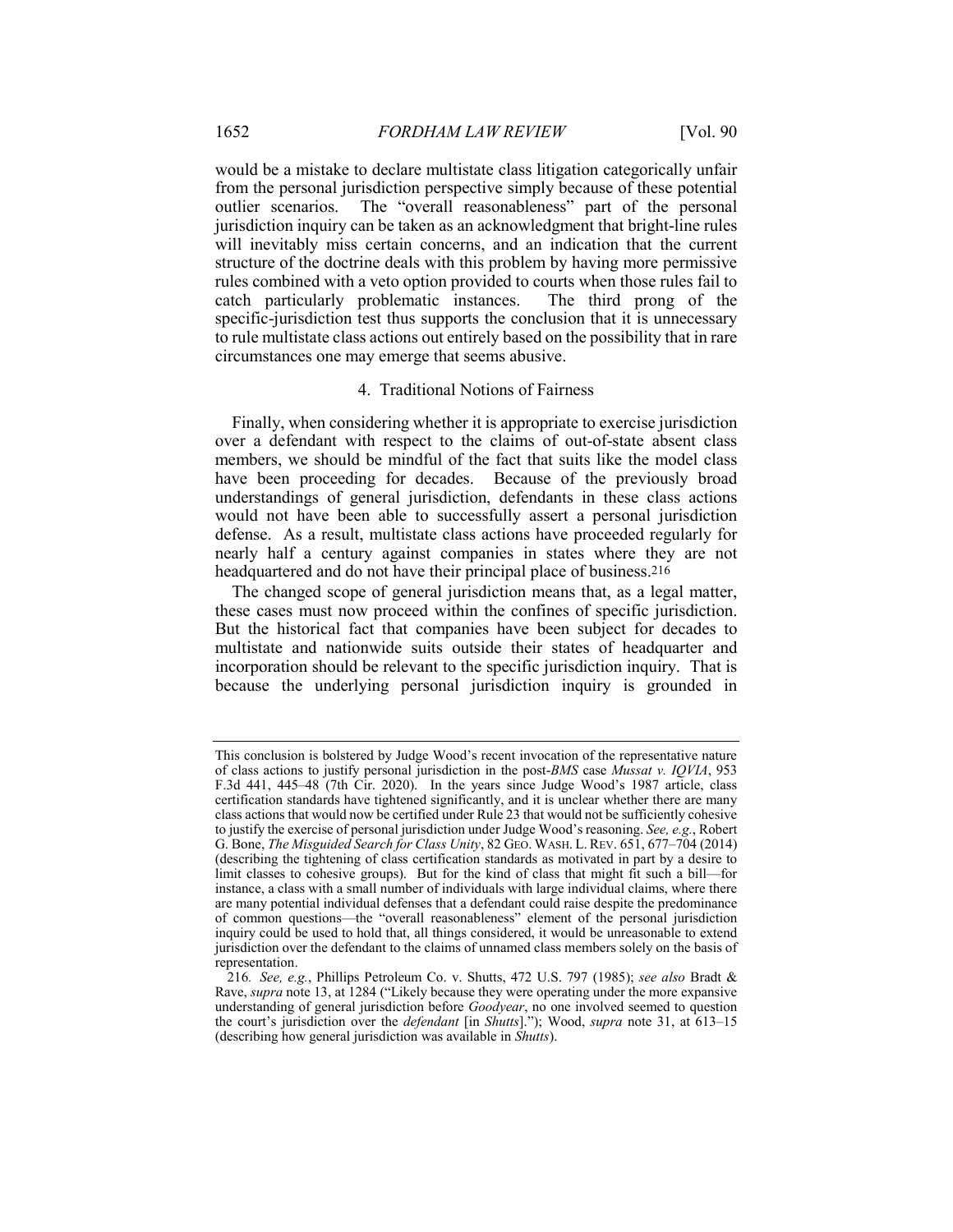adherence to traditional notions of fairness,217 and particularly in the desire not to subject defendants to jurisdiction that they could not reasonably foresee.218 Most companies have likely had to anticipate and address these lawsuits for the entire time that they have been in existence—the modern class action rule was adopted in 1966, and *Shutts* was handed down in 1985, while companies in the S&P 500 are, on average, only twenty years old.<sup>219</sup> For any defendant whose goods and services cross state boundaries, multistate and nationwide class actions outside of their home state have been a reality that should reasonably have been baked into their business expectations for decades.

On the other side of the scale, the benefits to plaintiffs, states, and the multistate judicial system as a whole have not changed.220 Restricting jurisdiction in these cases where the facts on the ground are no different now than in the last half-century would thus amount to a jurisdictional windfall for defendants, giving them increased protections—and making it harder for plaintiffs to bring cases—when the distribution of benefits and burdens remains the same.

## *B. Federalism*

In addition to considering the burden on the defendant, personal jurisdiction doctrine has another foundational concern: the limits of state power in a federal system of coequal sovereigns.221 Although this concern is abstract, it can also be weighty in the eyes of the law—enough so that the "interstate federalism" concern "may be decisive," depriving a court of personal jurisdiction even if there is "minimal or no inconvenience" to the defendant, the forum state has a strong interest in the case, and the forum state is the most convenient location.222

It is this horizontal federalism concern that provides the strongest grounding for the state-border argument after the Supreme Court's decision in *BMS*. As just discussed, the argument about the burdens of litigation is not particularly strong—the defendant is already in the forum defending against identical or nearly identical claims to the claims at issue, and increased potential liability is not relevant to the inquiry. The only thing distinguishing the absent class members' claims at issue in the model class

<sup>217</sup>*. See, e.g.*, Burnham v. Super. Ct., 495 U.S. 604, 621–22 (1990) (Scalia, J.); *id.* at 629 (Brennan, J., concurring) (noting that "history is an important factor in establishing whether a jurisdictional rule satisfies due process requirements").

<sup>218</sup>*. See supra* notes 211–13 and accompanying text.

<sup>219.</sup> MICHAEL J. MAUBOUSSIN, DAN CALLAHAN & DARIUS MAJD, CREDIT SUISSE, CORPORATE LONGEVITY: INDEX TURNOVER AND CORPORATE PERFORMANCE 1 (2017), https://research-doc.credit-

suisse.com/docView?language=ENG&format=PDF&sourceid=csplusresearchcp&document id=1070991801&serialid=0xhJ7ymG%2BLuZxZzmUHitAOqfIGpMxjfNOq%2FHpp%2F K2LU%3D&cspId=null [https://perma.cc/P9DN-HP8Z].

<sup>220</sup>*. See* World-Wide Volkswagen Corp. v. Woodson, 444 U.S. 286, 292 (1980). 221*. Id.*

<sup>222.</sup> Bristol-Myers Squibb Co. v. Superior Ct., 137 S. Ct. 1773, 1780–81 (2017) (quoting *World-Wide Volkswagen*, 444 U.S. at 294).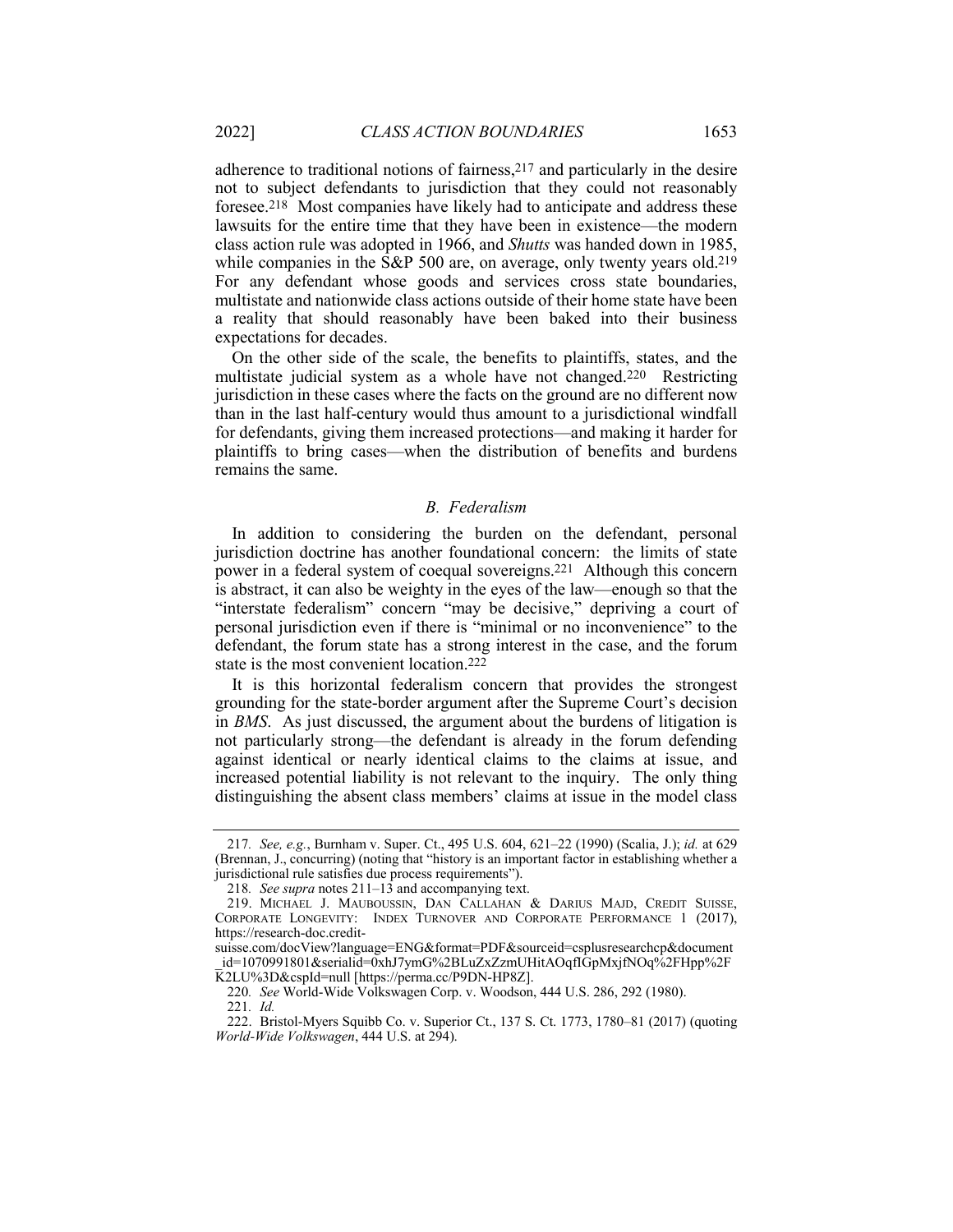is that they may be unconnected with the forum state. If that distinction can be "decisive," then it may provide a basis for cleaving the out-of-state class members' claims from the in-state class members' claims.

But in addition to showing concern for the proper limitation of state power in a federated system, personal jurisdiction doctrine also is attentive to the benefits that may flow to "the interstate judicial system" by allocating jurisdiction efficiently.223 And the various benefits that have historically justified class actions—in particular, the efficiency of resolving similar cases in one fell swoop and the resolution of claims that might not otherwise be brought—accrue to both the forum state and non-forum states. Additionally, states share an interest in deterring unlawful conduct—and nationwide class actions may be the most effective deterrent for a defendant's nationwide conduct.224

The section proceeds by identifying the main federalism concern raised by the model class—that declining to apply the minimum contacts test to absent class members' claims will allow some states to overreach and resolve claims that other states have more of an interest in. It then discusses factors that mitigate that concern and also notes that similar concerns have been outweighed by considerations of judicial efficiency in the context of nonmutual issue preclusion. The section then argues that the state-border argument itself has downsides from the perspective of horizontal federalism and that allowing the model class to proceed would have significant upsides from that perspective as well. The section concludes that, on balance, considerations of horizontal federalism weigh in favor of exercising jurisdiction.

1. The Horizontal Federalism Concern Raised by the Model Class

Personal jurisdiction's concerns for horizontal federalism go back to *Pennoyer v. Neff*,<sup>225</sup> which emphasized that the equal dignity of the states implies limitations on the territorial reach of their power.<sup>226</sup> Because each state, as a sovereign, has the power to try cases in its own courts, there are implied limits on the ability of states to exercise authority over cases that more appropriately "belong" to another state.<sup>227</sup> This, in turn, gives rise to the horizontal federalism concern underlying the state-border argument: if absent class members' claims are not required to satisfy the minimum contacts test, the argument posits, it will be possible for the forum state to

<sup>223</sup>*. See World-Wide Volkswagen*, 444 U.S. at 292.

<sup>224</sup>*. See, e.g.*, David Marcus, *The Public Interest Class Action*, 104 GEO. L.J. 777, 782 (2016) (noting that Rule 23 allows for liability that "mirrors the scope of [a defendant's] misconduct"); Myriam Gilles & Gary B. Friedman, *Exploding the Class Action Agency Costs Myth: The Social Utility of Entrepreneurial Lawyers*, 155 U. PA. L. REV. 103 (2006) (arguing that class actions' deterrent power is the primary source of their social value).

<sup>225.</sup> 95 U.S. 714 (1877).

<sup>226</sup>*. Id.* at 722.

<sup>227</sup>*. See, e.g.*, *Bristol-Myers Squibb*, 137 S. Ct. at 1780–81.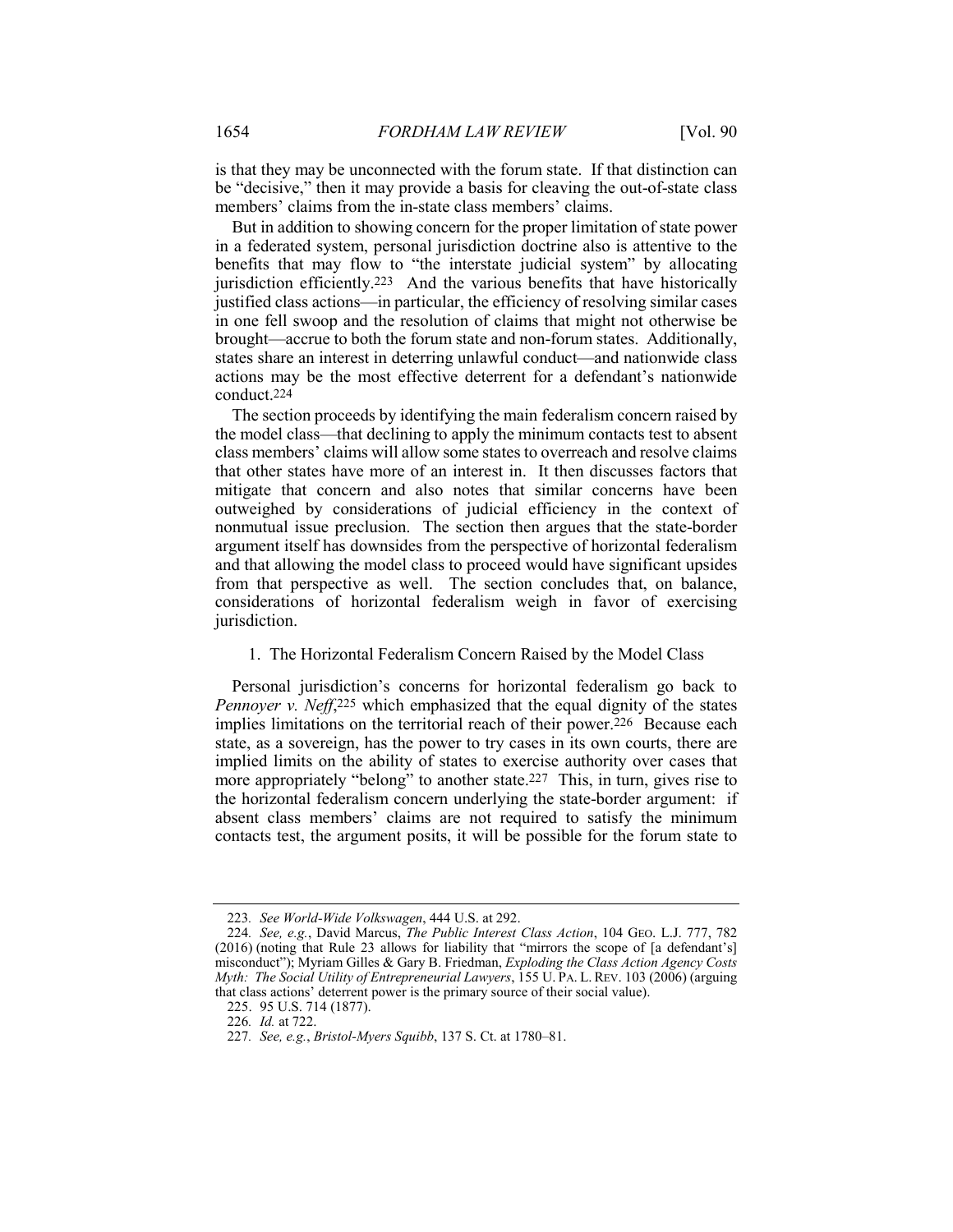exercise power over a claim that has no connection to its territory and that more rightfully should be adjudicated by another state.228

But in the particular context of multistate class actions, this horizontal federalism concern should be discounted for several reasons. First, as *Shutts* established, the Due Process Clause and Full Faith and Credit Clause of the U.S. Constitution limit the ability of states to apply their own laws to claims that have more of a connection to other states.229 In the multistate class action context, this restriction protects non-forum-states' interests in having their own law apply to events that they have an interest in and which are only loosely or minimally connected to the forum state.230 *Shutts* itself illustrates how this protection can work in practice: these constitutional choice-of-law principles prevented Kansas from applying its law across the board to claims arising from events in Oklahoma and Texas.231 In the decades since *Shutts*, courts have employed its choice-of-law holding to guard against state-law overreach when plaintiffs have sought multistate and nationwide class certification.232

This choice-of-law protection, admittedly, does not entirely remove the federalism concern. After all, the Supreme Court tends to give forum states a relatively wide berth for their choice-of-law determinations,233 and the forum state will still generally be applying its own procedural rules including its rules governing class actions in the first place—to the claims of out-of-state absent class members. But states' choice-of-law rules still generally focus on the locus of the events giving rise to the claim, resulting in class actions that attend to the laws of different states.234 And, as a practical matter, the CAFA means that most substantial class actions brought in states will be removed to federal courts, which have a standardized set of

<sup>228</sup>*. See, e.g.*, Capozzi, *supra* note 14, at 279–80.

<sup>229.</sup> Phillips Petroleum Co. v. Shutts, 472 U.S. 797, 818–21 (1985).

<sup>230</sup>*. See* 1 MCLAUGHLIN ON CLASS ACTIONS § 5:46 (18th ed. 2021).

<sup>231</sup>*. See id.*

<sup>232</sup>*. See, e.g.*, Corder v. Ford Motor Co., 272 F.R.D. 205, 208–09 (W.D. Ky. 2011) (holding that *Shutts* prohibited application of one state's laws to all claims in a multistate class); Cullen v. Nissan N. Am., Inc., No. 3:09-0180, 2010 WL 11579748, at \*3–6 (M.D. Tenn. Mar. 26, 2010) (same); D.R. Ward Constr. Co. v. Rohm & Haas Co., No. 2:05-cv-4157, 2006 WL 8441573, at \*1–2 (E.D. Pa. Feb. 23, 2006) (same); Montgomery v. New Piper Aircraft, Inc., 209 F.R.D. 221, 229 (S.D. Fla. 2002) (same). The principles discussed in *Shutts*  also sometimes operate in tandem with state choice-of-law rules to prevent state overreach by defeating class certification to begin with, for instance where the necessary application of multiple states' laws means that a class action grows too complex to merit certification. *See*  1 MCLAUGHLIN ON CLASS ACTIONS, *supra* note 230, § 5:46 ("In accordance with *Shutts*, in a proposed nationwide or multi-state class action, proper application of the forum state's choice-of-law rules usually results in the application of numerous states' laws to the proposed class, and 'variations in state law may swamp any common issues and defeat predominance.'" (quoting Castano v. Am. Tobacco Co., 84 F.3d 734, 741 (5th Cir. 1996))).

<sup>233.</sup> Andrew D. Bradt, *Atlantic Marine and Choice-of-Law Federalism*, 66 HASTINGS L.J. 617, 623 (2015) (describing the Supreme Court's "lenient approach to constitutional supervision of states' choice-of-law rules").

<sup>234</sup>*. See, e.g.*, RESTATEMENT (SECOND) OF CONFLICT OF LAWS § 145 (AM. L. INST. 1971); *see also* Symeon C. Symeonides, *The Choice-of-Law Revolution Fifty Years After Currie: An End and A Beginning*, 2015 U. ILL. L. REV. 1847, 1900–04.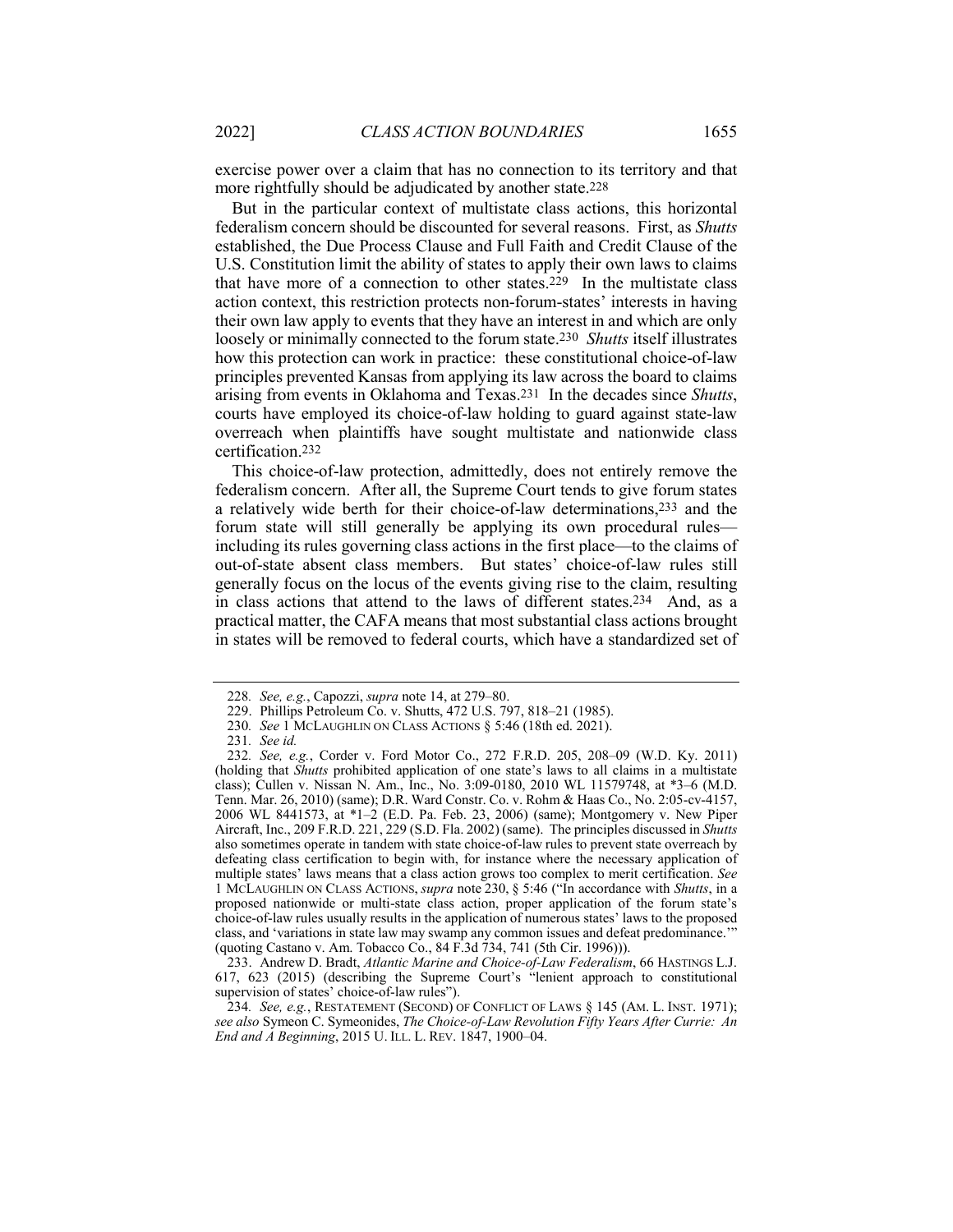procedural rules.235 This mitigates horizontal federalism concerns by creating a similar across-the-board process for much class litigation: federal law provides the rules of procedure, with state law providing the substantive standards in diversity cases—often with an examination and application of the varying laws of the different states in which class members reside, and always within the bounds of the Constitution's choice-of-law protections.236

Second, the horizontal federalism concerns of the state-border argument should be discounted at least somewhat because of the significant likelihood that if the state-border argument were adopted, a number of claims might simply never be brought to begin with. Class actions are expensive to bring, and lawyers will often be willing to bring them only if there is a mass of class members large enough to generate a sizeable damages award (or settlement).237 While some larger states like California, Texas, or New York may be able to generate intrastate classes of a large enough size with some regularity, many other states—Vermont, Idaho, Wyoming, Kansas, etc. may lack a sufficient population base to justify class actions for a wide variety of small-value claims.

As a result, the interests these states have in the adjudication of this class of claims is largely hypothetical. The states themselves will be unlikely to ever get a chance to adjudicate them. When it comes to assessing individuals' due process rights, courts take into account the fact that the value of their claims may be next to nothing absent the class device.238 The

237*. See, e.g.*, Elizabeth Chamblee Burch, *Constructing Issue Classes*, 101 VA. L. REV. 1855, 1916–17 (2015) (noting that "[a]ggregate litigation is not cheap: Plaintiffs' lawyers spend significant resources cultivating both generic and plaintiff-specific assets" and also that "without a class, some people would never sue" (citing Joe Nocera, *Forget Fair; It's Litigation as Usual*, N.Y. TIMES (Nov. 17, 2007), https://www.nytimes.com/2007/11/17/business/ 17nocera.html [https://perma.cc/W7U8-YU3D])).

238*. See, e.g.*, *Shutts*, 472 U.S. at 809 (noting that "[c]lass actions . . . may permit the plaintiffs to pool claims which would be uneconomical to litigate individually" and describing

<sup>235.</sup> Bradt & Rave, *supra* note 13, at 1282 ("[S]ince CAFA, most multistate class actions of any consequence have already wound up in federal courts . . . .").

<sup>236</sup>*. See* Phillips Petroleum Co. v. Shutts, 472 U.S. 797, 821–23 (1985). The fact that most significant class actions end up in federal court also points to another mechanism by which multistate and nationwide class actions could proceed despite *BMS*. Although the Supreme Court has not conclusively weighed in, the best understanding of personal jurisdiction doctrine in federal courts is that it is governed by the Fifth Amendment, not the Fourteenth Amendment, and that the relevant minimum contacts analysis is with respect to the nation as a whole. *See* A. Benjamin Spencer, *Substance, Procedure, and the Rules Enabling Act*, 66 UCLA L. REV. 654, 714 n.290 (2019). Aside from lawsuits in which Congress has provided for nationwide service of process, federal courts are usually limited by the personal jurisdiction constraints of the states in which they sit via Federal Rule of Civil Procedure 4. *See* FED. R. CIV. P.  $4(k)(1)(A)$ . But because that constraint is not constitutional, if Rule 4 were amended, it would be possible for federal courts to hear multistate or nationwide class actions based on a defendant's contacts with the United States as a whole, regardless of how absent class members are treated for purposes of constitutional due process. This, in turn, would likely allow for federal courts in most cases involving conduct that occurred in the United States to hear the claims of all absent class members within the United States as a whole. For an argument that Rule 4 should be amended to uncouple personal jurisdiction in federal courts from the territorial boundaries of the states in which they sit, see A. Benjamin Spencer, *Nationwide Personal Jurisdiction for Our Federal Courts*, 87 DENV. U. L. REV. 325 (2010).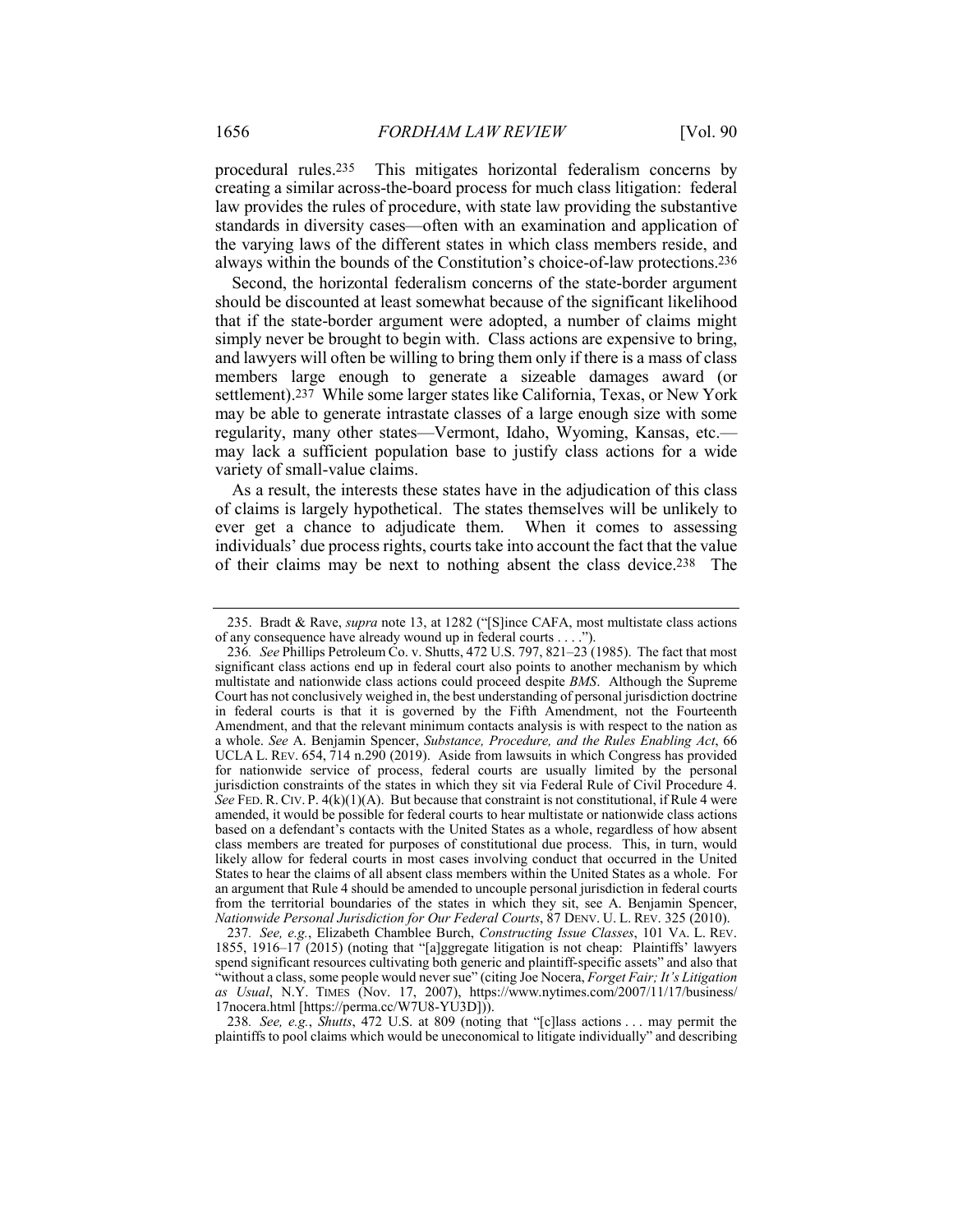horizontal federalism inquiry should similarly acknowledge that states' interests in adjudicating their citizens' claims may be highly attenuated in a world where adopting the state-border argument makes it unlikely that some of those claims will be heard at all in the state to which they have the greatest connection.239

Next, the example of issue preclusion suggests that it is not particularly far-fetched to assess the tradeoff between horizontal federalism and the efficient allocation of judicial resources in a way that favors efficiency. The horizontal federalism concern raised by the state-border argument parallels the concerns that exist in the context of issue preclusion, where the law allows one state's courts to influence or even resolve the claims of unconnected individuals outside the state's borders. Where one court has jurisdiction over a defendant and decides an issue against that defendant, that determination binds that defendant in subsequent litigation even in other jurisdictions.

The fact that issue preclusion can be used offensively and nonmutually means that it can operate in a way that is quite similar to a court resolving absent class members' claims that are unconnected to the forum state. Take, for instance, a large corporate defendant facing a claim that it negligently designed a product that it sold throughout the country. A court in State A may issue a ruling against the defendant on the question of negligent design based on a sale that took place in State A to a resident of State A. Then, if a resident of State B sues the defendant in State B under a comparable law, issue preclusion will usually resolve the case, binding the defendant to the same outcome.<sup>240</sup> As a result, State A is able to bind the defendant to a particular resolution of the claims of individuals in other states who have no connection to State A.

There are, of course, meaningful differences between issue preclusion and class actions. First, issue preclusion requires the plaintiffs in other states to take a variety of affirmative steps—most basically, filing a suit and invoking issue preclusion. One could argue, therefore, that issue preclusion treats would-be class action members differently, requiring significantly more affirmative buy-in than the opt-out measures required by *Shutts* for (b)(3) class actions. Second, issue preclusion operates by the law of the forum state—for instance, the courts of State B in the example in the previous paragraph are bound only because the law of State B has adopted the doctrine

how in that case "most of the plaintiffs would have no realistic day in court if a class action were not available").

<sup>239.</sup> Although some of these claims could be resolved—consistent with the state-border argument—by a multistate class action brought under general jurisdiction in a defendant's home state, that does not significantly change the calculus from the perspective of the states that would not be the forum state in either event. If Vermont has an interest in adjudicating the claims of its residents, that interest is the same regardless of whether the claim ends up being adjudicated in California under a theory of specific jurisdiction or in Delaware under a theory of general jurisdiction.

<sup>240</sup>*. See* RESTATEMENT (SECOND) OF JUDGMENTS § 29 (AM. L. INST. 1982).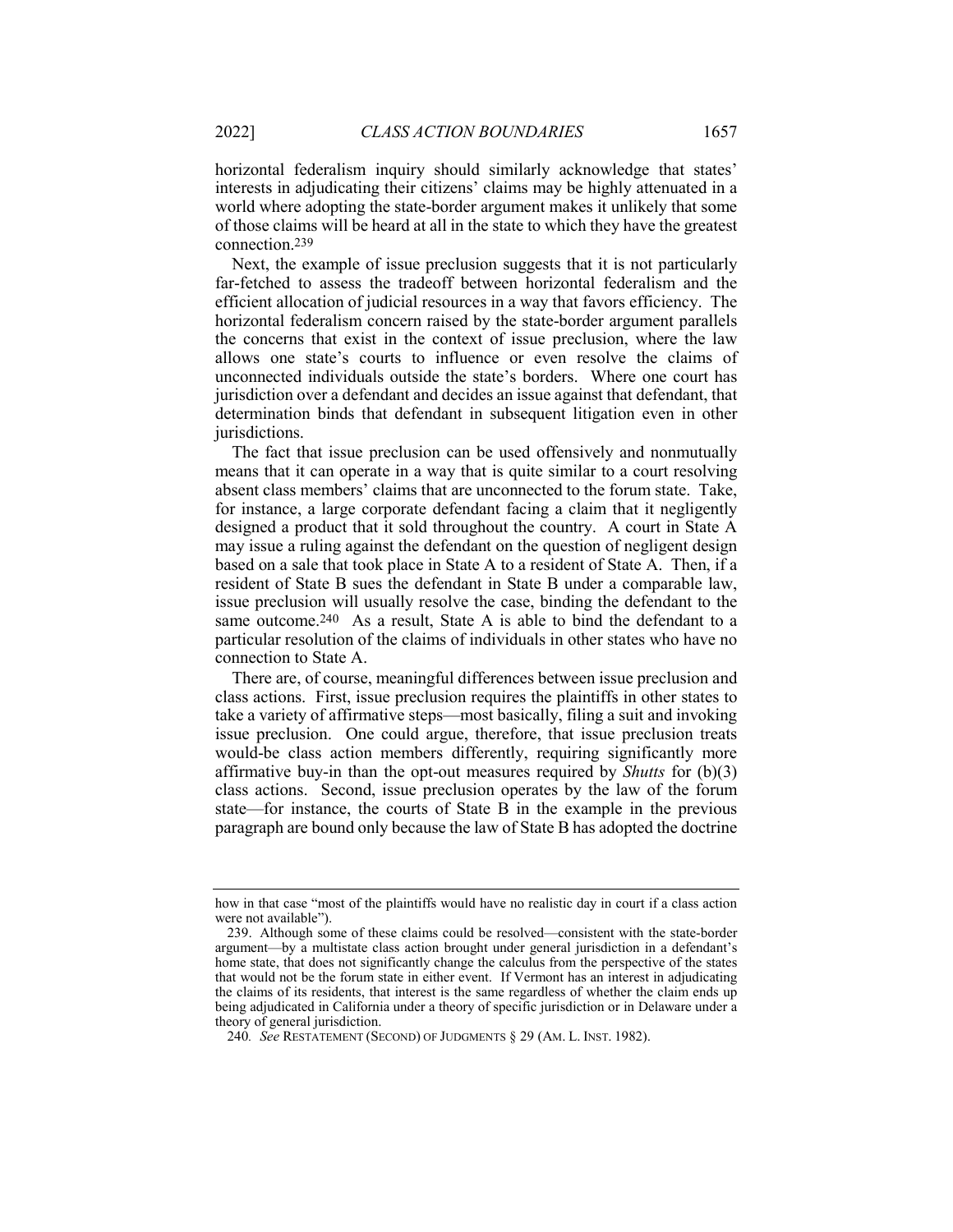of issue preclusion, not because State A's courts have forced anything on State B.

But while these distinctions are meaningful, they are discounted by personal jurisdiction doctrine's emphasis on the burden on the defendant even when examining horizontal federalism concerns.241 From the defendant's perspective, nonmutual issue preclusion has similar effects to multistate class actions in a world where the state-border argument is rejected. Both procedural devices permit a single state court to bind the defendant to the same outcome with respect to the claims of individuals in the state and outside the state, regardless of whether those individuals outside the state have a connection to the forum. And the resource efficiency considerations that justify issue preclusion certainly weigh even more heavily in favor of class adjudication for claims that are so similar that a class action is permissible.242

Issue preclusion thus suggests that the kind of horizontal federalism concerns invoked by the state-border argument may yield when there are strong enough advantages to the interstate judicial system to justify the ability of one state's courts to resolve issues in a way that has preclusive effects in other states. The following section describes the advantages that class actions like the model class have from the perspective of horizontal federalism, and concludes by arguing that, on net, considerations of horizontal federalism weigh in favor of exercising jurisdiction in the model class.

## 2. The Horizontal Federalism Benefits of Exercising Jurisdiction

Allowing multistate class actions to be brought as they have been for the last several decades—without requiring the absent class members' claims to satisfy the minimum contacts test—has a variety of benefits from the perspective of horizontal federalism.

#### *a. Avoiding Inconsistent Outcomes*

First, these multistate and nationwide class actions avoid the increased possibility of conflicting judicial outcomes that could result if the state-border argument were adopted. If functionally identical claims could not be litigated together in a single class action, the risk of inconsistent outcomes in different courts would increase. The desire to avoid inconsistent outcomes is well established, underwriting a wide variety of procedural rules—ranging from foundational rules such as res judicata<sup>243</sup> and the joinder

<sup>241</sup>*. See, e.g.*, Bristol-Myers Squibb Co. v. Superior Ct., 137 S. Ct. 1773, 1780 (2017).

<sup>242</sup>*. See* Parklane Hosiery Co. v. Shore, 439 U.S. 322, 327–28 (1979) (citing Blonder-Tongue Lab'ys, Inc. v. Univ. of Ill. Found., 402 U.S. 313, 328 (1971)) (discussing the resource-allocation benefits of issue preclusion).

<sup>243.</sup> Kevin M. Clermont, *Limiting the Last-in-Time Rule for Judgments*, 36 REV. LITIG. 1, 2 (2017) ("One of the obvious purposes of our res judicata law is to minimize the possibility of inconsistent judgments.").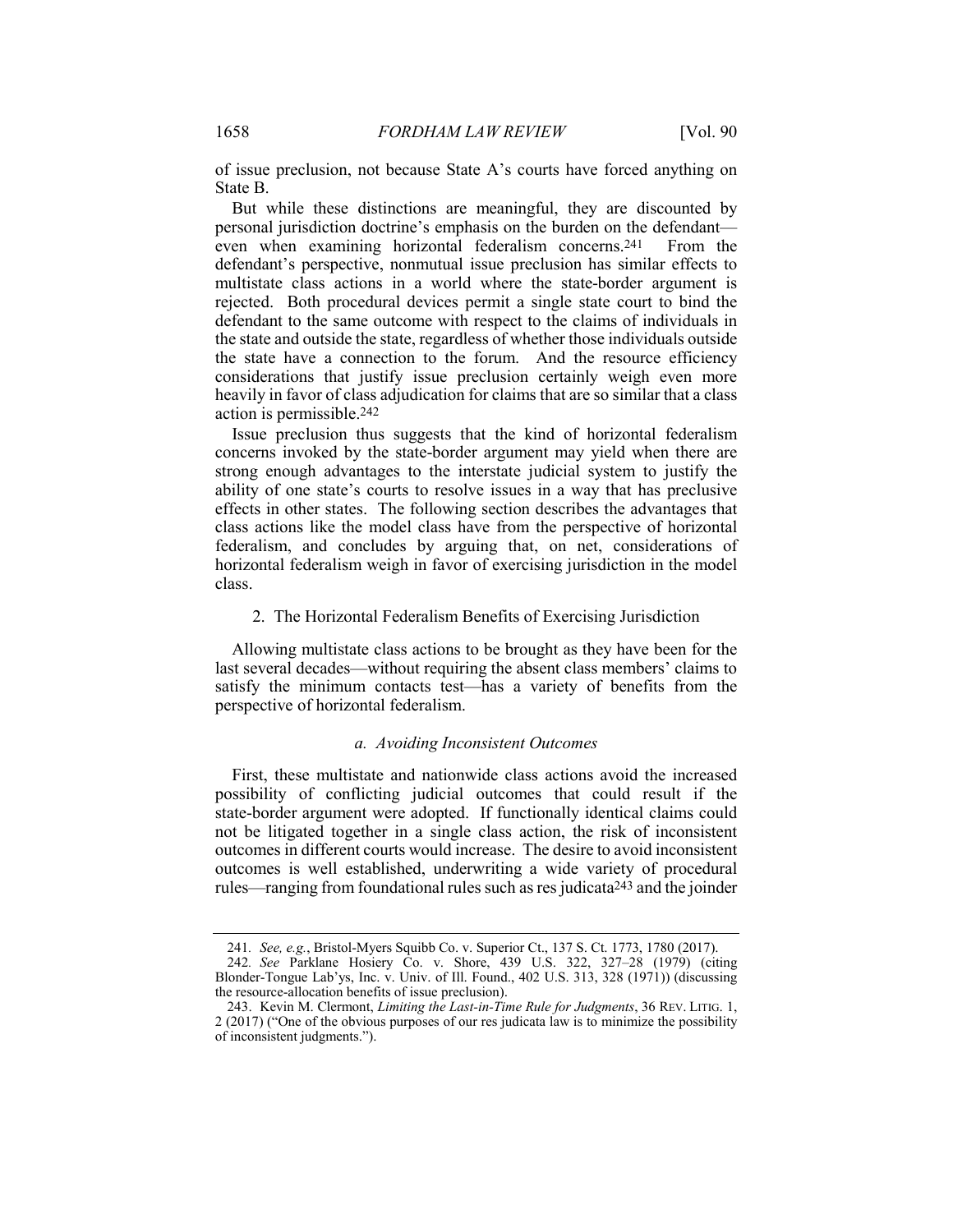of necessary parties244 to more specific doctrines such as the prior-pending-action doctrine245 or the exhaustion of state remedies in habeas corpus actions.246 And, of course, promoting "uniformity of decision" is one of the goals underlying Rule 23 and the creation of the modern class action itself.247

This concern is particularly strong when it comes to class actions brought under Rule  $23(b)(1)$  and  $(b)(2)$ . So far, these kinds of suits—the "mandatory" class actions—have largely escaped discussion in the case law and literature dealing with the state-border argument, which have generally exhibited what Professor Maureen Carroll has described more broadly as the "myopic" tendency to focus on class actions arising under Rule  $23(b)(3)$ .<sup>248</sup> But these other types of class actions pose a particular problem here because they are premised around factual scenarios that have a strong need for a unitary solution.249 As discussed above, class actions arose historically from disputes where a fair and effective resolution depended on a single disposition—such as disputes where there are many claims to money from a common fund.250 In these disputes, allowing one set of plaintiffs to recover first may diminish the availability of relief for other, identically situated plaintiffs. Similarly, in other cases plaintiffs may seek logically indivisible relief, such as the restructuring of a board or program, where a defendant is physically unable to provide partial relief or give relief only to some

247. FED. R. CIV. P. 23 advisory committee's note to 1966 amendment.

249*. See, e.g.*, *id.* at 852–60.

<sup>244</sup>*. See* FED. R. CIV. P. 19(a)(1)(B)(ii); *see also* 1 STEVEN S. GENSLER & LUMEN N. MULLIGAN, FEDERAL RULES OF CIVIL PROCEDURE, RULES AND COMMENTARY r. 19 (2021) (noting that courts examine whether a party will be subject to inconsistent obligations when determining whether the party is required to be joined under Rule 19).

<sup>245</sup>*. See, e.g.*, 5C CHARLES ALAN WRIGHT & ARTHUR R. MILLER, FEDERAL PRACTICE AND PROCEDURE § 1360 (3d ed. 2021) (noting that the desire to avoid conflicting opinions leads courts to dismiss identical actions where earlier actions have already been filed); Quality One Wireless, LLC v. Goldie Grp., LLC, 37 F. Supp. 3d 536, 540–43 (D. Mass. 2014) (discussing the prior-pending-action doctrine).

<sup>246</sup>*. See, e.g.*, McDonough v. Smith, 139 S. Ct. 2149, 2156–57 (2019) (noting that the malicious prosecution tort's favorable-termination requirement and the state-exhaustion requirement of federal habeas law are both designed to promote consistency); *see also* Colo. River Water Conservation Dist. v. United States, 424 U.S. 800, 819 (1976) (noting a rule requiring courts to yield jurisdiction to avoid inconsistent dispositions of property in litigation).

<sup>248</sup>*. See* Maureen Carroll, *Class Action Myopia*, 65 DUKE L.J. 843 (2016) (describing how (b)(3) class actions often get more attention than the mandatory classes, even though the latter are still frequently used).

<sup>250</sup>*. See supra* notes 153–58 and accompanying text; *see also* Miller & Crump, *supra* note 104, at 38–57 (discussing mandatory class actions and their jurisdictional implications). Professors Miller and Crump propose a four-factor test regarding the permissibility of jurisdiction in multistate mandatory class actions, taking into account efficiency and equity concerns, as well as federalism concerns. *Id.* While they propose an analysis that would occur during the determination of whether class certification is appropriate, it is possible to envision a similar kind of determination as part of the "overall reasonableness" analysis as to whether personal jurisdiction over a defendant is appropriate. *See supra* notes 214–15 and accompanying text.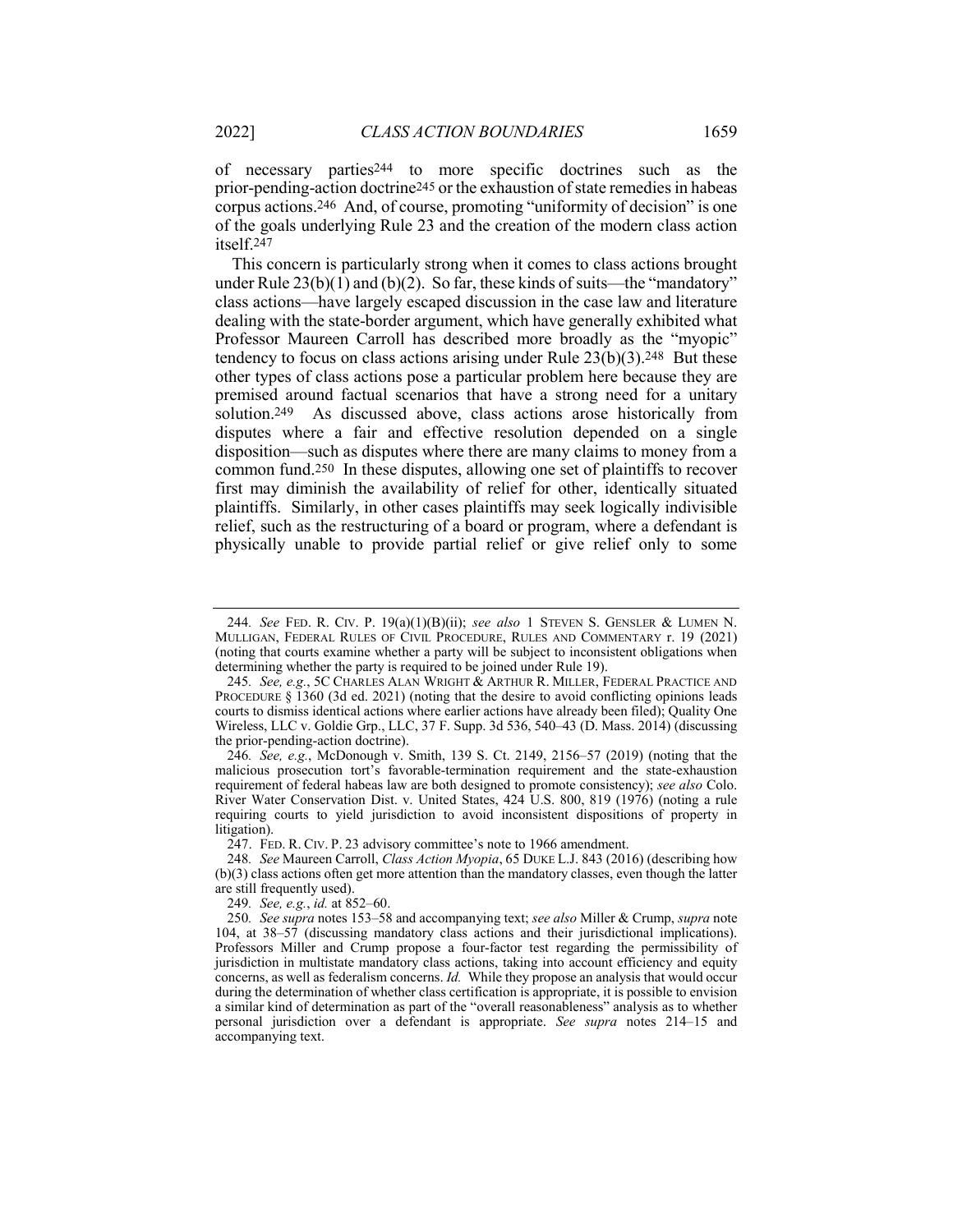claimants and not to others.251 The desire to avoid inconsistent judgments in such cases is baked into the text of Rule 23 itself.252

The conduct that gives rise to mandatory class actions may not be cleanly apportioned along state borders, and the nature of indivisible relief could give rise to serious problems if class actions were to become divided by state lines. Mandatory classes arise in a wide range of contexts—from reimbursements by insurance organizations to corporate dividend payments to the merging of sports leagues.<sup>253</sup> The conduct at issue in these circumstances can easily cross state lines. Consider, for instance, litigation arising from the question whether an insurer's policy covers consequential damages resulting from the COVID-19 pandemic. It may be clear that, if the policy does cover such damages, the insurer's fund is inadequate to satisfy all the claims that would be made on it and the claimants satisfy the requirements for a "common fund" class certification under Rule  $23(b)(1)(B)$ . If numerous intrastate class actions are brought, different rulings may result as to both whether the policy should be read to cover the damages and as to how the fund should pay out. The result would be to seriously undermine the desire, affirmed in cases such as *Ibs*, to have similarly situated parties treated the same even if they reside in a different state.254

From the perspective of horizontal federalism, it is not an adequate answer to point out that multistate or nationwide class actions could still be brought in a defendant's home state.255 It may be the case that a nationwide class action brought in a defendant's home state could cleanly resolve a (b)(1) or (b)(2) class action even if the state-border argument were adopted. But that would cure the potential problem of fragmented judicial opinions only if such a case were brought *before* other, intrastate class actions that threatened inconsistent judgments arose.256 In a world where *BMS* were applied to

<sup>251</sup>*. See, e.g.*, Carroll, *supra* note 248, at 852–61 (providing examples); *see also* Maureen Carroll, *Class Actions, Indivisibility, and Rule 23(b)(2)*, 99 B.U. L. REV. 59, 76–87 (2019) (discussing different contexts in which indivisible relief may be important in class actions brought under Rule 23(b)(2) in particular).

<sup>252</sup>*. See* FED. R. CIV. P. 23(b)(1) (providing grounds for class certification where "inconsistent or varying adjudications . . . would establish incompatible standards of conduct for the party opposing the class" or where "adjudications with respect to individual class members . . . would be dispositive of the interests of the other members not parties to the individual adjudications or would substantially impair or impede their ability to protect their interests").

<sup>253</sup>*. See, e.g.*, Miller & Crump, *supra* note 104, at 40–41 & nn.279–85 (providing examples of cases).

<sup>254</sup>*. See* Hartford Life Ins. Co. v. Ibs, 237 U.S. 662, at 670–71 (1915) ("The [f]und was single, but having been made up of contributions from thousands of members their interest was common. It would have been destructive of their mutual rights in the plan of [m]utual [i]nsurance to use the [m]ortuary [f]und in one way for claims of members residing in one [s]tate and to use it in another way as to claims of members residing in a different [s]tate.").

<sup>255</sup>*. See, e.g.*, Ichel, *supra* note 26, at 45–46 (arguing that "if plaintiffs [sic] class counsel are mindful in their forum selection process, the issue of non-resident absent class members should not present significant jurisdictional issues" because, in part, of the availability of general jurisdiction in a defendant's home state(s)).

<sup>256.</sup> In certain circumstances, it might also be possible for a class action proceeding in federal court to secure an injunction against pending state court proceedings, so long as the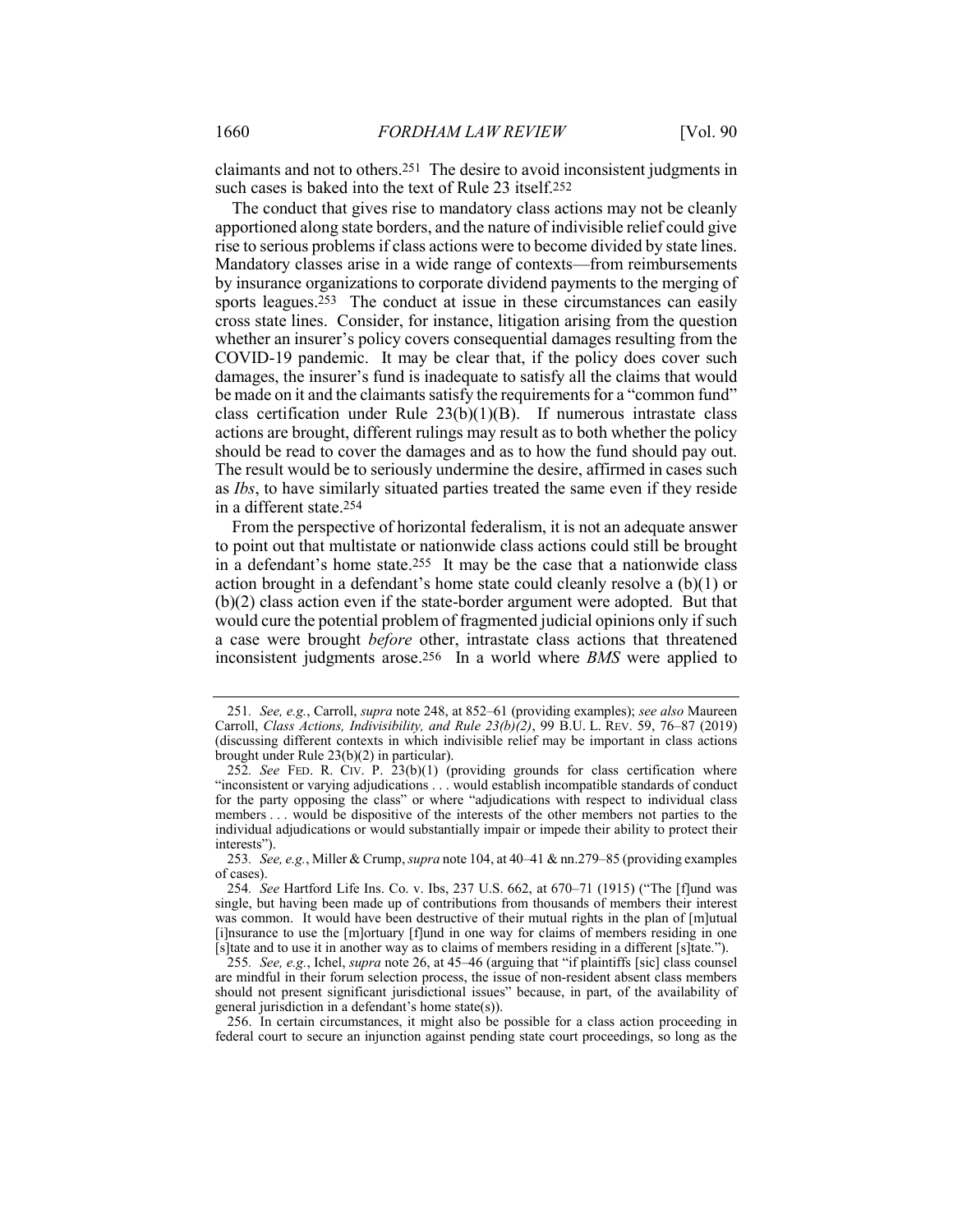absent class members' claims, states would still have an interest in adjudicating intrastate class actions based on theories of specific jurisdiction. And states acting on that interest would create serious horizontal federalism concerns, both because of the risk of inconsistent judgments and the possibility that people with identical claims will be treated differently based solely on their state of residence.257

## *b. The Efficient Resolution of Mass Disputes*

As discussed in Part II, the efficient resolution of numerous claims has undergirded the use of group representative litigation for centuries. These efficiencies are just as present when class members come from multiple jurisdictions. In an integrated national market such as the United States, individuals throughout the country may sign on to the same contracts with a national bank; they may buy the same products from the same manufacturer at different branches of the same retailer; they may be employed by the same employer; they may be targeted by the same debt collector. Economies of scale allow these companies to grow and develop into national and international markets. Those same economies of scale, which may depend on standardized forms, marketing materials, employment practices, and so on, will often mean that a company's violation of the law occurs in a standardized way as well—such as when a negligently manufactured product is distributed nationwide or when a standard contract contains terms that violate common legal protections. As a result, legal disputes will often involve individuals scattered across the country who have essentially identical claims against a common actor.

It is far more efficient to allow all those who share a claim against a defendant to resolve those claims together, compared to an alternative of Balkanizing lawsuits along state lines. Class suits have high fixed costs but lower variable costs, for both courts and litigants—once lawyers are hired, arguments are made, evidence is gathered, and so on, the cost of resolving an additional class member's claims is small.258 In contrast, the costs of setting up another case would be significant, potentially requiring the hiring of new counsel barred in the relevant jurisdiction, new rounds of motion practice, and so on.

For purposes of horizontal federalism, it is significant to note that the greater efficiency of multistate class actions accrues to the benefit of both the forum state and non-forum states. The forum state benefits from multistate

provisions of the Anti-Injunction Act are satisfied. *See, e.g.*, In re Joint E. & S. Dist. Asbestos Litig., 134 F.R.D. 32, 38 (E.D.N.Y. 1990).

<sup>257.</sup> Individuals in different states could be treated differently, even absent inconsistent judgments, because some states may simply have no intrastate class actions at all, leaving citizens in those states who do not bring their own suits with a different outcome than absent class members in states where there was an action.

<sup>258.</sup> Admittedly, the marginal cost of adding an additional class member goes up when adding that member means addressing the laws of a different state, adding a distinct subclass, or so on. But even that cost is amortized over all of the additional members of that state or subclass.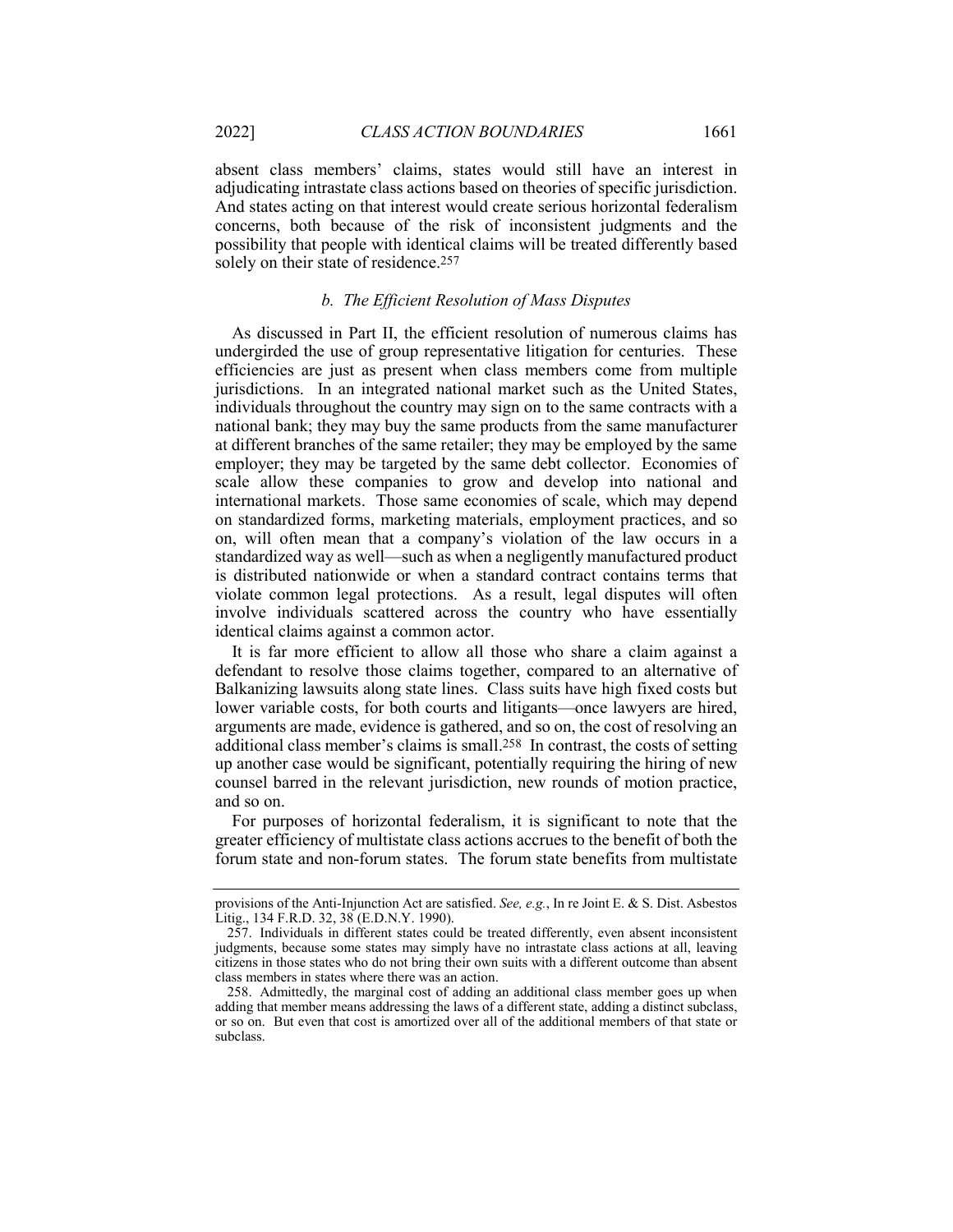class actions because it is able to leverage the size of a multistate class to incentivize the vindication of its own residents' legal rights. Non-forum states, meanwhile, benefit from the efficient resolution of their own residents' claims (as compared to the costs of state-by-state litigation). This shared efficiency interest—"the interstate judicial system's interest in obtaining the most efficient resolution of controversies"—has long been part of personal jurisdiction doctrine's attention to horizontal federalism.259

## *c. Avoiding Unresolved Claims*

As mentioned above, adopting the state-border argument increases the risk that some claims that would otherwise be adjudicated as part of a nationwide class action will not be resolved at all. Many states, particularly smaller ones, may not have enough affected residents in a given dispute to make an intrastate class action economically feasible.260 In such a scenario, residents of those states have only two hopes: (1) that their state will become the forum state in a multistate class action, enabling them to benefit from the economies of scale generated by including more class members; or (2) that another state will hear a class action in which they are included in the class definition.

If the state-border argument is adopted, small states will be unable to be the forum state for a nationwide class action themselves unless they are the defendant's place of incorporation or headquarters; and they likewise will be unable to benefit from multistate class actions in other states unless a class action is brought in a state where the defendant is subject to general jurisdiction. To the extent that general jurisdiction suits filed in a defendant's home state do not make up for 100 percent of the multistate suits that would have been filed elsewhere, then, there will be claims that go unresolved because of the adoption of the state-border argument.

## *d. Decreasing Opportunities for Collusive Settlements*

As Professors Andrew D. Bradt and D. Theodore Rave have pointed out, there are potentially concerning dynamics that arise in an interstate system from the fact that problems of personal jurisdiction can be waived by a defendant's consent.261 In particular, defendants can engage in a "reverse auction," in which the defendant consents to nationwide jurisdiction in whatever jurisdiction is most favorable to the defendant.<sup>262</sup>

262*. Id.* at 1289.

<sup>259</sup>*. See* World-Wide Volkswagen Corp. v. Woodson, 444 U.S. 286, 292 (1980) (citing Kulko v. Superior Ct., 436 U.S. 84, 93 (1978)).

<sup>260</sup>*. See* Steinman, *supra* note 15, at 1454–55 ("*Bristol-Myers* did not consider the possibility that aggregation *beyond* the claims of in-state plaintiffs might be necessary to make the claims of in-state plaintiffs economically viable."). The two possibilities outlined in this paragraph, along with the discussion in this section generally, assume that the defendant will not consent to multistate jurisdiction. The potential for a defendant to consent to jurisdiction in any particular state raises its own problems, discussed below. *See infra* notes 261–65 and accompanying text.

<sup>261</sup>*. See* Bradt & Rave, *supra* note 13.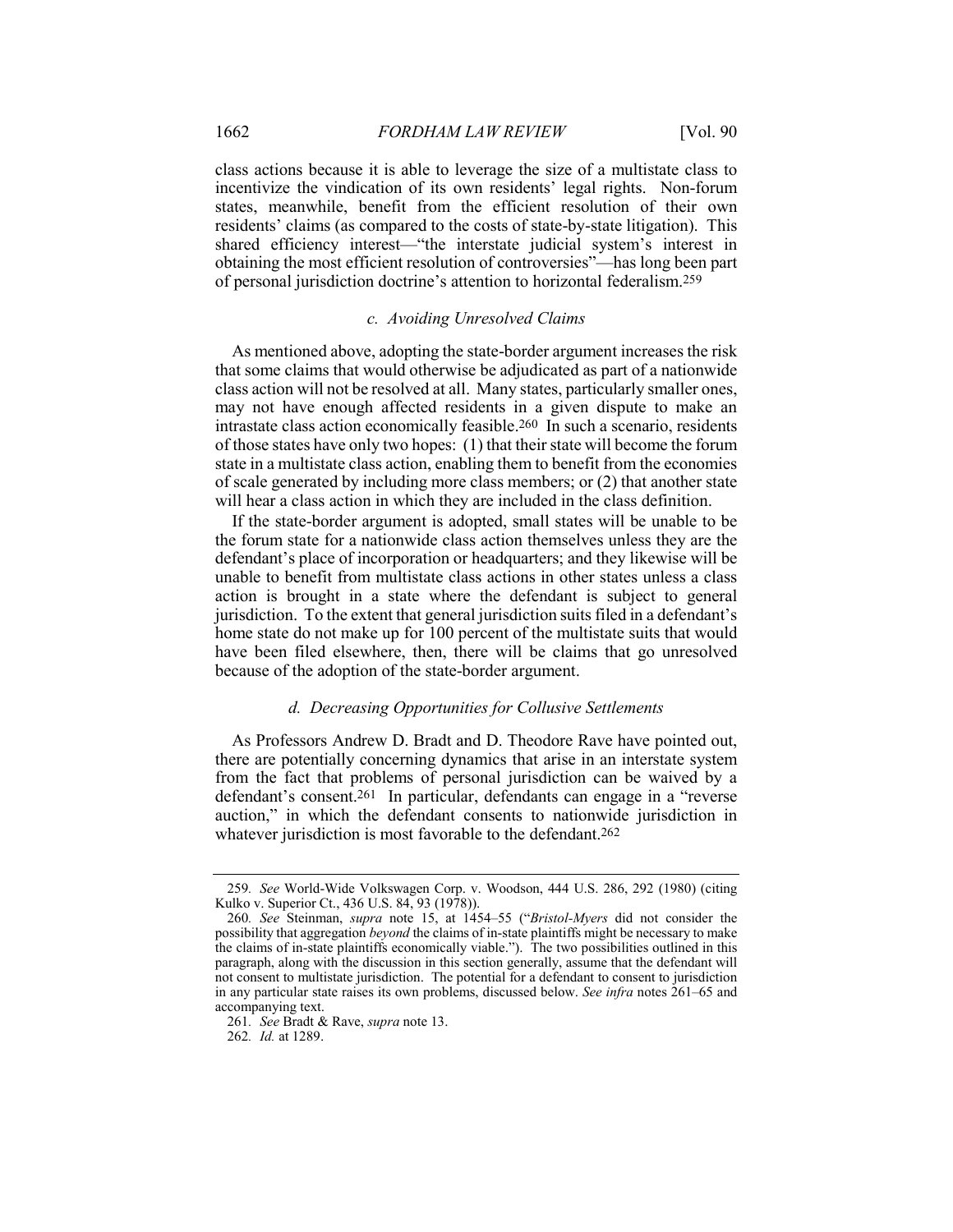As Professors Bradt and Rave note, the adoption of the state-border argument would result in an asymmetry between plaintiffs' and defendants' forum-shopping abilities.263 Plaintiffs seeking to certify a nationwide class would generally only be able to certify a class on the defendant's "home turf," the state where it is incorporated or headquartered (and therefore may have more political influence).<sup>264</sup> But defendants can consent to jurisdiction anywhere they want to. This creates an opportunity for collusion: This creates an opportunity for collusion: sophisticated plaintiffs' lawyers in one forum can offer a class-wide settlement that is relatively more beneficial for the defendant and class counsel than it is for the absent class members. And the defendant, seeing a better deal than it is likely to receive elsewhere, can decline to assert a personal jurisdiction defense in that particular case, resulting in the settlement of a nationwide class in that forum on terms more favorable to the defendant.265

## *e. Improving Deterrence*

Each of the preceding three problems—inefficient resolution of claims, claims going unheard, and collusive settlements—are issues in their own right. But they also combine to form aspects of a more general problem from the perspective of horizontal federalism, which is the problem of inadequate deterrence. In addition to the goals of efficiently resolving disputes and providing an effective forum, class actions further the foundational law enforcement goal of deterrence.266 Investigating and policing infractions is often costly and difficult. Particularly in states where not enough individuals are harmed to justify an intrastate class action, there may not be enough harm within the state to justify the expenditure of scarce public resources on law enforcement. The availability of multistate class actions in particular thus helps bolster states' abilities to enforce their own laws against interstate and national actors whose violations may be too diffuse to be the focus of attention in many (or perhaps any) states.

The adoption of the state-boundary argument is therefore likely to undermine the deterrent effect served by multistate class actions. That deterrent effect is largely premised on the ability of class actions to force defendants to internalize the costs of their actions.267 By decreasing the efficient resolution of claims, causing some claims to be left on the table, and incentivizing defendant-favoring settlements, the adoption of the

<sup>263</sup>*. Id.* at 1290.

<sup>264.</sup> In a limited subset of cases, it may also be possible to certify a class based on a theory of specific jurisdiction in a state where the defendant is not at home but has engaged in a nationwide course of conduct, such as a state where the defendant manufactured a product that it subsequently shipped across the country.

<sup>265.</sup> Bradt & Rave, *supra* note 13, at 1290–91.

<sup>266</sup>*. See, e.g.*, Brian T. Fitzpatrick, *Do Class Actions Deter Wrongdoing?* (Vanderbilt Univ. L. Sch. Working Paper, Paper No. 17-40, 2018), https://papers.ssrn.com/sol3/ papers.cfm?abstract\_id=3020282 [https://perma.cc/9W6E-5XY2].

<sup>267</sup>*. See, e.g.*, Gilles & Friedman, *supra* note 224, at 105 (arguing that the "normative polestar" of deterrence is whether a defendant "internalize[s] the social costs of its actions").